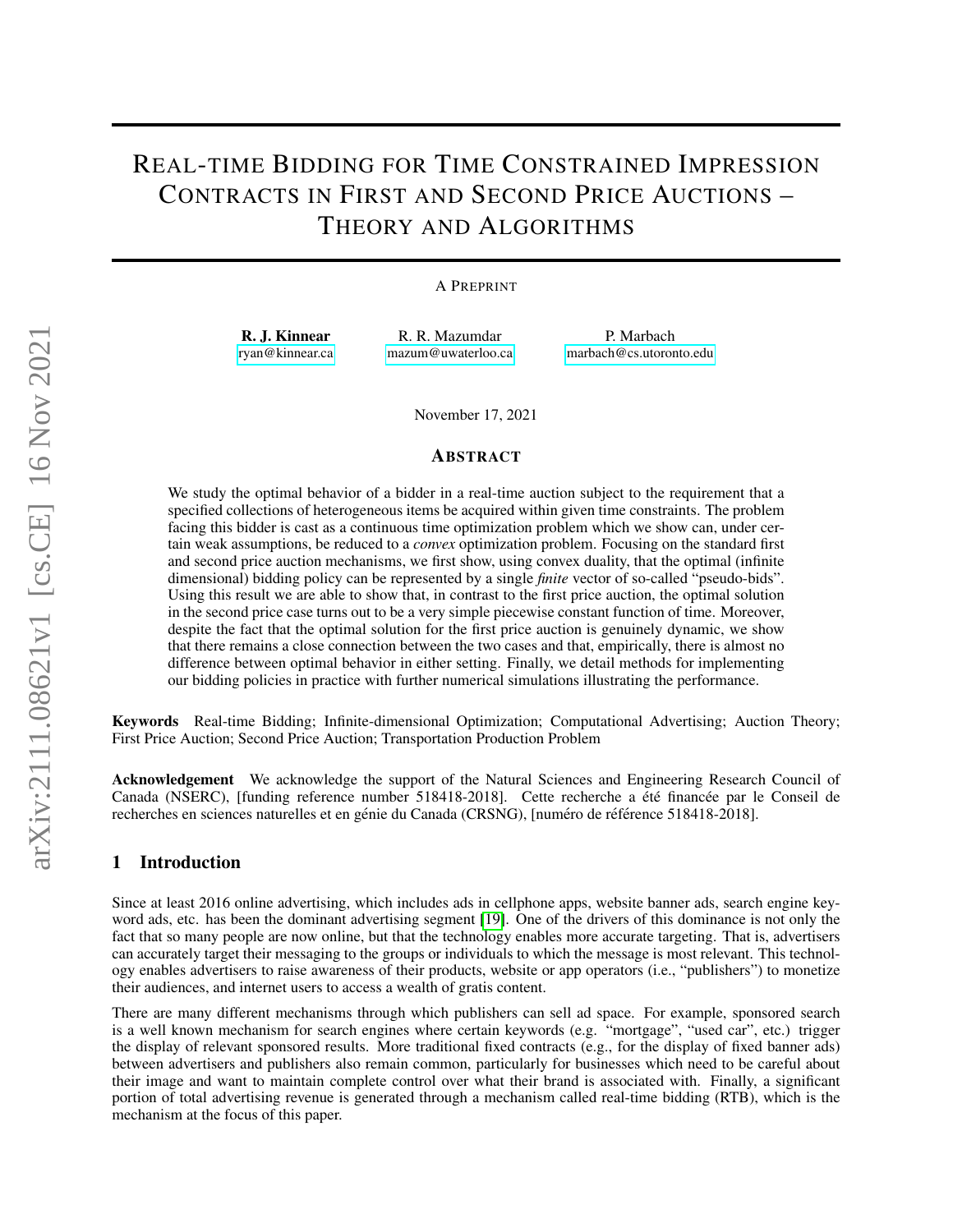RTB is facilitated by auction exchanges (e.g., Google AdX [\[28\]](#page-17-0)) where the arrival of each user to a publisher website or app triggers a sealed-bid auction (the bid is hidden from other participants) wherein advertisers bid on the right to display their ad to the particular user. Generically, we will think of this as a single "item", and the known characteristics (e.g., age, interests, etc.) of the visitor as the item's "type". Advertisers decide upon which types they wish to target, and bid on these items when they arrive at the auction exchange.

In this paper we study a problem of interest to intermediaries or brokers known as Demand Side Platforms (DSPs), see e.g. [\[39\]](#page-17-1). Advertisers contract with these DSPs to bid on the RTB market on their behalf. Specifically, we consider DSPs that have entered into contracts which require a specified number of items of particular types be won within a given time deadline. We do not allow for the contract requirements to be subject to post hoc negotiation – once the contract is accepted the DSP is obligated to meet the requirements. This benefits the advertiser by allowing them to offload the risk associated with price changes in the market, and gives the DSPs the opportunity to profit from managing this risk on behalf of multiple advertisers. Thus, the objective of the DSP is to win the required items in RTB at the lowest possible cost (since the difference between the contract value and its cost of acquiring the ads is the profit). This is a natural setting to consider as there is a reasonable expectation of efficiency gains when the demands of a large number of advertisers are aggregated by intermediaries.

The dominant auction mechanisms in RTB are *first price* and *second price* auctions. In either case, the item is awarded to the highest bidder, but the difference lies in what they pay: in a first price auction, the winning bidder pays their actual bid, whereas in a second price auction, the winning bidder pays whatever the *second highest* bid was. In both auctions, the bids are sealed (other participants don't observe them, even after an item is allocated) so the only source of information about prices are from available historical data, and the knowledge gained from the bidder's direct participation. Standard overviews of auction theory are provided by [\[24,](#page-17-2) [29\]](#page-17-3).

Related Work Real-time bidding is commonly studied from at least two main perspectives: the descriptive analysis of the market itself (e.g., [\[20,](#page-16-1) [2,](#page-16-2) [3\]](#page-16-3)), where questions of game theoretic equilibria are at the forefront; and the consideration of normative problems of optimal bidding. Our perspective is normative. We solve an optimal bidding and allocation problem by providing algorithms which produce a plan over a given time horizon specifying the optimal average rate that items should be acquired, and to which contracts (or campaigns) they should be allocated. Similar allocation problems have been considered from the publisher's viewpoint [\[8,](#page-16-4) [33\]](#page-17-4) and the advertiser's [\[48,](#page-18-0) [37\]](#page-17-5). However, aside from [\[37\]](#page-17-5), no other papers, to our knowledge, have considered contract management aspects with hard constraints from the DSP perspective. Many works have studied the problem of short time horizon adaptation, for instance the works of [\[16,](#page-16-5) [47,](#page-18-1) [21,](#page-16-6) [23\]](#page-17-6) have applied classical control theory methods (e.g., PID controllers) and those of [\[18,](#page-16-7) [7,](#page-16-8) [43\]](#page-17-7) MDP formulations and reinforcement learning. The goal of these works are to maintain or maximize certain performance indicators, e.g., click through rates or purchasing decisions. As such, these works can be seen as considering a faster time scale in comparison to our problem. Optimal bidding problems over a long time horizon are considered by [\[13,](#page-16-9) [17\]](#page-16-10) via application of stochastic optimal control, where the goal is to maximize the total valuation of items attained over the period, subject to budget constraints. An important consideration has thus also been the estimation of item valuations, and how to map valuations into bids, see e.g., [\[32,](#page-17-8) [49\]](#page-18-2). These are distinct from the present work since we do not appeal to any notion of item valuation, indeed, a valuation can only be derived from the contract requirements. Our formulation is also dual to many of these as we seek to minimize the cost of obtaining a given number of items, as opposed to maximizing the utility of items obtained within a given budget. A similar class of problems to our optimal acquisition problem is that of revenue management (see e.g., [\[40,](#page-17-9) [6\]](#page-16-11)) wherein a merchant needs to set prices for their wares in order to optimally liquidate their inventory. Aside from the superficial distinction of sell-side versus buy-side, the contract management problem studied in the present paper involves substantially different constraints. Finally, many papers have also studied separate, but important, statistical estimation problems (e.g. [\[11,](#page-16-12) [44,](#page-18-3) [51,](#page-18-4) [52,](#page-18-5) [45,](#page-18-6) [15\]](#page-16-13)) concerned with estimating the prevailing prices of arriving items.

Contributions This paper studies an optimal bidding and allocation problem similar to the earlier work of [\[37\]](#page-17-5) for second price static auctions, but with the additional consideration of temporal dynamics and differing contract deadlines. The main contributions of this paper over those of [\[37\]](#page-17-5) are threefold: Firstly, the recognition that the problem is in fact naturally *convex*, this leads to an analysis which is general enough to unify both the first and second price auctions, as well as to result in an insightful duality theory. Secondly, a clear development of practical and simple algorithms for implementing solutions to the optimal bidding and allocation problem are provided, along with detailed simulation evidence and practical methods for adaptation to a stochastic environment. And finally, we show that there is a close connection between the first and second price cases, both theoretically as well as through experimental evidence.

Outline The outline of the paper is as follows: We formally introduce the problem in Section [2.](#page-2-0) In Section [2.3,](#page-5-0) we show that it can be reformulated as an infinite dimensional convex optimization problem (albeit with some additional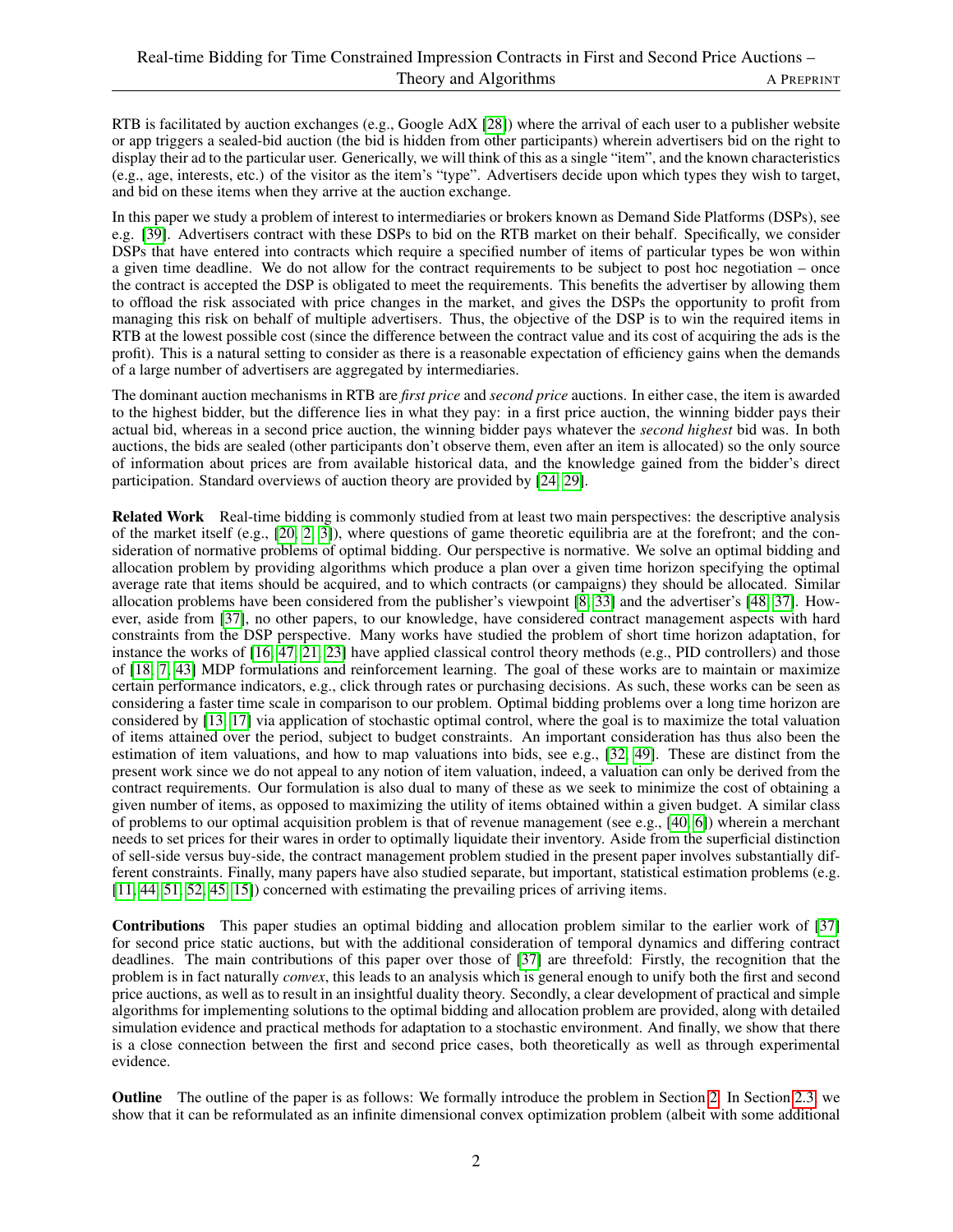assumptions in the first price case, see Proposition [2.2\)](#page-6-0). The convex formulation and a strong duality theorem is provided in Section [2.4,](#page-6-1) where we also show that the optimal time dependent bids are fully determined by a finite set of parameters deemed *pseudo bids*. Using duality, we show in Section [2.5](#page-8-0) that there is a close connection between the first and second price case; this connection is expanded upon in the simulations of Section [3.2,](#page-11-0) where experimental evidence demonstrates that there is little practical difference between the solutions calculated in the two cases. In terms of implementation, the dual problem in Section [2.4](#page-6-1) is finite and can be solved to attain exact solutions, but doing so requires computationally expensive integration steps; this motivates a simpler polyhedral approximation method in Section [3.1,](#page-9-0) where we also bound the error between the approximation and the true optimal solution. Using the methods of Section [3.1,](#page-9-0) an empirical study is carried out in Section [3.2](#page-11-0) using real RTB data. Motivated by the results of this simulation, Section [3.3](#page-12-0) examines additional practical methods for online bid updates and for accounting for uncertainty in any estimated quantities. Finally, Section [4](#page-15-0) concludes. Proofs are provided in the appendix.

# <span id="page-2-0"></span>2 The General Optimal Bidding Problem

We consider the problem of bidding in a sequential auction with M available item types  $j \in [M] \stackrel{\Delta}{=} \{1, 2, ..., M\}$ and where we are required to fulfill  $N$  contracts by winning a specified number of items of given types. Specifically, the contract  $i \in [N]$  is a 3-tuple  $(\mathcal{A}_i, C_i, T_i)$ , where  $\mathcal{A}_i \subseteq [M]$  is the set of item types that can be allocated towards the contract,  $C_i$  is the number of items (of any type in  $A_i$ ) that are needed, and  $T_i$  is the time deadline by which the items must be obtained. Another collection of sets,  $B_i$ , is uniquely determined by the condition  $i \in A_j \iff j \in B_i$ , and the sets  $A_i$ ,  $B_j$  therefore determine a bipartite graph G on  $[N] \times [M]$  encoding which item types can be allocated to which contracts, and conversely, which contracts can be satisfied by which item types. It will be convenient to write  $(i, j) \in \mathcal{G}$  to mean that i, j is an edge in this graph.

We will suppose without loss of generality that  $0 < T_1 \leq T_2 \leq \cdots \leq T_N$ . Contracts stipulating more complicated item requirements (e.g., at least 100 of type j, and an additional 50 of either j or j') can be implemented by introducing multiple contracts with the same deadlines. Denoting  $T \triangleq T_N$  for the end of the problem horizon and  $T_0 \triangleq 0$  will also be notationally convenient. The time  $T_i$  indicates when contract i "exits" the problem, and similarly it will be convenient to write  $T^j = \max_{i} T_i$  for the time that items of type j exit, i.e., are no longer needed.  $i \in \mathcal{B}_j$ 

Remark 2.1 (Non-zero Initial Times). The framework can also incorporate introducing new contracts part way through the fulfillment of existing ones by "resetting" the existing contracts by subtracting the current time and already obtained supply from their requirements, and then adding the new contracts to the collection before recalculating the optimal bids. This is further explored in Section [3.3.1](#page-12-1) for the purpose of adapting to a stochastic environment. Managing contracts with starting times other than 0 is also not a major difficulty: each contract must now come along with a starting time  $S_i$  and it's deadline  $T_i$ , the ultimate result being that integrals over the interval  $[0, T_i]$  would need to be taken over  $[S_i, T_i]$ , and the dual problem considered in Section [2.4](#page-6-1) will have additional variables. In some applications (e.g., processor speed scaling [\[14\]](#page-16-14)), there are algorithms which can take advantage of special structure in the arrivals of jobs (e.g., that the jobs be first-in first-out:  $S_i \leq S_j \implies T_i \leq T_j$ ) to achieve performance improvements, but such structure does not impact the methods we develop here.

**Remark 2.2** (Item types). That a contract may be fulfilled with any arrangement of items in  $A_i$  (e.g.,  $C_i$  items of a single type  $j \in A_i$  is just as good as an even distribution over all items in  $A_i$ ) appears at first as an unusual modelling artifact. However, it need not be the case that the counter party can distinguish between item types. For example, consider two contracts: contract 1 targets anyone aged  $30 - 40$ , and contract 2 targets anyone aged  $20 - 40$ . This would result in the DSP recognizing two types of items: people aged 20 − 30 and people aged 30 − 40. Contract 2 can indeed be fulfilled just as well with either type, but contract 1 can be fulfilled only with the second type.

### 2.1 Supply Rate Curves and Cost Functions

The model of how items are acquired relies on a function  $W_i(x, t)$ , called a *supply curve*, associated to each item type j and quantifying, instantaneously at time t, the expected number of items that would be won by bidding x. This function derives from the assumption that our bidder is a *price taker*, i.e., has no substantial market impact.

The function  $W_i(x, t)$  should be thought of us an un-normalized (cumulative) distribution function with respect to the bid argument x, but as a rate with respect to the time argument t. This function needs to be estimated from available historical data (see e.g., [\[11,](#page-16-12) [44,](#page-18-3) [51,](#page-18-4) [41,](#page-17-10) [15\]](#page-16-13) for work on this problem), and represents what is essentially a fluid approximation of the "landscape" of competing bids. It is important to emphasize that these curves represent *averages*, but that the environment is stochastic in actuality. Assuming that we only have access to the first order average statistics leads to a simpler problem, while at the same time also being a *weaker* assumption than if we were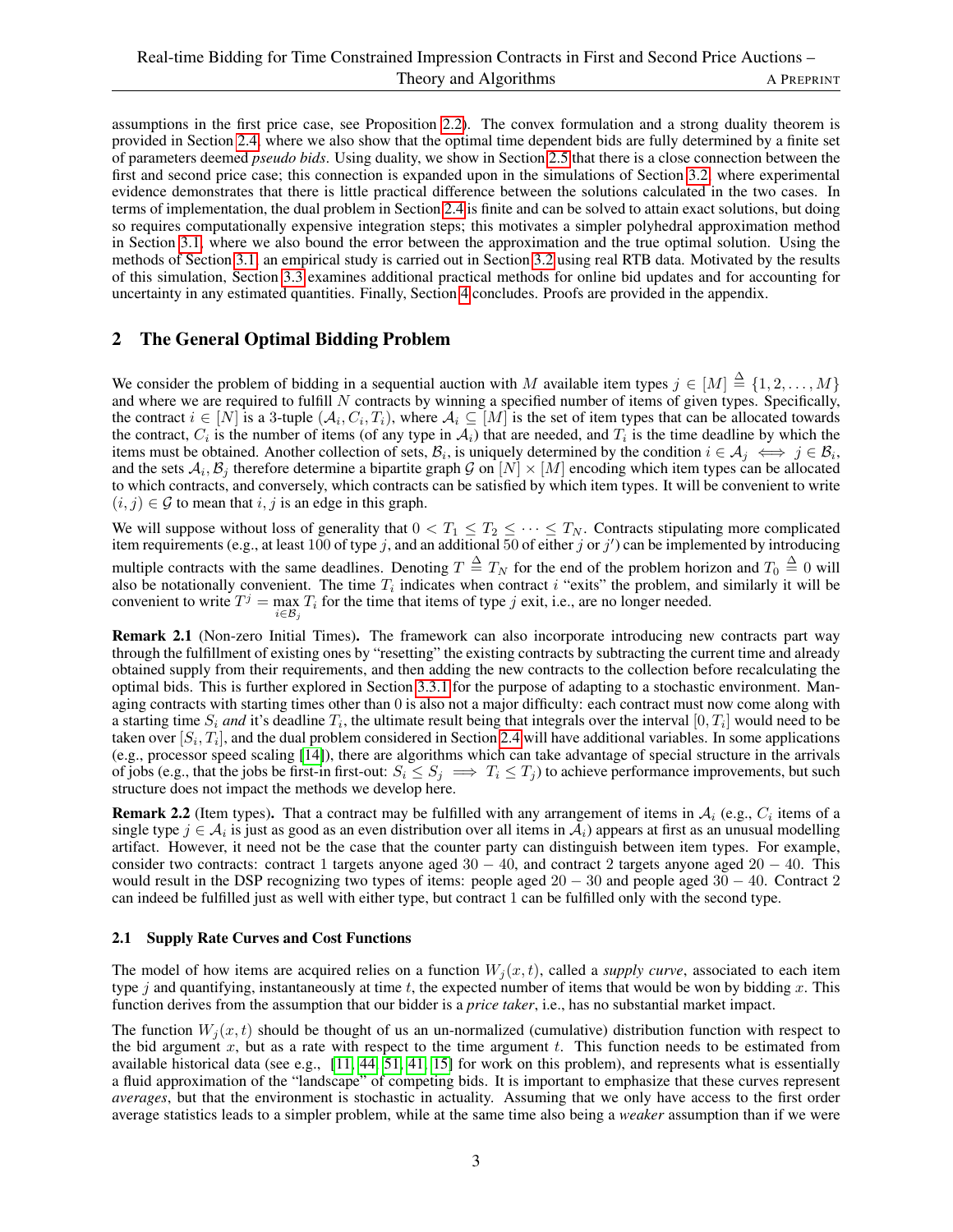to develop a full stochastic model that assumes further information about higher order statistics. Nevertheless, we will see in Section [3.3](#page-12-0) some practical methods for adapting to the stochastic environment.

We remark that the purpose of including time-dependence is to enable the consideration of forecast changes in supply availability; in particular, there are natural cycles present in the average available supply throughout time: see e.g., [\[46\]](#page-18-7), as well as Figure [1.](#page-4-0)

Additionally, we must introduce a *cost function*  $f_i(x, t)$  which quantifies, instantaneously at time t, the expected cost of bidding x on every arriving item of type j. This function naturally depends on the auction mechanism, but also on the supply rate curve  $W_j$ , since the total amount spent depends upon the number of items which are actually won. In order to lighten the notation, we will often suppress the j index and t argument, writing  $W(x)$ ,  $f(x)$  etc. when it is clear from, or irrelevant to, the context.

For a first price auction, the cost function is the product of the bid and the supply rate curve, since you pay your bid:

$$
f^{1st}(x) = xW(x)\mathbf{1}_{\mathbb{R}_+}(x),\tag{1}
$$

where

$$
\mathbf{1}_A(x) = \begin{cases} 1 & x \in A \\ 0 & \text{otherwise} \end{cases},
$$

is the indicator for the set A.

In the second price case, the supply rate curve becomes an integrator, since we only pay the highest competing bid:

$$
f^{2nd}(x) = \int_0^x u \mathrm{d}W(u) \mathbf{1}_{\mathbb{R}_+}(x)
$$
  
= 
$$
[xW(x) - \int_0^x W(u) \mathrm{d}u] \mathbf{1}_{\mathbb{R}_+}(x),
$$
 (2)

where the first integral is to be understood as a Lebesgue-Stieltjes integral (see e.g. [\[36,](#page-17-11) ch. 6]) and we have integrated by parts. The inequality

$$
f^{2nd} \le f^{1st},\tag{3}
$$

is evident from the above since  $f^{2nd}(x) = f^{1st}(x) - \left[\int_0^x W(u) \mathrm{d}u\right] \mathbf{1}_{\mathbb{R}_+}(x)$ .

We will consider both first price and second price auctions as the two cases are amenable to a unified treatment. However, we often place our focus on the first price case, as its analysis requires an additional (albeit rather weak) assumption. We will occasionally omit the superscript  $1st$  or  $2nd$  (sometimes written as a subscript) depending on whether or not we want to emphasize a particular case. Moreover, it is important to recognize that the DSP must estimate the curve  $W(x)$  in the auction they will actually participate in. Due to strategic differences between the first and second price cases, these functions will not be the same across auction types, but our analysis has no need to distinguish between them.

We make the following basic assumptions.

<span id="page-3-0"></span>**Assumption 2.1** (Supply Rate Curve Properties). For every  $t \in \mathbb{R}_+$ , the functions  $x \mapsto W_i(x, t)$  are strictly positive and continuous on  $\mathbb{R}$ , as well as being either strictly monotone increasing on an interval  $(-\infty, \bar{x}_j] \subseteq \mathbb{R}$  and flat thereafter, or strictly monotone increasing on R and unbounded. Moreover,  $\bar{s}_j(t) \triangleq \sup_x W_j(x,t)$  is either  $+\infty$  or attained at some  $\bar{x}_i(t) \in \mathbb{R}$ . Finally,  $W_i(x, t) \to 0$  as  $x \to -\infty$ .

The reasons for these assumptions, and whether or not they can be relaxed, is discussed in the following sequence of remarks.

Remark 2.3 (Attainment). That the supremum of W must be obtained when finite is not a benign assumption. It technically excludes many models of the form  $W(x, t) = \lambda(t)W(x)$  where  $\lambda(t)$  is a supply rate and  $W(x)$  is a cumulative distribution function with unbounded support (e.g.,  $1 - e^{-\gamma x}$ ). Of course, this is essentially only a theoretical restriction, and such models are reasonable in practice since one could choose some large but fixed maximum allowable bid  $\bar{x}$ and truncate. If the supremum is not attained when finite, then the inverse function  $W^{-1}$  is not lower semi-continuous, which is an important property for rigorous proofs.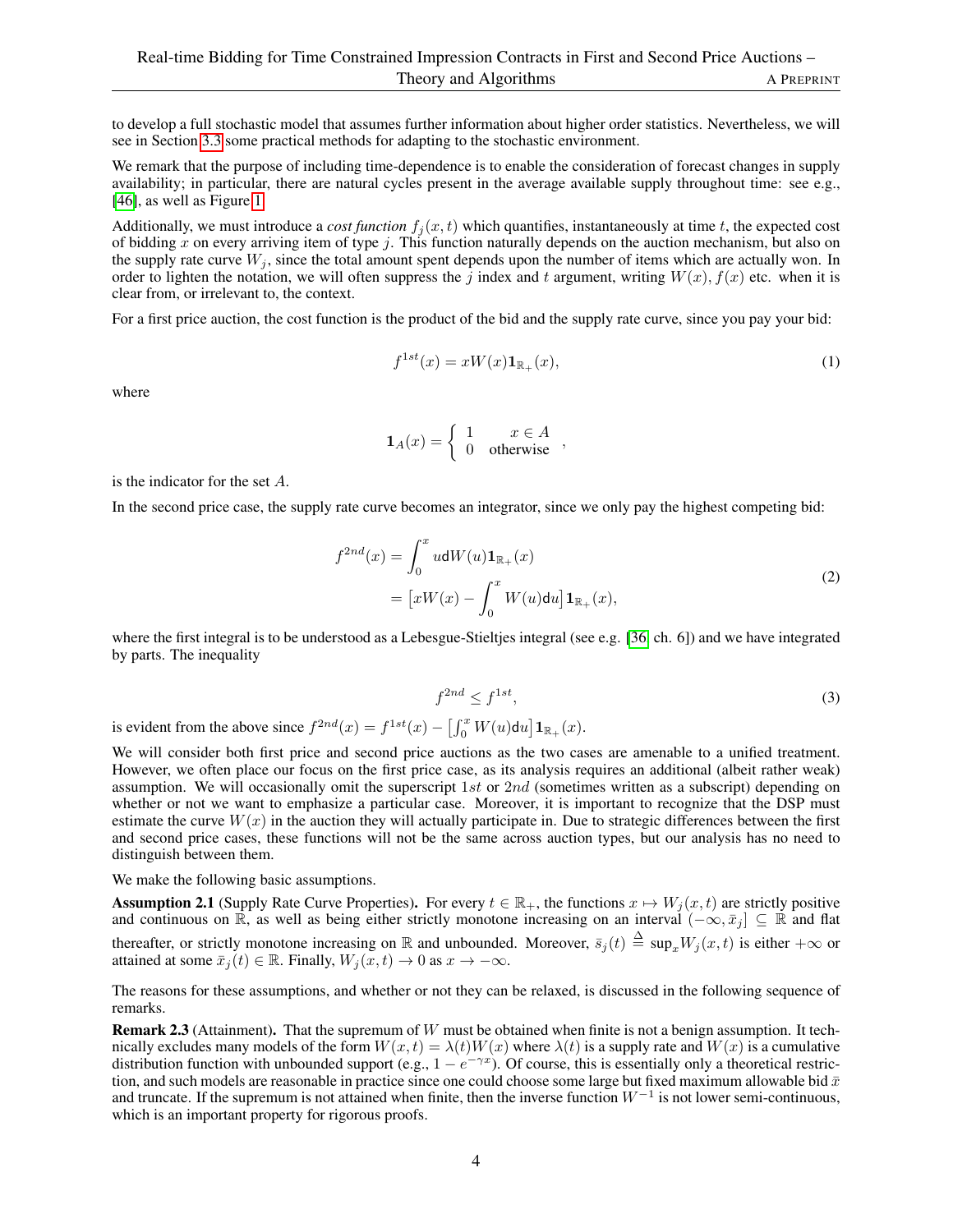<span id="page-4-0"></span>

Figure 1: Estimated Supply Rate Curves and Costs

Supply rate and win probability curves estimated from iPinYou data.  $(a)$  Item arrival rates and the corresponding forecasts. The hatched region indicates an in-sample period with the remainder being out-of-sample. (b) Estimates of the win probability function  $W(x, t)$  are obtained via Gaussian Kernel Density Estimates.

**Remark 2.4** (Randomized Bidding). It is known that there are benefits to *randomized bidding* [\[22\]](#page-16-15). That is, if  $\sigma > 0$ is a parameter, and  $x(t)$  is the estimated optimal bid at time t, then the *actual* bid submit to the auction house should be the random quantity  $b \sim \mathcal{N}(x(t), \sigma^2)$ . In this case, *nominal* bids below 0 still have some probability of inducing an *actual* bid above 0. The σ parameter can, for example, be chosen to correspond to the bandwidth of kernel density estimates of supply rate curves, a natural estimation procedure for this application. Thus, a nominal bid of  $x \to -\infty$ can be understood as ensuring that the probability of the actual bid exceeding the floor price is converging to 0.

Remark 2.5 (Continuity). Following the discussion of the previous remark, randomized bidding also leads naturally to supply rate curves which are *smooth* (possessing higher order derivatives), for exactly the same reason that Gaussian kernel density estimates are smooth. Indeed, it would be reasonable to assume that supply rate curves are smooth, but we only *require* simple continuity. In the work of [\[37\]](#page-17-5), supply curves are initially assumed merely to be only right-continuous; however, it is then shown that optimal bidders *must* randomize, which makes the curves effectively continuous.

### 2.1.1 Estimation of Supply Rate Curves

In order to provide further context, we briefly discuss estimates of supply curves obtained from the IPinYou dataset [\[50,](#page-18-8) [27\]](#page-17-12). We are not focused on the statistical estimation problem, and we therefore use simple methods. Further detail is provided in the appendix.

In this example, the supply curve  $W(x, t)$  is estimated by combining estimates of the supply rate (the rate of items arriving), denoted by  $\lambda(t)$ , and the probability of winning an item at a certain price. We denote the probability of winning by  $\widetilde{W}(x, t)$ , and the supply rate curve estimate is then taken to be  $W(x, t) = \lambda(t)\widetilde{W}(x, t)$ . Figure [1a](#page-4-0) depicts representative examples of rate estimates and clearly depicts the typical daily cycles in supply rates. Figure [1b](#page-4-0) depicts examples of  $\overline{W}(x, t)$  estimates. The curves are positive, continuous, monotone increasing, and truncated to a bid of  $x = 300$ , c.f., Assumption [2.1.](#page-3-0)

### 2.2 Problem Definition

Our goal is to find a *bid path*  $x(t) \in \mathbb{R}^{N \times M}$  and *allocation path*  $\gamma(t) \in [0,1]^{N \times M}$  which solves the following problem: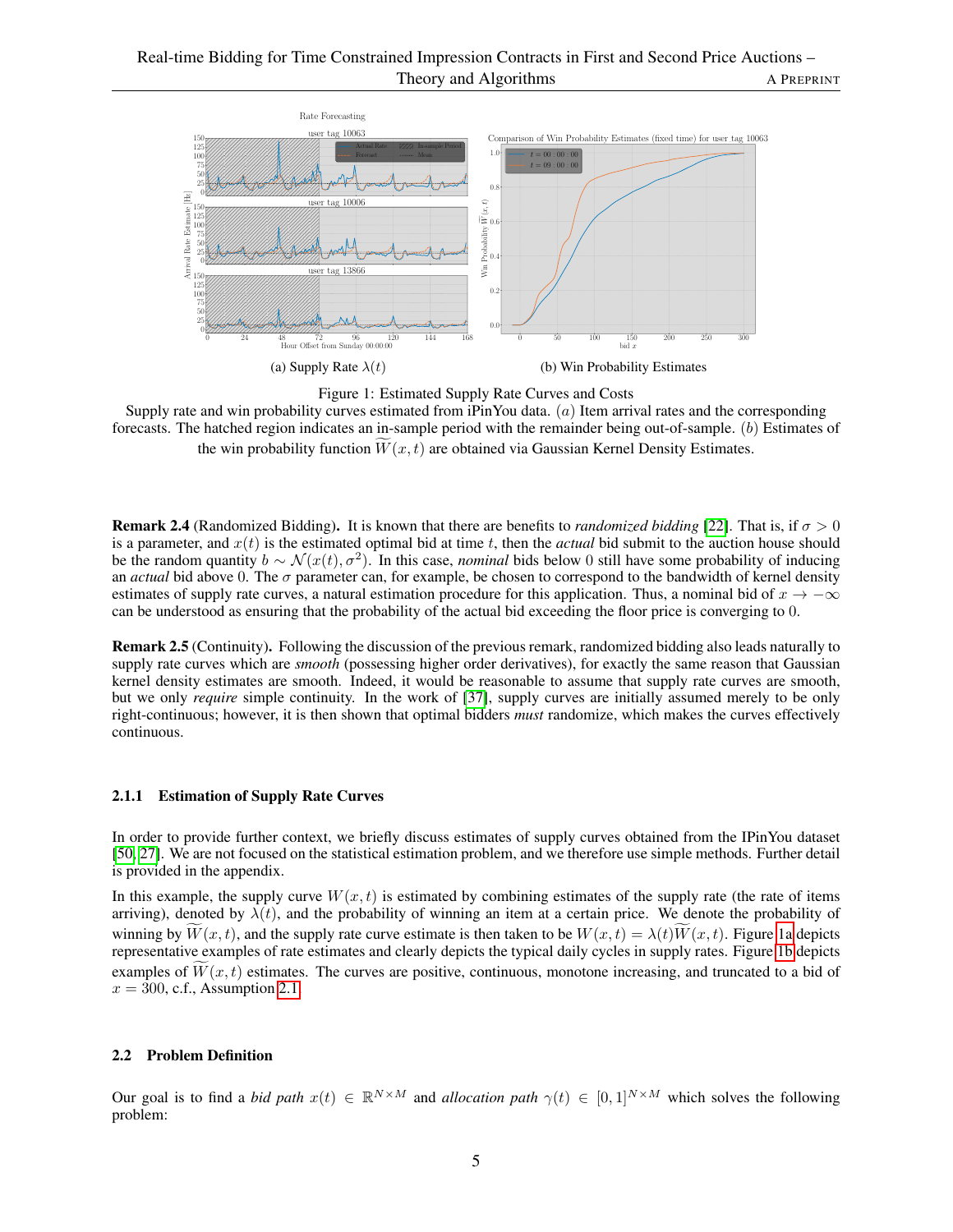$$
\begin{aligned}\n\text{minimize} & \sum_{x,\gamma}^{N} \int_{0}^{T_i} \Big[ \sum_{j \in \mathcal{A}_i} \gamma_{ij}(t) f_j(x_{ij}(t), t) \Big] dt \\
\text{subject to} & \sum_{j \in \mathcal{A}_i} \int_{0}^{T_i} \gamma_{ij}(t) W_j(x_{ij}(t), t) dt \ge C_i \\
& \sum_{i \in \mathcal{B}_j} \gamma_{ij}(t) \le 1, \gamma_{ij}(t) \ge 0,\n\end{aligned} \tag{TP}
$$

where it is to be understood that constraints containing unqualified indices are to hold over their whole range. That is,  $\gamma_{ij}(t) \ge 0$  is short for:  $\forall (i, j) \in \mathcal{G} \ \forall t \in [0, T_i] \ \gamma_{ij}(t) \ge 0$ . Additionally, functions  $\gamma_{ij}(t), x_{ij}(t)$  etc. are treated as 0 or undefined outside of  $t \in [0, T_i]$ . The notation

<span id="page-5-1"></span>
$$
\mathcal{T}_t \stackrel{\Delta}{=} \{ i \in [N] \mid t < T_i \} \tag{4}
$$

indicating the contracts active up to time  $t$  will be useful in keeping track of active contracts.

The variable  $\gamma_{ij}(t)$ , referred to as the *allocation*, parameterizes the proportion of items of type j which will be bid on on behalf of contract i. Similarly,  $x_{ij}(t)$  indicates the bid that should be submit for an item of type j on behalf of contract i. Concretely, upon the arrival of an item of type j at time t, the DSP bids on the item with probability  $\Gamma_j(t) = \sum_{i \in \mathcal{B}_j} \gamma_{ij}(t)$ , and if they have chosen to bid they do so on contract i with probability  $\gamma_{ij}(t) / \Gamma_j(t)$ , and finally place the bid  $x_{ij}(t)$  on the item. We have here allowed for the possibility of placing different bids depending upon which contract the item will be allocated towards, however, it will be shown in the sequel that this is never necessary and that Problem (TP) could have been written with bids  $x_i(t)$  indexed only by j and t, rather than the triple i, j, t.

We set the stage for our solution of Problem  $(TP)$  with some final conventions.

**Definition 2.1** (Conventions). We write  $W_j^{-1}(x,t)$  for the inverse function of  $x \mapsto W_j(x,t)$ . The inverse is guaranteed to exist on the range of  $W_j$  since the function is strictly monotone. Outside the range, the inverse is understood to be  $+\infty$ , i.e.,  $W_j^{-1}(s,t) = \infty$  if there is no  $x \in \mathbb{R}$  such that  $W_j(x,t) = s$ . Typically, we will use x for bids and s for units of supply.

### <span id="page-5-0"></span>2.3 Convex Acquisition Costs

The key to understanding Problem (TP) is to consider *acquisition cost* functions:

$$
\Lambda_j(s,t) \stackrel{\Delta}{=} f_j \circ W_j^{-1}(s,t) \tag{5}
$$

which quantify, instantaneously at time  $t$ , the average cost of acquiring supply at the rate  $s$ .

In the second price case, the acquisition cost function is *always* convex. Indeed, this can be seen by a change of variables  $y = W(u)$ 

$$
\Lambda^{2nd}(s) = \mathbf{1}_{\mathbb{R}_+}(W^{-1}(s)) \int_0^{W^{-1}(s)} u \mathrm{d}W(u)
$$
  
=  $\mathbf{1}_{\{s \ge W(0)\}} \int_{W(0)}^s W^{-1}(y) \mathrm{d}y,$ 

which is convex since its (one-sided) derivative on the domain is monotone non-decreasing. The interpretation of this result is that the marginal acquisition costs are increasing [\[26\]](#page-17-13). This is entirely natural for second price auctions since you pay the same amount for items that would be won by bids of  $x$ , whether or not you're bidding exactly this amount, or something greater.

For the case of first price auctions, while total costs are necessarily always greater for greater bids, the *marginal* costs need not necessarily be increasing and therefore convexity does not always hold. In order to understand when it does, we need to discuss the idea of log-concavity. Recall that a function W is log-concave if  $\ln \circ W$  is concave and that any concave function is log-concave, but that the converse is false. The following notion of concavity, which includes both concavity and log-concavity, is utilized in our analysis.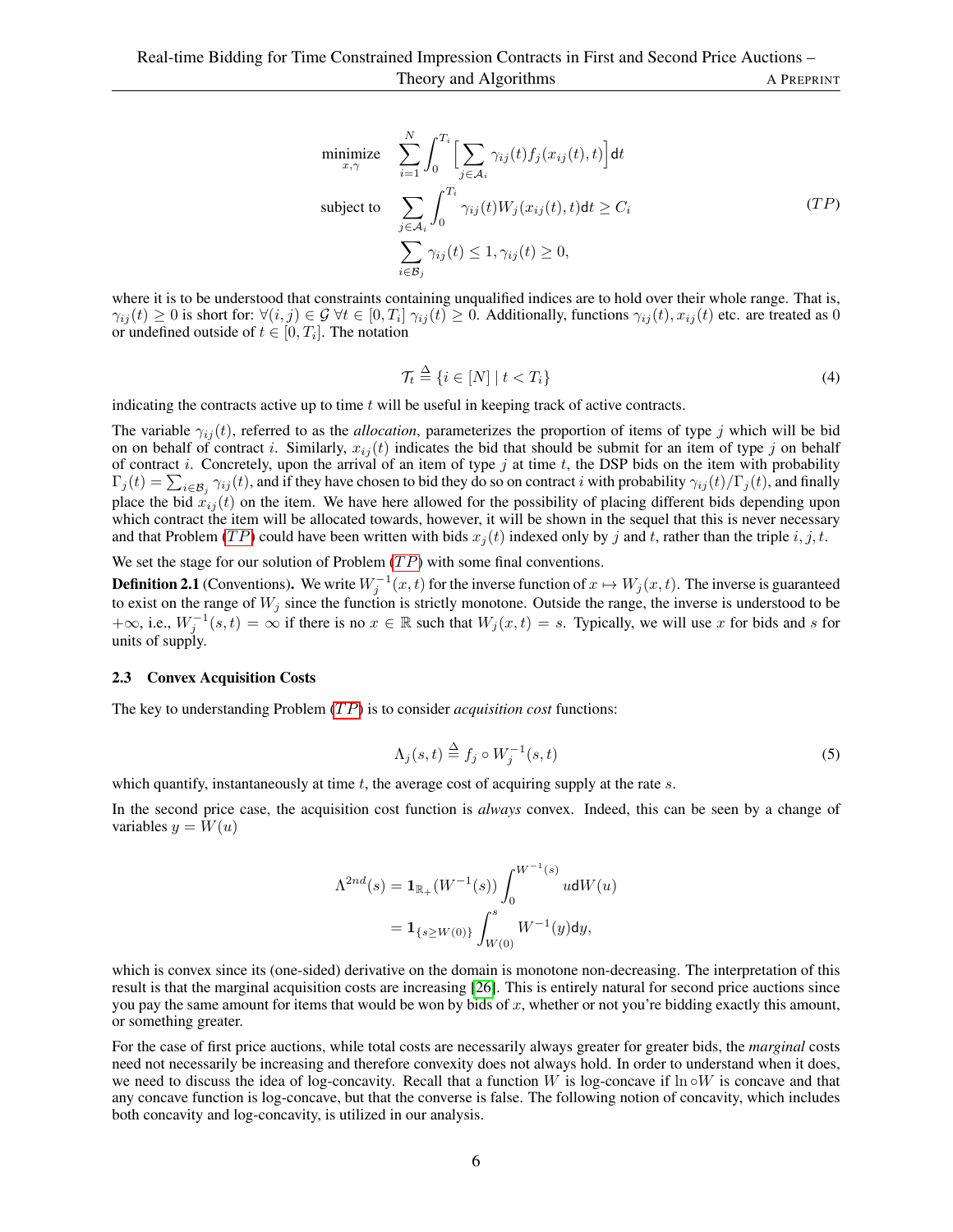**Definition 2.2** ( $\alpha$ -concavity). Define, for  $\alpha \geq 0$ ,  $x > 0$  the function

$$
\ell_{\alpha}(x) \stackrel{\Delta}{=} \int_1^x \frac{1}{t^{\alpha}} \mathsf{d} t = \left\{ \begin{array}{ll} \ln x & \alpha = 1 \\ \frac{x^{1-\alpha}-1}{1-\alpha} & \mathrm{otherwise} \end{array} \right. ,
$$

where in particular  $\ell_2(x) = 1 - 1/x$ . We will say that a positive function  $W : \mathbb{R} \to (0, \infty)$  is (strictly)  $\alpha$ -concave if  $\ell_{\alpha} \circ W$  is (strictly) concave. In particular, W is log-concave if  $\alpha = 1$  and concave if  $\alpha = 0$ .

The following observation tells us that for any  $\alpha > 1$ ,  $\alpha$ -concavity is a weaker requirement than log-concavity, which is in turn weaker than concavity.

<span id="page-6-5"></span>**Proposition 2.1** (Hierarchy of  $\alpha$ -concavity). *For*  $0 \leq \alpha < \beta$ , if W is  $\alpha$ -concave, then it is also  $\beta$ -concave.

We can now characterize the conditions under which the cost of acquisition function  $\Lambda_i(s, t)$  is convex in s for first price auctions. As discussed above, a similar statement holds for the second price case, and doesn't require the logconcavity assumption.

<span id="page-6-0"></span>**Proposition 2.2** (Convex Acquisition Costs – First Price Case). *Suppose that a supply rate curve*  $W(x)$  *is strictly* 2*-concave. Then in a first price auction, the extended acquisition function*

$$
\Lambda^{1st}(s) \stackrel{\Delta}{=} \begin{cases} \infty; & s > \bar{s} \\ 0; & s < W(0) \\ sW^{-1}(s); & \text{otherwise} \end{cases}
$$
 (6)

is a proper<sup>[1](#page-6-2)</sup>, lower semi-continuous, non-decreasing, and convex function on  $\R$ , which is strictly convex on  $[W(0),\bar{s}]$ . *Moreover, the convex conjugate*

$$
\Lambda^*_{1st}(p) \stackrel{\Delta}{=} \sup_{s \in \mathbb{R}} \big[ sp - \Lambda(s) \big],
$$

is itself a proper, lower semi-continuous, non-decreasing, and convex function on  $\R$ , which satisfies  $\Lambda^*_{1st}(p)=\infty$  for  $p < 0$ , and if  $\bar{s} < \infty$ , then  $\Lambda^*_{1st}(p) = p\bar{x} - \Lambda_{1st}(\bar{s})$  on  $p > \bar{x}$ .

### <span id="page-6-1"></span>2.4 Optimal Bidding in Continuous Time

As long as the acquisition cost functions are convex, we can equivalently reformulate Problem  $(TP)$  as the following continuous time *convex* optimization problem. This reformulation is not trivial and makes use of the existence of a campaign-independent optimal bid  $x_{ij}(t) = x_j(t)$ , the existence of which is established by using the convexity of  $\Lambda$ .

<span id="page-6-4"></span>**Proposition 2.3** (Continuous Primal Problem). *In a first or second price auction, suppose that for each*  $j \in [M]$  and  $t\in[0,T^j]$ , the acquisition cost curve  $\Lambda_j(x,t)$  is convex in x. Then, Problem (TP) can be reformulated as

<span id="page-6-3"></span>
$$
\begin{aligned}\n\text{minimize} & \sum_{s,r}^{M} \int_{0}^{T^{j}} \Lambda_{j}(s_{j}(t), t) dt \\
\text{subject to} & \sum_{j \in \mathcal{A}_{i}} \int_{0}^{T_{i}} r_{ij}(t) dt \geq C_{i} \\
& \sum_{i \in \mathcal{B}_{j}} r_{ij}(t) = s_{j}(t) \\
& r_{ij}(t) \geq 0.\n\end{aligned} \tag{P}
$$

*If a solution exists, then a solution to the original problem* (TP) *is obtained via*  $x_{ij}(t) = W_j^{-1}(s_j(t), t)$  *for each*  $i \in \mathcal{B}_j$  and  $\gamma_{ij}(t) = r_{ij}(t)/s_j(t)$ *. Moreover, [P](#page-6-3)roblem (P) is convex.* 

Remark 2.6 (Connection to Transportation-Production Problems). This result demonstrates that Problem (TP) can be reformulated as an instance of a (convex) *Transportation-Production problem* (see [\[26,](#page-17-13) [35\]](#page-17-14)) in continuous time

<span id="page-6-2"></span><sup>&</sup>lt;sup>1</sup>Recall that a function  $f : \mathbb{R} \to (-\infty, \infty]$  is *proper* if it is not everywhere equal to  $+\infty$ .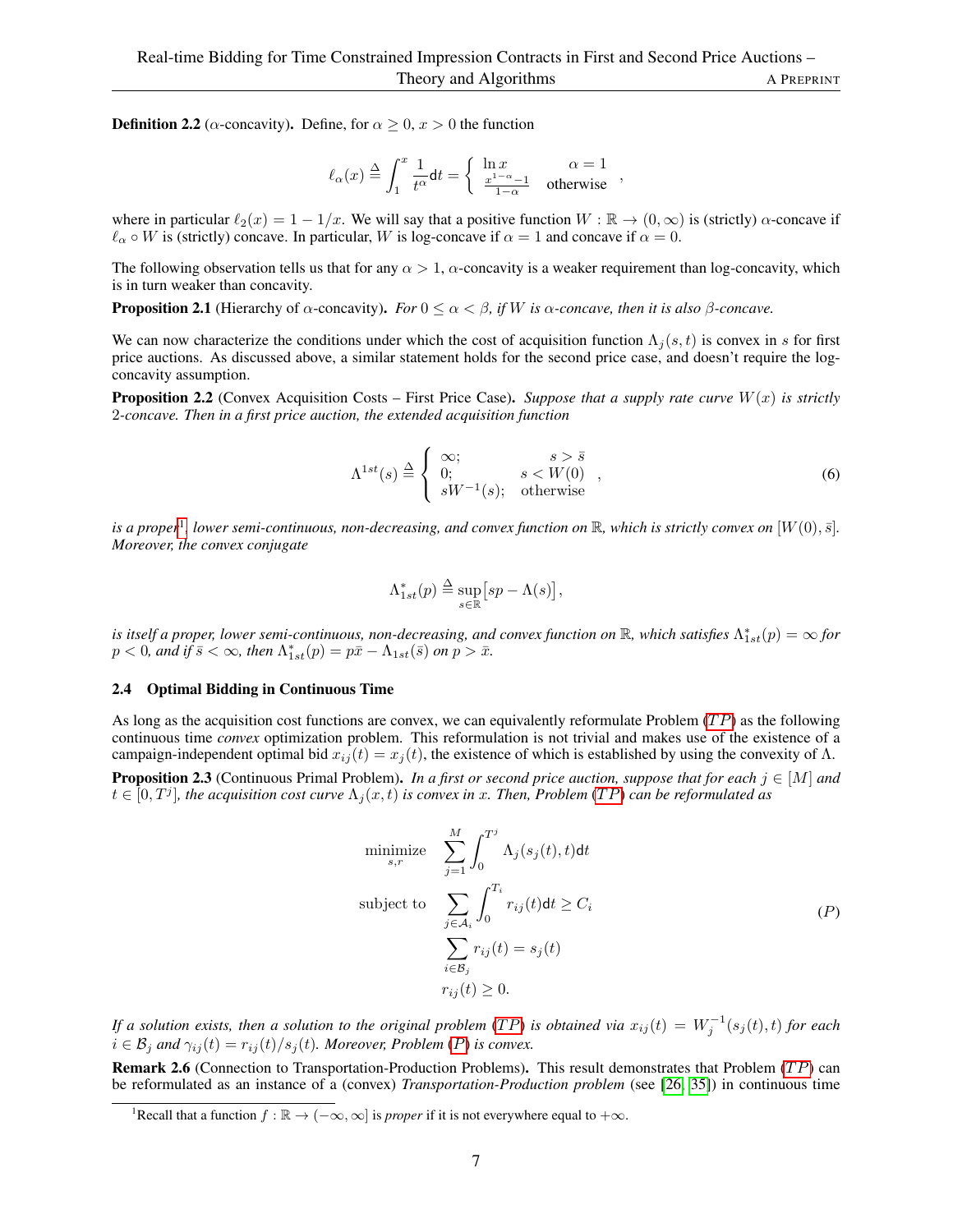(hence the label (TP)), which is in turn an example of a *monotropic program* [\[34,](#page-17-15) [4\]](#page-16-16). To see this connection, one can think of *i* as the "consumption nodes", *j* as the "production nodes", the graph G (defined through the sets  $A_i$ ,  $B_j$ ) as defining the transportation network, and the functions  $f_i$ ,  $W_i$ ,  $\Lambda_i$  as characterizing the costs of production.

In order for a solution to exist, it is necessary only that an adequate amount of supply is available to fulfill each contract before its deadline. In the context of internet advertising, this is not unreasonable, and a coarse sufficient condition is  $W(x) \to \infty$  as  $x \to \infty$ . As in the case of finite optimization problems, strong duality obtains if there is a *strictly* feasible point.

<span id="page-7-1"></span>**Assumption 2.2** (Adequate Supply). We suppose that  $\exists x \in \mathbb{R}^M$  such that the following linear feasibility problem has a strictly feasible point (i.e., a Slater point)

find 
$$
\gamma_{ijk}
$$
  
\nsuch that 
$$
\sum_{k:T_k \leq T_i} \sum_{j \in A_i} \gamma_{ijk} \int_{T_{k-1}}^{T_k} W_j(x_j, t) dt > C_i
$$
\n
$$
\sum_{i \in B_j} \gamma_{ijk} \leq 1, \gamma_{ijk} \geq 0.
$$
\n(7)

That is, there exists a large enough constant bid such that an adequate amount of supply is attained.

Remark 2.7. A simpler sufficient condition (appearing also in [\[26\]](#page-17-13)) is to suppose that each curve has an adequate amount of supply to fulfill *all* the contracts to which it is assigned:

<span id="page-7-0"></span>
$$
\forall j \in [M] \; \exists x \in \mathbb{R} : \; \int_0^{\tau_j} W_j(x,t) \mathsf{d}t > \sum_{i \in \mathcal{B}_j} C_i,
$$

where  $\tau_j = \min\{T_i \mid i \in B_j\}$ . Finally, this condition is clearly satisfied under the simple condition that if for each j, t we have  $W_i(x, t) \to \infty$  as  $x \to \infty$ .

<span id="page-7-4"></span>Proposition 2.4 (Duality). *A Dual of* ([P](#page-6-3)) *can be formulated as*

<span id="page-7-2"></span>maximize 
$$
- \sum_{j=1}^{M} \sum_{k:T_k \leq T^j} \int_{T_{k-1}}^{T_k} \Lambda_j^*(\mu_{jk}, t) dt + \sum_{i=1}^{N} \rho_i C_i
$$
  
subject to 
$$
\mu_{jk} \geq \rho_i \ \forall i \in \mathcal{B}_j \cap \mathcal{T}_{T_k}
$$

$$
\rho_i \geq 0,
$$
 (D)

*which is a finite convex problem. Problem* ([D](#page-7-0)) *is dual to Problem* ([P](#page-6-3)) *in the sense that if* D? *and* P ? *are their respective values (possibly*  $\infty$  *or*  $-\infty$ *), then*  $D^* \leq P^*$ .

*Finally, under Assumption* [2.2](#page-7-1) there exists a solution  $(s, r) \in L_2(\mathbb{R})^M \times L_2(\mathbb{R})^{N \times M}$  to [P](#page-6-3)roblem (P) and a solution  $(\rho, \mu) \in \mathbb{R}^N \times \mathbb{R}^M$  *to Problem* (*[D](#page-7-0)*) and  $-\infty < D^* = P^* < \infty$ .

Finally, the optimal bid path  $x(t)$  for Problem (TP) can be reconstructed from solutions to ([D](#page-7-0)) and is, in fact, fully characterized by the finite vector  $\rho \in \mathbb{R}^N$ , which we designate as the vector of *pseudo-bids*.

<span id="page-7-3"></span>**Example 2.1** (Pseudo Bids). Suppose that  $\mu_{ik}$ ,  $\rho_i$  are optimal dual multipliers for the Problem ([D](#page-7-0)) and consider the s-dependent portion of the Lagrangian:

$$
L(s) = \sum_{j=1}^{M} \int_0^{T^j} \Big[ \Lambda_j(s_j(t), t) - \mu_j(t) s_j(t) \Big] dt,
$$

where  $\mu_j(t) = \mu_{jk}$  for  $t \in [T_{k-1}, T_k)$  is piecewise constant.

Minimizing this function over  $s_j(t)$  leads to an optimal supply path as a function of  $\mu_j(t)$ . Since the above function is convex, we know that the optimum is attained at  $s<sub>j</sub>(t)$  such that the pointwise selection holds:

$$
\mu_j(t) \in \partial \Lambda_j(s_j(t), t), \tag{8}
$$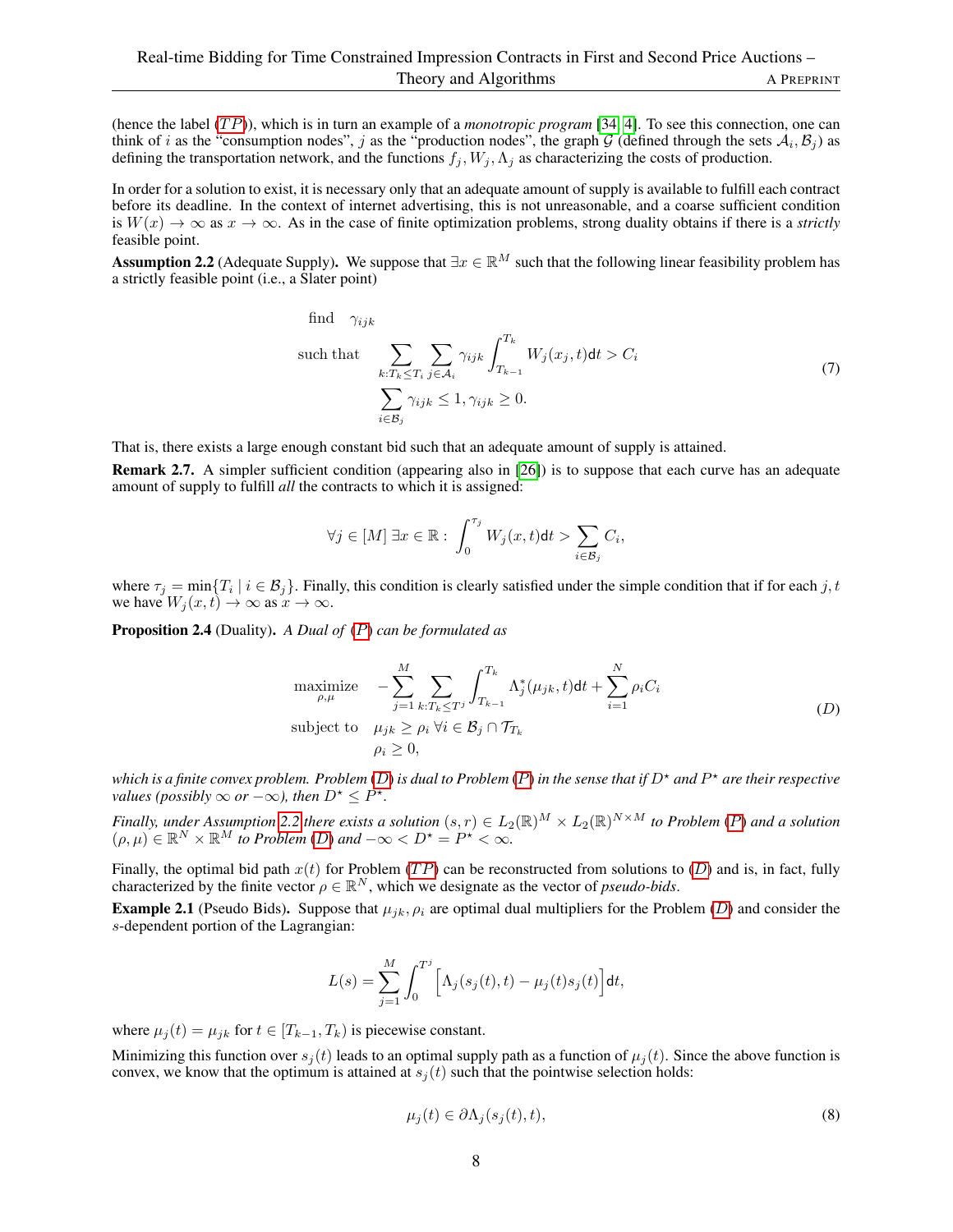where  $\partial$  indicates the subdifferential and is with respect to the first argument. Therefore, since  $\mu_j(t) = \max_{i \in \mathcal{B}_j \cap \mathcal{T}_t} \rho_i$ , the entire optimal supply path  $s(t)$ , and therefore the entire optimal bid path  $x(t)$ , is fully determined by the *finite* vector  $\rho \in \mathbb{R}^N$  through Equation [\(8\)](#page-7-2). For this reason, we refer to  $\rho$  as the vector of *pseudo bids*.

### <span id="page-8-0"></span>2.5 Connections Between First and Second Price Auctions

It will be seen in Section [3.2](#page-11-0) that, empirically, the optimal solution calculated for the second price auction also provides very good bid and allocation paths for the first price auction. From Example [2.1,](#page-7-3) we know that the optimal solutions cannot be exactly the same (except perhaps in some coincidental cases), but we explain the empirical similarity by illuminating the close connection between the first and second price cases in the following proposition.

<span id="page-8-1"></span>Proposition 2.5 (Connection Between First and Second Price Case). *Under Assumption [2.2,](#page-7-1) and whenever the acquisition cost curves are convex, the Problem* (TP) *for a second price auction is equivalent to solving* 

$$
\begin{aligned}\n\text{minimize} & \sum_{x,\gamma,\rho}^{M} \int_{0}^{T^{j}} x_{j}(t) W_{j}(x_{j}(t),t) \, \mathrm{d}t - \sum_{i=1}^{N} \rho_{i} C_{i} \\
\text{subject to} & \sum_{j \in \mathcal{A}_{i}} \int_{0}^{T_{i}} \gamma_{ij}(t) W_{j}(x_{j}(t),t) \geq C_{i} \\
& \sum_{i \in \mathcal{B}_{j}} \gamma_{ij}(t) = 1, \gamma_{ij}(t) \geq 0, \rho_{i} \geq 0 \\
& x_{j}(t) \geq \rho_{i} \,\forall i \in \mathcal{B}_{j} \cap \mathcal{T}_{t}.\n\end{aligned} \tag{9}
$$

*The objective function involves*  $x_j(t)W_j(x_j(t), t)$ *, which is the cost associated with a first price auction.* 

Returning to Example [2.1,](#page-7-3) we can make a further explicit comparison between the two cases.

<span id="page-8-2"></span>Example 2.2 (Pseudo Bids (continued)). For the purpose of illustration, let us temporarily assume that our supply rate curves are smooth in the bid x, and that the optimal solutions satisfy  $s_j(t) \in (W_j(0,t), \bar{s}_j(t))$  (i.e., do not reach the extremes of available supply) so that we have the simple expressions  $\Lambda_j^{2nd}(s,t) = \int_{W_j(0,t)}^{s} W_j^{-1}(y,t) dy$  and  $\Lambda_j^{1st}(s) = sW_j^{-1}(s,t)$ . For the first price case, let us define a function  $g_j$ , where ' denotes differentiation with respect to  $x$ :

$$
g_j(x,t) \triangleq \frac{f'_{j,1st}(x,t)}{W'_j(x,t)} = x + \frac{W_j(x,t)}{W'_j(x,t)}.
$$

We can then solve Equation [8](#page-7-2) for the optimal bid in terms of  $\mu_j$ , which in the first price case, can be written in terms of g:  $\Lambda_j'^{-1}(x,t) = W_j \circ g_j^{-1}(x,t)$ . The second price case is much simpler, and we have  $\Lambda_{2nd}'(x,t) = W^{-1}(s,t)$ . That is, the analogous ' $g$ ' function for the second price case is the identity.

Now, in each case we map the desired supply s into the required bid x through  $x_j(t) = W_j^{-1}(s_j(t), t)$  and find that the optimal bids for each case are

$$
x_j(t) = \begin{cases} \mu_j^{2nd}(t) & \text{Second Price} \\ g_j^{-1}(\mu_j^{1st}(t), t) & \text{First Price,} \end{cases}
$$
 (10)

where  $\mu_j^{2nd}(t)$  is the dual multipliers associated to Problem ([D](#page-7-0)) with second price cost function and  $\mu_j^{1st}$  are multipliers of the same problem but with the first price cost function; that is,  $\mu_j^{1st} \neq \mu_j^{2nd}$  in general. It is important to recognize that  $\mu(t)$  is a piecewise constant function which is fully determined by  $\rho \in \mathbb{R}^N$ . The implication being that in each case, the entire time-dependent optimal bid path is fully characterized by the finite vector  $\rho$  associated to the dual problem  $(D)$  $(D)$  $(D)$ .

The upshot of these calculations is that in the second price case, the optimal bid path is constant between contract deadlines, whereas in the first price case the pseudo bids need to be mapped through the function  $g^{-1}$ . The intuition for this fact is that in a second price case you are "protected" from overpaying (since you only pay the second highest bid) whereas in the first price case you need to adapt the bids to your belief about the prevailing prices.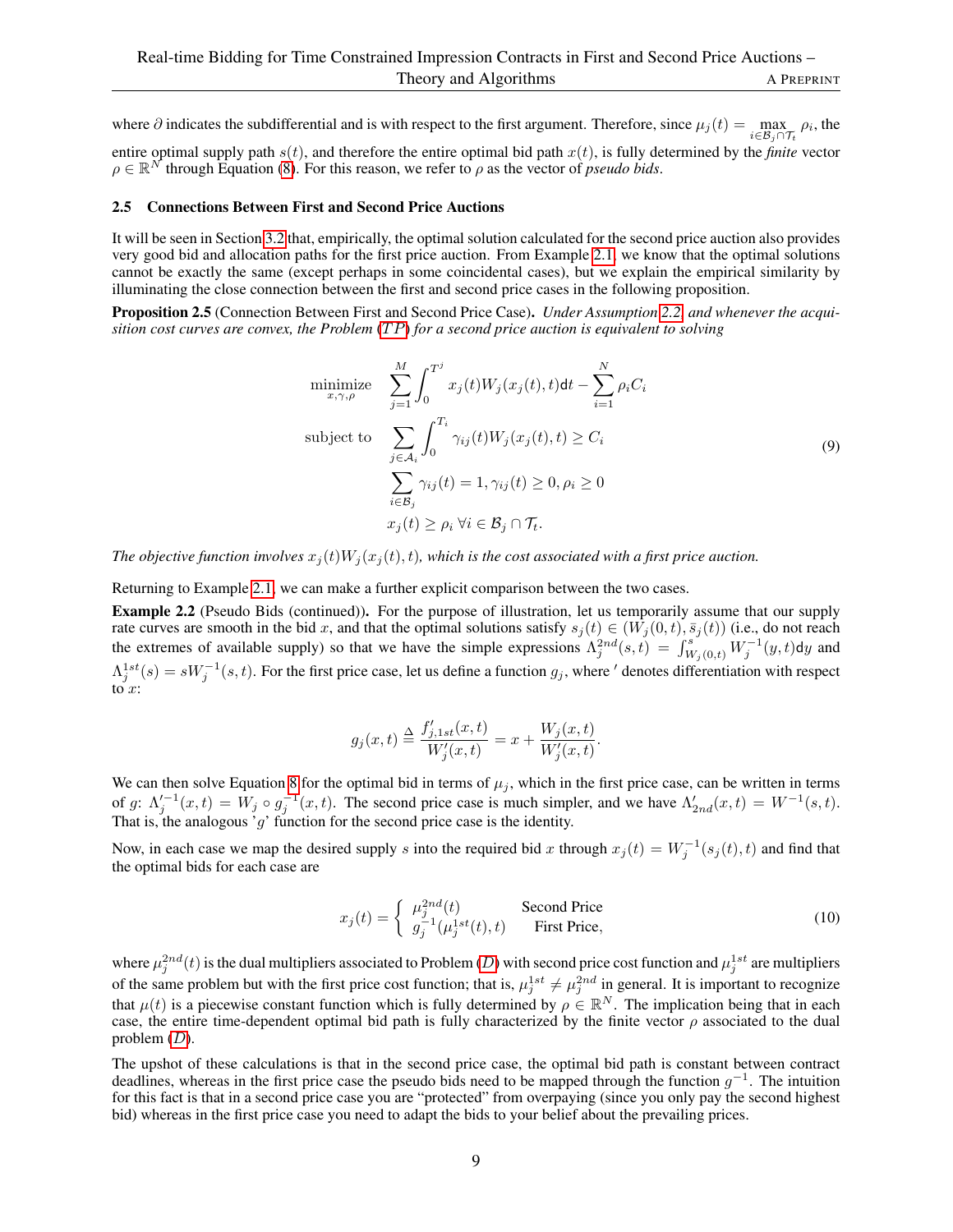If the supply rate curves are time-independent (i.e.  $W(x,t) = W(x)$ ), then the function  $g_j^{-1}$  is time-independent as well. It may be conjectured that in this case the optimal bids would coincide, i.e., that  $\mu_j^{2nd}(t) = g_j^{-1}(\mu_j^{1st}(t))$ . Experimental evidence shows that this does not seem to be the case in general.

### <span id="page-9-1"></span>3 Computational Methods and Simulations

In this section we review computational methods useful for the implementation of our theory (Section [3.1\)](#page-9-0); carry out a Monte Carlo simulation lending evidence to the similarity between the first and second price case, as suggested by Proposition [2.5](#page-8-1) (Section [3.2\)](#page-11-0); and finally provide basic results on practical methods for adapting to a stochastic environment (Section [3.3\)](#page-12-0).

### <span id="page-9-0"></span>3.1 Computing and Implementing Optimal Bids

To summarize the developments so far, the solution to the optimal bidding and allocation problem  $(TP)$  consists of a bid path  $x(t)$  and allocation path  $\gamma(t)$ . The function  $\gamma_{ii}(t)$  indicates that if an item of type j is won at auction at time t, then it should be allocated towards contract i with probability  $\gamma_{ij}(t)$ . Therefore, upon the arrival of an item of type j, the bidder should sample a random index  $\hat{i} \in \mathcal{B}_j$  from a categorical distribution with  $\mathbb{P}\{\hat{i} = i\} = \gamma_{ij}(t)$ . Then, the function  $x_{\hat{i}j}(t)$  indicates the nominal bid which should be submit to the auction house (the actual bid being  $\mathcal{N}(x_{\hat{i}j}(t), \sigma^2)$  if randomization is used). Finally, if the item is won, it should be allocated to contract  $\hat{i}$ .

The Problem (TP) is, as written, not tractable. However, Proposition [2.3](#page-6-4) tells us that the solution  $s(t)$ ,  $r(t)$  to the *convex* problem ([P](#page-6-3)) can be used to obtain the optimal bid and allocation through

$$
x_{ij}(t) = W_j^{-1}(s_j(t), t),
$$
  

$$
\gamma_{ij}(t) = r_{ij}(t)/s_j(t),
$$

where it is to be understood that  $x_{ij}(t) = \gamma_{ij}(t) = 0$  for any  $j \notin A_i$  or  $t > T_i$ , and that any  $0/0$  encountered in the construction of  $\gamma_{ij}(t)$  is to be taken as 0. Moreover, this formula tells us that we actually need to keep track of only M bidding functions,  $x_j(t)$ , since there is an optimal solution such that  $x_{ij}(t) = x_{i'j}(t)$  for each  $i, i' \in \mathcal{B}_j$ .

[P](#page-6-3)roblem  $(P)$  is still an infinite dimensional problem, and thus remains intractable as written. A solution could be obtained by first solving the dual  $(D)$  $(D)$  $(D)$  (which is finite, but requires integration), substituting the resulting pseudo-bids (through  $g^{-1}$ , see Example [2.2\)](#page-8-2) into the original problem  $(T\tilde{P})$  and solving the resulting linear program to obtain  $\gamma(t)$ . However, we have found that directly discretizing the primal problem and solving the resulting convex program tends to be faster and with limited degradation in accuracy. Moreover, solving the primal directly results in *both* the optimal bids and the optimal allocations simultaneously.

Therefore, in this section we study the discretization of [P](#page-6-3)roblem  $(P)$ . We will see that the linearity of the constraints allows us to construct *feasible* approximate solutions for ([P](#page-6-3)), and that we can also estimate the sub-optimality of the approximation. Some additional details pertaining to the convexity of Λ and how the supply curves can be guaranteed to have the needed  $\alpha$ -concave property are provided in the Appendix [A.](#page-19-0) The conclusion of our developments is provided in Algorithm [1.](#page-10-0) The error condition in Algorithm [1](#page-10-0) encountered when supply is inadequate can be handled, for example, by modifying the objective of [P](#page-10-1)roblem  $(P_K)$  to instead penalize supply shortfalls, rather than attempting to enforce them as constraints, resulting in a "best effort" solution.

To the end of discretizing [P](#page-6-3)roblem (P), choose a sequence of points  $0 = \tilde{T}_0 < \tilde{T}_1 < \cdots < \tilde{T}_K = T$  where  $K \geq N$ and  $\{T_i\}_{i=1}^N \subseteq \{\tilde{T}_k\}_{k=1}^K$ . Then, using the notation  $\Delta_k = \tilde{T}_k - \tilde{T}_{k-1}$  we define, for  $k \in [K]$  and  $\tilde{T}_k \leq T^j$ 

$$
\overline{\Lambda}_{jk}(s) \stackrel{\Delta}{=} \frac{1}{2} \Delta_k \big[ \Lambda_j(s, \widetilde{T}_k) + \Lambda_j(s, \widetilde{T}_{k-1}) \big],\tag{11}
$$

i.e., a trapezoidal approximation of the integral  $\int_{\tilde{T}_{k-1}}^{\tilde{T}_{k}} \Lambda_j(s,t) dt$ . The following finite approximation of [P](#page-6-3)roblem P is natural:

<span id="page-9-2"></span>**Proposition 3.1** (Finite Primal Problem). *The finite optimization problem over the variables*  $r_{ij}[k]$ ,  $s_{ij}[k]$  *defined by*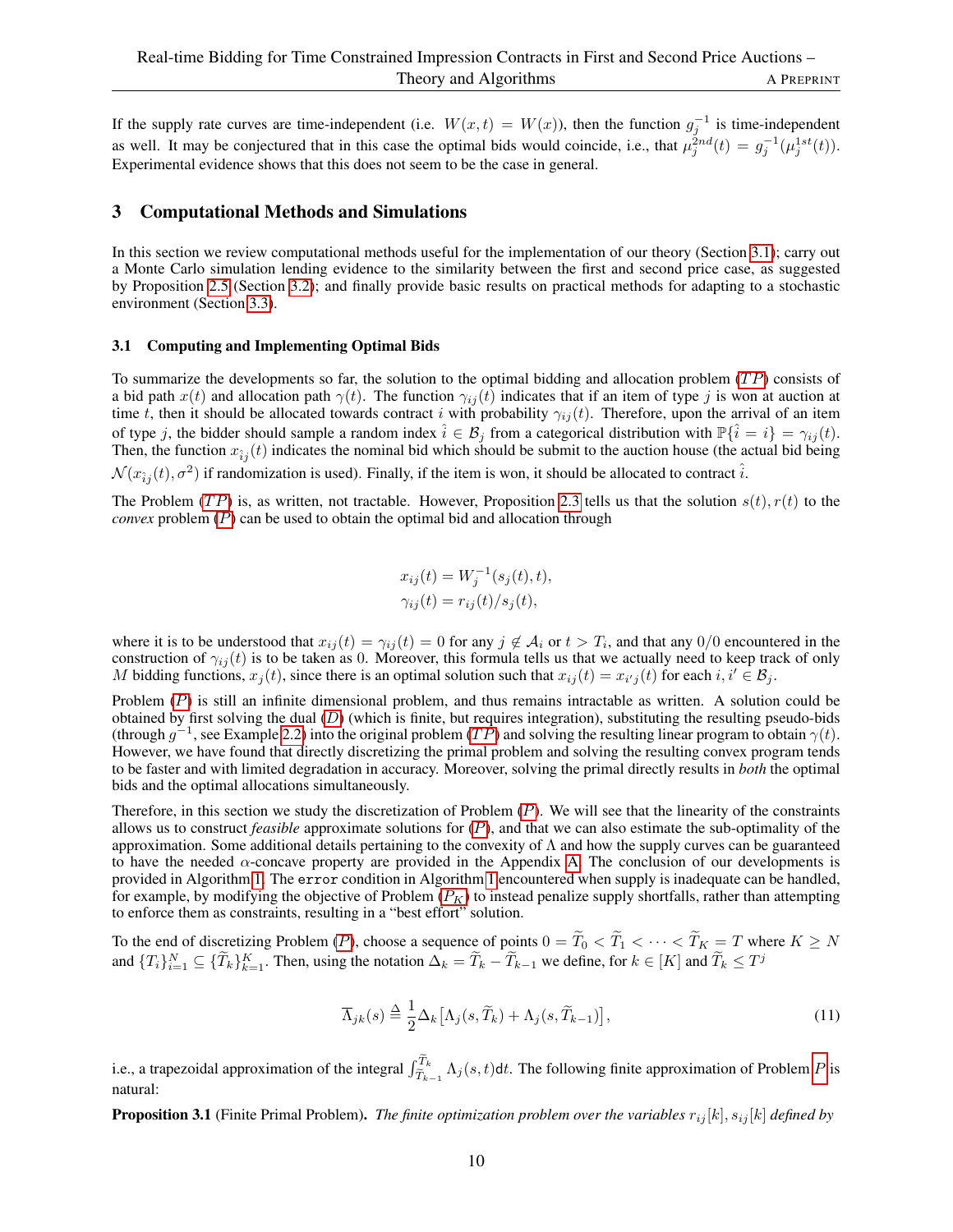<span id="page-10-2"></span><span id="page-10-1"></span>
$$
\begin{aligned}\n\text{minimize} & \sum_{s,r}^{M} \sum_{j=1} \sum_{k:\widetilde{T}_k \leq T^j} \overline{\Lambda}_{jk}(s_j[k]) \\
\text{subject to} & \sum_{j \in \mathcal{A}_i} \sum_{k:\widetilde{T}_k \leq T_i} \Delta_k r_{ij}[k] \geq C_i \\
& \sum_{i \in \mathcal{B}_j \cap \mathcal{T}_{T_k}} r_{ij}[k] = s_j[k] \\
r_{ij}[k] \geq 0,\n\end{aligned} \tag{P_K}
$$

*is a finite approximation of* ([P](#page-6-3)): any solution  $(s_j[k], r_{ij}[k])$  of  $(P_K)$  is feasible for Problem (P) (as a piecewise *constant function of* t*).*

Let  $g_j^{-1}(\mu, t)$  denote a continuous selection from Equation [\(8\)](#page-7-2) of Example [2.1](#page-7-3) (e.g., choose the right derivative). If  $\vec{r}$  each cost function  $f_j(x,t) = xW_j(x,t)$  is  $L_f$ -Lipschitz in x *(uniformly in* t a.e.) and  $g_j^{-1}(x,t)$  is  $\Gamma_g$ -Lipschitz in t a.e. (uniformly in x), then the cost difference  $\epsilon_K$  of the optimal solution to ([P](#page-6-3)) and the feasible piecewise constant *approximation obtained from [P](#page-10-1)roblem*  $(P_K)$  *is bounded by* 

$$
\epsilon_K \leq \frac{M}{4} L_f \Gamma_g \sum_{k=1}^K \Delta_k^2.
$$

*If for each j the function*  $W_j(x,t)$  *(and hence*  $\Lambda_j(s,t)$ *) is almost everywhere twice continuously differentiable in t, the integral approximation error*  $\delta_K$  *between the objective of* ([P](#page-10-1)) and (P<sub>K</sub>) is bounded by  $\delta_K = \mathcal{O}(\sum_{k=1}^K \Delta_k^3)$ .

*In particular, if we have*  $\Delta_k = T/K$  *(valid as long as*  $\widetilde{T}_k$  *contains the contract deadlines), then we have the bounds* 

$$
\epsilon_K \le \frac{ML_f \Gamma_g T^2}{4K}
$$

$$
\delta_K = \mathcal{O}(1/K^2).
$$

*The total discretization error between the value of*  $(P_K)$  $(P_K)$  $(P_K)$  *and the value of*  $(P)$  *is therefore*  $\epsilon_K + \delta_K = \mathcal{O}(1/K)$ *.* 

A summary of our proposed bidding methods are provided in Algorithm [1.](#page-10-0) The cost functions must correspond to either a second or a first price auction, and the supply curves must be strictly 2−concave in the latter case, see Proposition [2.2.](#page-6-0)

Algorithm 1: Computing Optimal Bids

<span id="page-10-0"></span>**input** : Contracts  $\{(\mathcal{A}_i, C_i, T_i)\}_{i=1}^N$ , supply curves  $\{W_j(x, t)\}_{j=1}^M$ , cost functions  $f_j(x, t)$ , parameter  $K \geq N+1$ **output** : Bid path  $x(t)$  and allocation path  $\gamma(t)$  $1\,\, (\widetilde{T}_k)_{k=0}^{K-N} \leftarrow {\tt segment}([0,T],K-N) \mathbin{/} / \;\, {\tt cut} \,\, [0,T]$  into  $K-N$  equal segments  $\mathbf{2} \,\, (\widetilde{T}_k)_{k=0}^K \leftarrow \texttt{sort}(\{\widetilde{T}_k\}_{k=0}^{K-N} \cup \{T_i\}_{i=1}^N) \text{ // incorporate contract deadlines}$ 3 Let  $\Lambda_j(s,t)=f_j\circ W_j^{-1}(s,t)$  // acquisition function <sup>4</sup> if *Assumption [2.2](#page-7-1) holds (adequate supply is available)* then  $\mathfrak{s} \ \ \ \ \ \ s_j [k], r_{ij} [k] \leftarrow \texttt{solve}(P_K) \textit{ // } \texttt{solve discretized problem}$ <sup>6</sup> else 7 | return error  $s \; \; x_j(t) \leftarrow W_j^{-1}(s_j[k],t) \; \forall t \in [\widetilde{T}_{k-1},\widetilde{T}_k), k: \widetilde{T}_k \leq T^j, j \in [M] \; \textit{// construct bid path}$  $\mathbf{9} \;\, \gamma_{ij}(t) \leftarrow r_{ij}[k]/s_j[k] \; \forall t \in [\widetilde{T}_{k-1}, \widetilde{T}_k), k: \widetilde{T}_k \leq T^j, i \in \mathcal{B}_j, j \in [M]$ 10 return  $(x(t), \gamma(t))$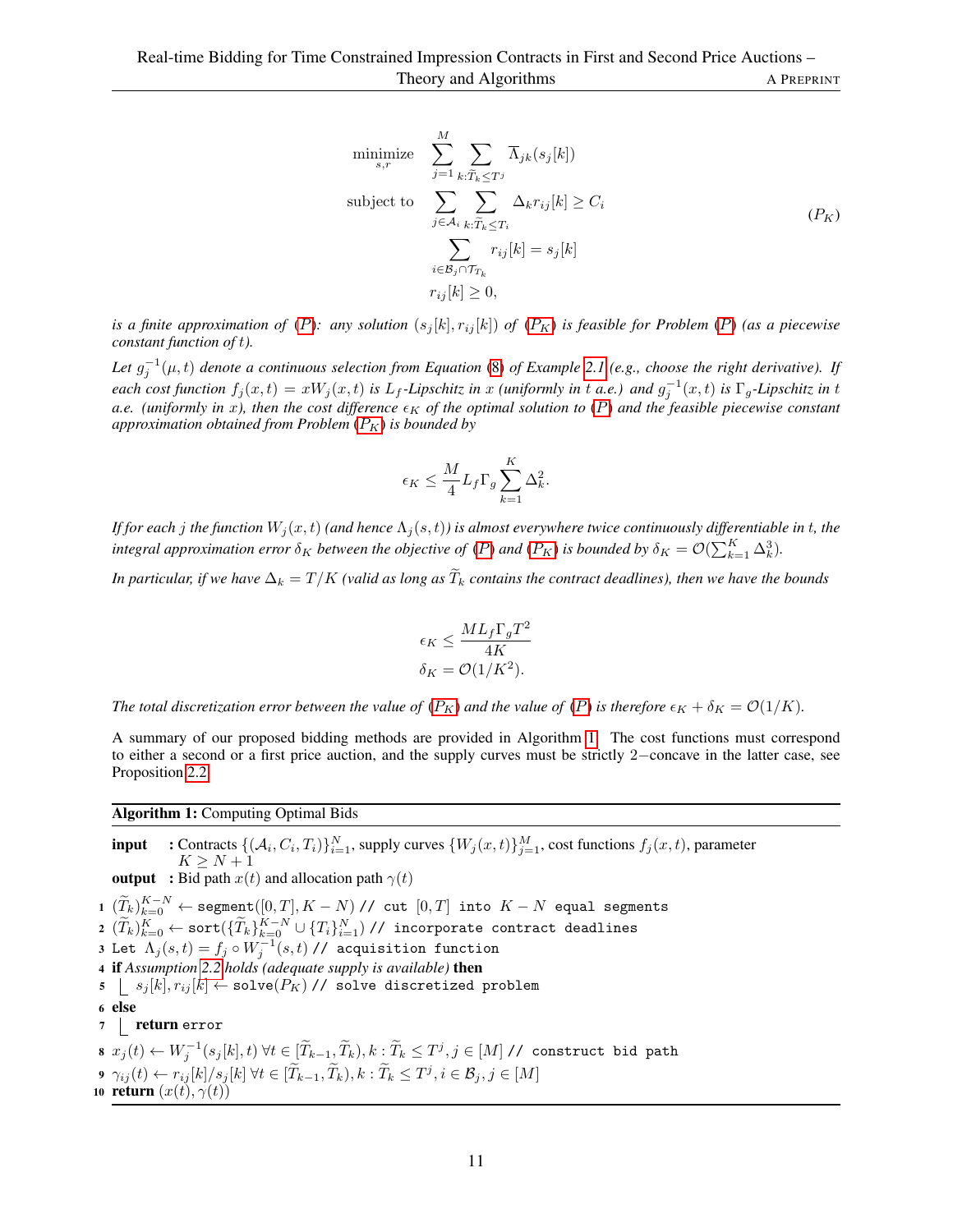# <span id="page-11-0"></span>3.2 Monte Carlo Simulations

We have run experiments to empirically evaluate the performance of our methods on real data from the well known IPinYou dataset [\[27,](#page-17-12) [50\]](#page-18-8). Further details on the specific simulation methodology are provided in the appendix. Our simulations in this section focus on the similarity between the optimal solutions computed in the first and second price settings cf. Proposition [2.5.](#page-8-1)

All our computations have been carried out with Python's scientific computing stack [\[38\]](#page-17-16) and CVXPY [\[12\]](#page-16-17) [\[1\]](#page-16-18). To summarize our setup, we have estimated supply rate curves  $W_i(x, t)$  via Gaussian kernel density estimation using the one week of available data stratified into twenty-four one hour intervals. The bandwidth is chosen via Silverman's rule (see e.g., [\[42,](#page-17-17) ch. 6]), which results in smooth estimates, and is not likely to be overfit. The hourly stratification results in a supply rate curve estimate which accounts for daily periodic trends, but not weekly ones. In practice, supply curve estimation is made more challenging by the fact that price observations are *censored*, that is, the true winning price is only observed by the winner [\[44,](#page-18-3) [51,](#page-18-4) [45\]](#page-18-6). However, the IPinYou dataset was obtained by submitting very high bids which win almost every impression, and we are therefore able to comfortably ignore the affects of censoring in our simulation with the understanding that more sophisticated supply rate curve estimation methods are to be applied in practice.

The problems we simulate in this section contain  $N = 6$  contracts and  $M = 5$  item types. Each contract in the collection is randomly sampled uniformly at random within prescribed bounds. In particular, the starting "real" time point (i.e., time  $T_0 = 0$ ) is sampled from anywhere between the bounds of available data, the length of contracts is uniformly random between 0 and 70 hours, and the number of required items are sampled uniformly between a small (easily fulfilled) lower bound, and a large (near the maximum available supply) upper bound – random contracts which are not feasible are re-sampled. A total of 250 Monte Carlo iterations are carried out. We use the same estimated supply rate curves in each simulation, but the auction prices and item arrival times are sampled directly from real data<sup>[2](#page-11-1)</sup>.

Whenever an adequate number of items to fulfill a contract are acquired, that contract is removed from simulation and a completely new set of bids are calculated given the new (reduced) set of contracts. Not doing so would result in *overfilling* some contracts, which would never be done in practice. Thus, since there are a total of 6 contracts, we solve 6 instances of [P](#page-10-1)roblem  $(P_K)$  over the course of each simulation run.

When the problem data (i.e., the supply rate curves  $W_i$ ) have been estimated from the IPinYou dataset, there is almost no difference between the results obtained for first or second price cases. That is, the solution  $(x, \gamma)$  for Problem (TP) when  $f = f_{2nd}$  is very nearly optimal for the same problem when  $f = f_{1st}$ , and vice versa. This similarity is explained by the close connection between the two problems established by Proposition [2.5](#page-8-1) – essentially, the main difficulty is in finding bids which result in a feasible allocation. Note however, that all else being equal, second price auctions are naturally much cheaper than first price auctions; in our case, the total spend in a first price auction is on average 60% greater than in a second price auction. However, this obviously does not account for the incentive differences of participants in different auction settings.

Synthetic examples where the solutions between first and second price auctions differ significantly can be constructed and revolve around the function  $g(x, t)$ , identified in Example [2.1,](#page-7-3) which is used in the mapping from the constant pseudo bids (dual multipliers) into (actual) bids  $x(t)$ . Since in the second price case  $g_{2nd}^{-1}(p,t) = p$  for every t, the most striking differences occur when  $g$  fluctuates rapidly with time. This corresponds to the case where the marginal cost of production  $f'_{1st}(x,t)/W'(x,t)$  (if the curves are differentiable in x) vary rapidly, as can be seen in Example [2.1.](#page-7-3) Major fluctuations of this sort are not observed in our dataset. We also note that examples where the solutions differ, but the supply rate curves are time homogeneous (i.e.,  $W_i(x, t) = W_i(x)$ ) can also be constructed.

A summary of these numerical results is provided in Table [1.](#page-12-2) The simulation is carried out where the *true* auction mechanism is a first price auction. The first and second row in the table corresponds to a cost metric (relative cost per item acquired) with the third row measuring the mean fulfillment. The first row measures the average spend per item over simulations that *actually* fulfilled all contracts (defined as reaching at least 98% fulfillment) and the second row measures the average spend per item over all simulations. The first two columns in the table correspond to the two possible cost functions used in solving [P](#page-10-1)roblem  $(P_K)$  (either a first or second price cost) and the third column provides a p-value comparing the significance of the differences in the other two columns. The cost is measured relative to the first column.

It would be expected that using a cost function which corresponds to the true auction mechanism would result in improved performance. However, no real difference is observed. These results indicate that in practice, regardless of whether the true auction mechanism is first price or second price, the bidder can bid *as if* it were a second price

<span id="page-11-1"></span><sup>&</sup>lt;sup>2</sup>All of the code used in our experiments will be made available on github  $@RJTK$ .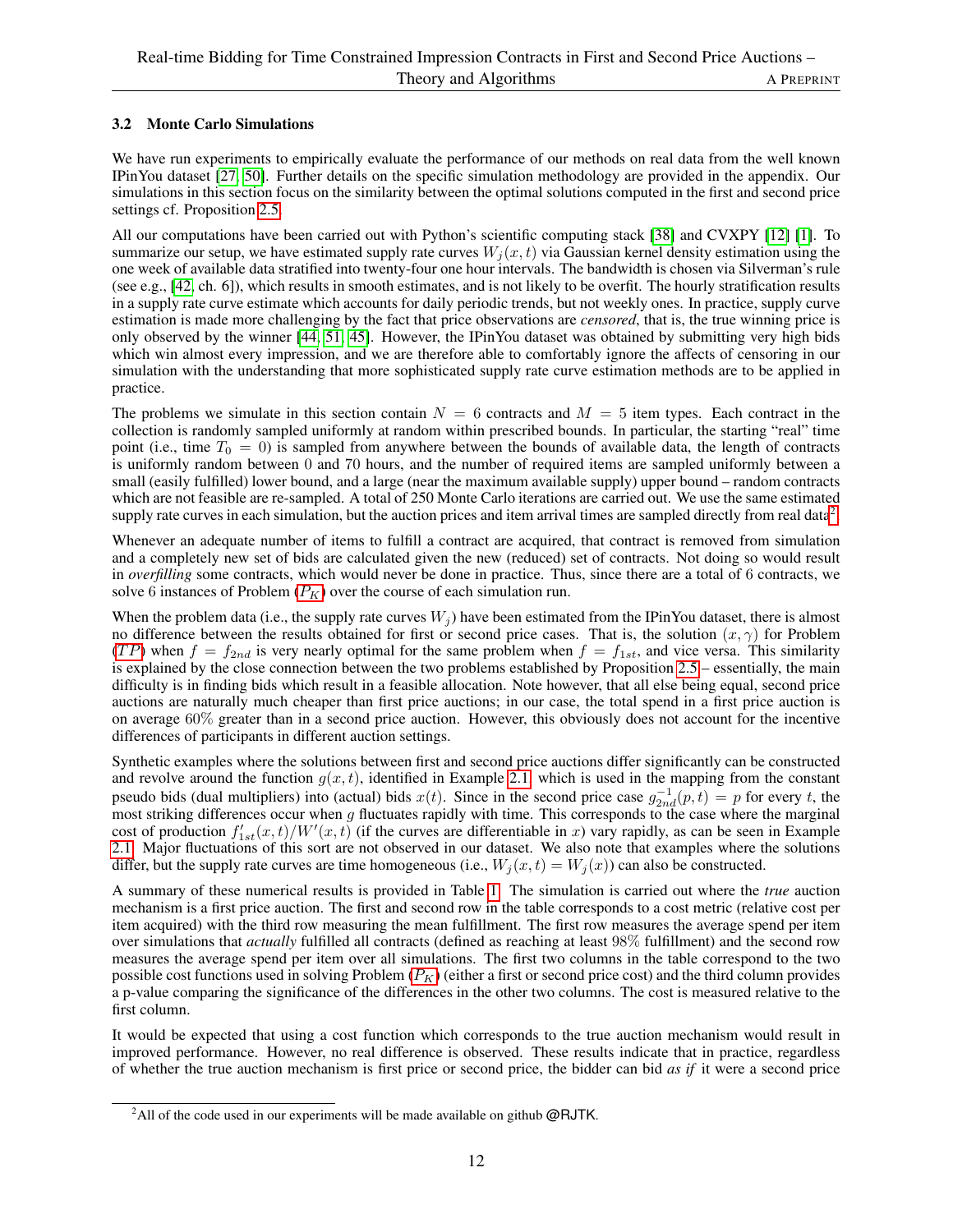|                          | $(TP)$ Cost Function  |                                                       |                      |
|--------------------------|-----------------------|-------------------------------------------------------|----------------------|
| Performance Metric       | $f=f_{1st}$           | $f=f_{2nd}$                                           | t-test $p$           |
| Spend / Item (fulfilled) |                       | 0.996                                                 | 0.952                |
| Spend / Item (total)     |                       | 1.02                                                  | $10^{-6}$            |
| Mean Fulfillment %       | 0.895                 | 0.895                                                 | 0.777                |
| <b>.</b><br>$\sim$       | $\sim$ $\sim$ $\cdot$ | $\mathbf{1}$ $\mathbf{1}$<br>$\overline{\phantom{a}}$ | $\sim$ $\sim$ $\sim$ |

Table 1: Summary of Simulation Results  $(N = 250)$ 

<span id="page-12-2"></span>Relative average spend and mean normalized contract fulfillment in a monte carlo simulation of a first price auction (rows) for algorithms based on first price and second price cost functions (columns). (total) indicates averages taken over the entire set of simulations, and (fulfilled) indicates averages over fulfilled contracts only. The performance between the two algorithms is nearly identical. The p-values are obtained from paired sample t-tests

scipy.stats.ttest\_rel and independent sample t-tests scipy.stats.ttest\_ind in the case of the first row (since there is an unequal number of samples in that case).

auction. This is advantageous not only for simplicity, but because [P](#page-6-3)roblem (P) is *always* convex for  $\Lambda = \Lambda_{2nd}$ , but not necessarily for  $\Lambda_{1st}$ , see Section [2.3.](#page-5-0)

The fulfillment row of Table [1](#page-12-2) indicates the mean (over the 250 simulations) of the average (over the 6 contracts) percentage fulfillment. That is, if we let  $c_i^{(k)}(t)$  be the cumulative number of items acquired for contract i by time t in the  $k^{\text{th}}$  simulation, we are reporting the mean over  $k$  of

$$
C_{\text{avg}}^{(k)} \triangleq \frac{1}{N} \sum_{i=1}^{N} \frac{c_i^{(k)}(T_i)}{C_i}.
$$
 (12)

We turn to a further analysis of fulfillment in the next section.

### <span id="page-12-0"></span>3.3 Improving Fulfillment

Table [1](#page-12-2) indicates that, on average, contracts are only about 90% fulfilled by their deadline. This is an important issue, but is not surprising because supply curves are averages while actual items arrive randomly. The theory that has been developed is thus optimal for the average case. Directly addressing the stochastic nature of the problem, e.g., via a dynamic stochastic model, is one possible alternative. However, such models are generally intractable, and do not easily lead to practical bidding algorithms. On the other hand, while staying within an average case framework, there are at least two effective methods for improving upon fulfillment: receding horizon updates, and risk-aware supply adjustments, which we consider in turn.

### <span id="page-12-1"></span>3.3.1 Receding Horizon

Suppose that at time t there has been  $c_i(t)$  supply acquired for contract i. This is useful information which can be incorporated back into updated supply curve estimates, as well as into the calculation of future bids and allocations. Since we are assuming the use of only crude supply curve estimates from historical data, we consider only how to incorporate this information into new bid calculations. Most straightforwardly, a new instance of Problem  $TP$  can be solved for the updated contracts  $\{(\mathcal{A}_i, C_i - c_i(t), T_i - t)\}_{i=1}^N$ , and this bid re-calculation carried out at regular time intervals. This method of adaptation is referred to as a *receding horizon* method [\[25\]](#page-17-18) and accounts for unexpected supply shortfalls by increasing the bid (which gets us closer to complete fulfillment), and decreases the bid when unexpected supply surpluses are encountered (which reduces costs).

### 3.3.2 Supply Inflation

In addition to a receding horizon, it is important to account for uncertainty in supply curve estimates, as well as the random dynamics intrinsic to the market. Our main algorithm does not endogenously account for the possibility of supply shortfalls, (it pertains only to an *average* case scenario) but a parameter,  $\delta$ , can be appropriately tuned to inflate the supply.

Concretely, if C is the required supply, we can instead *aim* at an inflated supply target by solving [P](#page-10-1)roblem  $(P_K)$  with an inflated supply constraint  $(1 + \delta)C$ . The parameter  $\delta$  can be tuned via cross-validation procedures, or calculated to correspond with a model of estimation and market uncertainty. This adjustment has the effect of front-loading the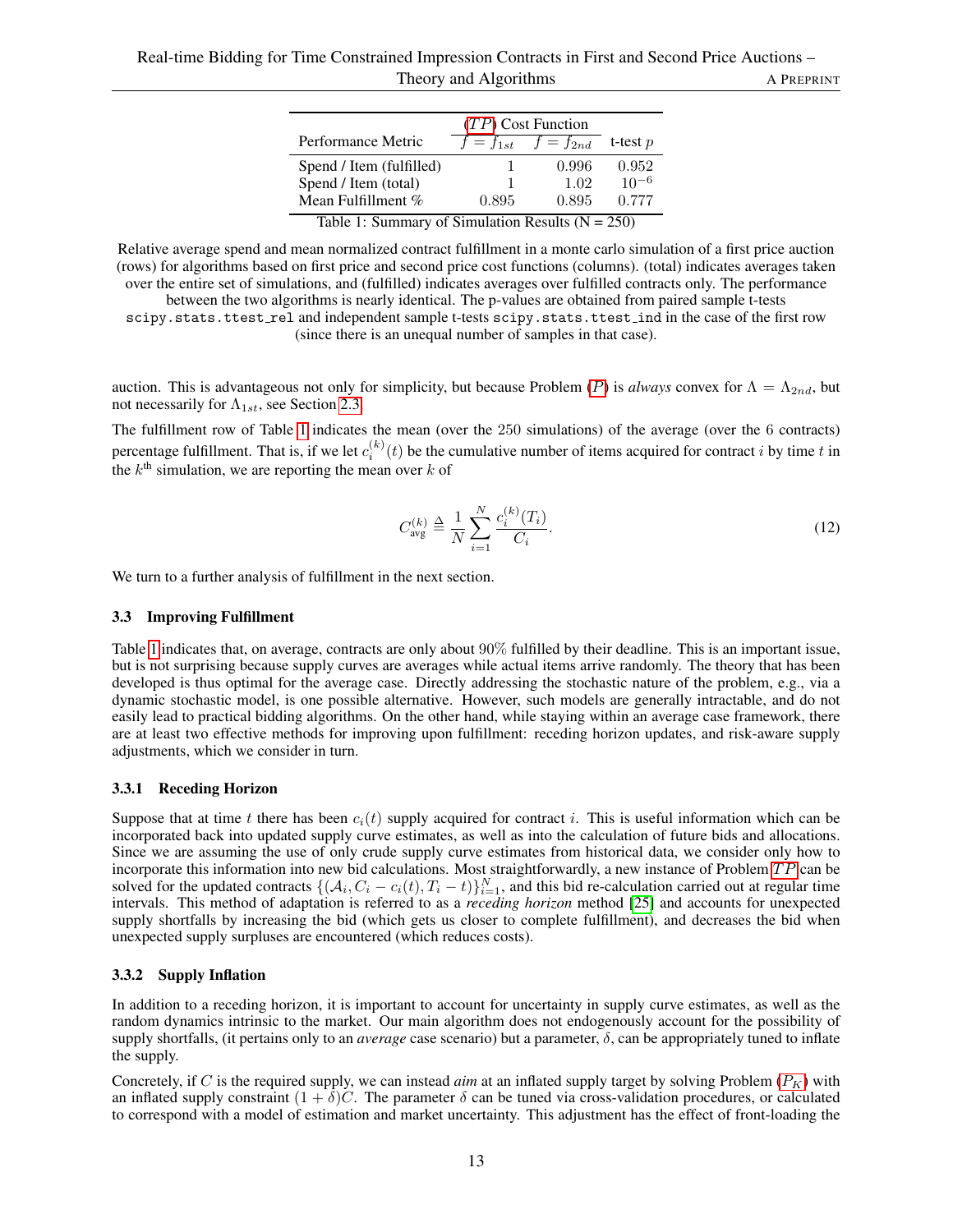acquisition of supply, a result similar to that of [\[17\]](#page-16-10). In combination with a receding horizon, excess spending will also be limited.

In order to justify this adjustment, we provide a simple example model. Suppose that  $M = N = 1$  (i.e., there is a single item type and a single contract), that we have the contract  $({1}, C, T)$ , and that the supply curve is now the *random and time-independent* quantity  $W(x)$  with  $E(W(x)) = W(x)$ , for some known  $W(x)$ . Then, given a risk tolerance parameter  $\epsilon \in (0, 1)$  we seek a solution to the following problem

<span id="page-13-0"></span>
$$
\begin{array}{ll}\text{minimize} & Tf(x) \\ \text{subject to} & \mathbb{P}(T\mathbf{W}(x) \ge C) \ge 1 - \epsilon, \end{array} \tag{13}
$$

where  $f(x)$  is the expected cost per unit time in the auction when bidding x. Since the objective function is monotone increasing, the optimal solution to the problem is the smallest  $x$  which is feasible and we have established the following proposition.

<span id="page-13-1"></span>**Proposition 3.2.** Suppose that  $f(x)$  is monotone non-decreasing. Then, the optimal solution of Problem [\(13\)](#page-13-0) is given *by*

$$
x^{\star}(\epsilon) = \min\{x \mid \mathbb{P}(\mathbf{W}(x) \ge C_i/T) \ge 1 - \epsilon\}.
$$
 (14)

In principle, this result covers every probabilistic model for the distribution of W including the accounting of uncertainties in prices, item arrival rates, and estimation inaccuracies. Moreover, many such models for the function  $x \mapsto \mathbb{P}(\mathbf{W}(x) \ge C_i/T)$  can be expected to be monotone non-decreasing in x (similarly to f), in which case the actual computation of  $x^*(\epsilon)$  poses no difficulty. It will be seen in the following example that plausible probabilistic models can reduce into the framework of supply inflation, i.e., aiming for some  $(1 + \delta)C$ .

**Example 3.1** (Poisson Model). Suppose that  $\mathbf{W}(x) \sim Po(W(x))$  has a Poisson distribution with mean  $W(x)$ . Although proposition [3.2](#page-13-1) still applies to this model, and a computational solution is easy to obtain, we will make use of the Poisson Chernoff bound to find an illustrative approximation  $\tilde{x}(\epsilon)$  in closed form. Replacing the probabilistic constraint in Problem [\(13\)](#page-13-0) with the right hand side of the bound

$$
1 - \mathbb{P}(\mathbf{W}(x) \ge C/T) \ge 1 - \frac{(eW(x))^{C/T} e^{-W(x)}}{(C/T)^{C/T}},
$$

which is valid as long as  $W(x) \geq C/T$ , results in a *more* stringent requirement. Thus, a feasible point  $\tilde{x}(\epsilon)$  for the problem can be found by solving the following inequality:

$$
\frac{(eW(x))^{C/T}e^{-W(x)}}{(C/T)^{C/T}} \le \epsilon
$$
  

$$
\xrightarrow{\langle a \rangle} x \ge W^{-1}\left(-\frac{C}{T}\mathcal{W}_{-1}\left(-\frac{1}{e}\epsilon^{T/C}\right)\right),
$$

where in (a)  $W_{-1}$  is the lower branch of the Lambert-W function, i.e., the inverse function of  $x \mapsto xe^x$ , which is decreasing and negative [\[10\]](#page-16-19). Since  $-\mathcal{W}_{-1}\left(-\frac{1}{e}\epsilon^{T/C}\right) \geq 1$ , this has the form of a *multiplicative* inflation of the required supply, and can be written as  $(1 + \delta)C$  where  $\delta = -W_{-1}\left(-\frac{1}{e}\epsilon^{T/C}\right) - 1$ .

### 3.3.3 Sensitivity Simulations

In order to illustrate the effects of a  $\delta$  risk adjustment and the receding horizon re-calculations, we have carried out simulations similar to those of Section [3.2,](#page-11-0) however with smaller contracts  $N = M = 3$ . The results are summarized by Figures [2](#page-14-0) and [3.](#page-14-1)

Figure [2](#page-14-0) provides a box plot comparing the parameter  $\delta$  (applied to inflate the supply of each contract by the same proportion) to the average contract fulfillment (see  $C_a^{(k)}$ , Equation [\(12\)](#page-10-2)). As is expected, the proportion of contracts which are completely fulfilled increases with  $\delta$ . In addition, the plot provides pairs of boxes comparing the results when the bids are updated only after a contract is fulfilled (this is the minimal update schedule that doesn't overfill contracts), and when the bids are also updated every hour of simulation time (typically, about 20 updates are calculated over the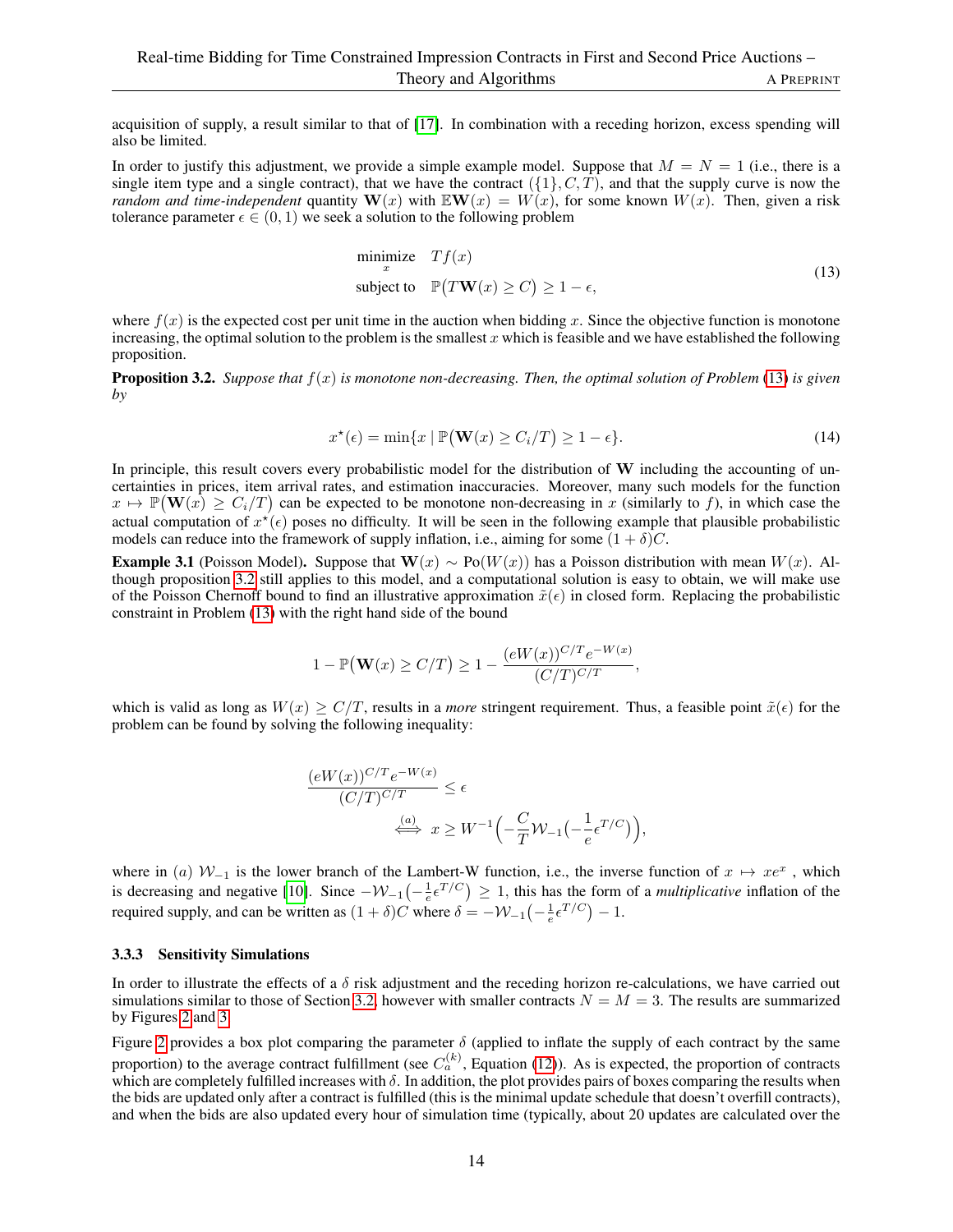<span id="page-14-0"></span>

Figure 2: Risk Adjustment Simulations (Fulfillment)

<span id="page-14-1"></span>

Figure 3: Risk Adjustment Simulations (Fulfillment)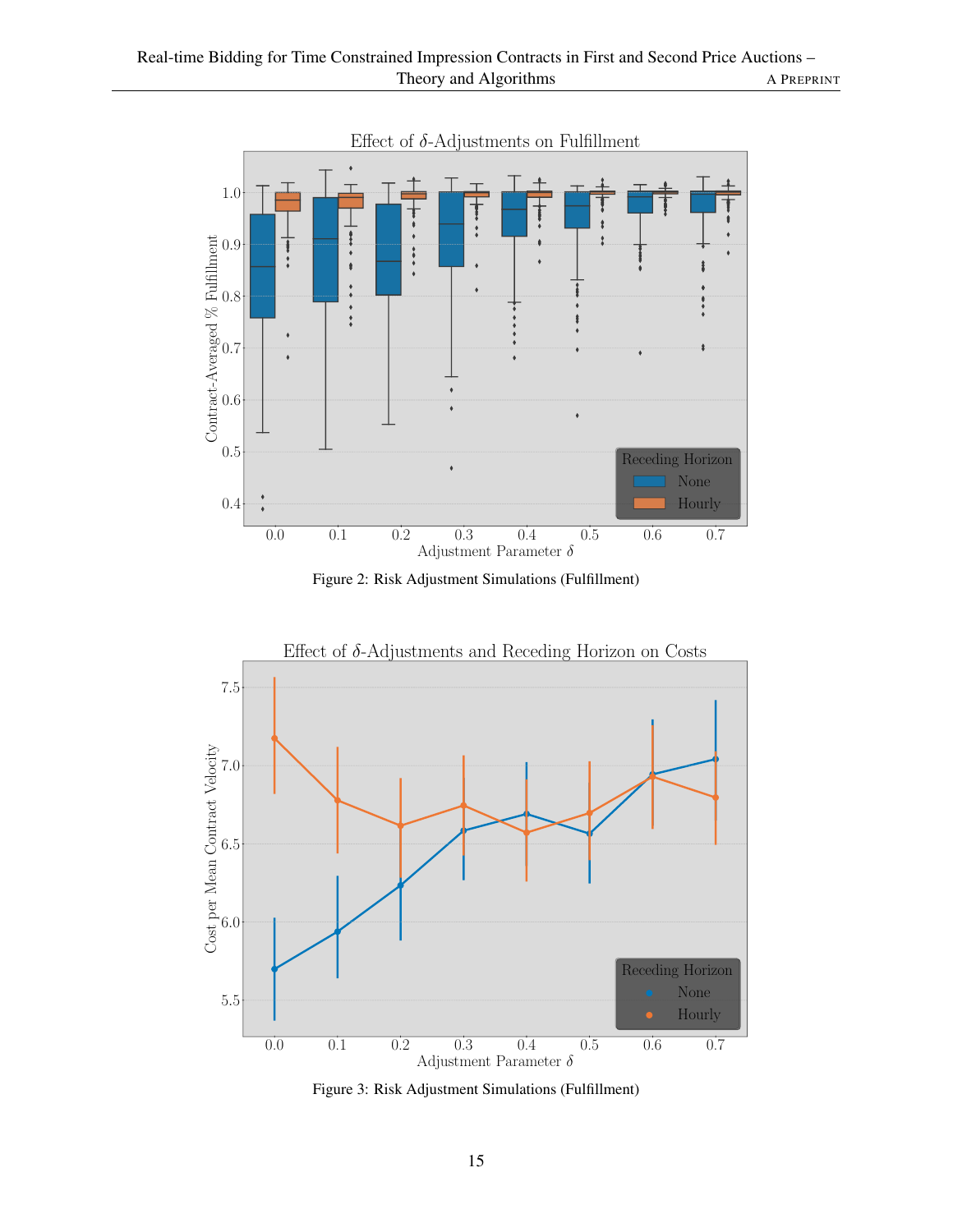simulation). An hourly receding horizon has a dramatic affect on the fulfillment – even without a risk adjustment, more than half of the contracts are fulfilled to at least 98%, and with a risk adjustment, almost all contracts are completely fulfilled.

Figure [3](#page-14-1) provides a line plot similar to Figure [2](#page-14-0) except the ordinate now quantifies the cost paid for items. Points are mean values across 500 simulations and error bars are 98% confidence intervals. In order to create a reasonable cost metric which is comparable across different contracts, we have normalized the total cost of attempting to fulfill a contract by that contract's "mean velocity" requirement. To understand what we refer to as the velocity requirement, suppose that we are obligated to obtain  $C$  items in  $T$  time. Then, we define the velocity of this requirement by  $v = C/T$ . We take the mean velocity of the whole contract to be the average of the velocities of each individual requirement in the contract (in this case, over the  $N = 3$  requirements). To merely normalize by, e.g., the total number of items, would not result in a fair comparison since one contract may require obtaining the same number of items in less time (since they are generated randomly), which necessitates paying higher prices.

The main conclusions to be drawn from [3](#page-14-1) are as follows. Firstly, without a receding horizon, there is naturally a tendency for costs to increase, since the supply acquisition is front-loaded. Secondly, as  $\delta$  increases, the same upward pressure on costs is applicable as in the case without any receding horizon, but at the same time, for contracts which are difficult to fulfill, the receding horizon will drastically increase bids, which also increases the cost. However, for contracts which are easy to fulfill, or which get close to fulfillment early in the bidding period, the receding horizon smooths out the acquisition rate by reducing the bid, and therefore reducing costs. These are competing effects, but the use of the receding horizon is still able to reduce costs when  $\delta$  is large; an ultimately small cost for achieving near complete fulfillment.

In summary, the receding horizon is able to achieve a much higher fulfillment proportion by increasing the bids (and incurring higher costs) for contracts which are difficult to fulfill (e.g., when supply rates are overestimated), while at the same time reducing the costs of fulfilling the remaining contracts by smoothing out bids that are too large.

# <span id="page-15-0"></span>4 Conclusions

This paper has studied the problem of minimum cost contract fulfillment in RTB auction markets. We have analyzed generalizations of the model proposed in [\[37\]](#page-17-5) by considering both the first and second price auction mechanisms, and by allowing for general time-varying supply rate curves which can account for daily and weekly periodic cycles in market data. Moreover, we have uncovered the intrinsic convexity of the problem and provided a natural condition under which a strong duality result holds. Using duality, it has been shown that there is a close connection between the optimal bids  $x(t)$  and certain dual variables which facilitates the complete representation of the optimal function  $x(t)$ through the *finite* vector  $\rho \in \mathbb{R}^N_+$  of dual variables. This close connection motivates the terminology "pseudo-bids" for the dual variables  $\rho$ . In the first price case, the optimal bids are obtained from  $\rho$  by mapping them through a time-varying function quantifying the marginal costs of acquiring additional items; in the second price case (but *not* the first), the optimal bids are given exactly by  $\rho$ , which implies the optimal bids in this case are piecewise constant functions of time.

Further consequences of duality have lead to the conclusion (backed up with experimental simulation evidence) that there is in fact very little difference between the optimal solution in the first price or second price cases. This result has the important practical implication that, regardless of the type of auction one is participating in, they may as well *assume* that they are participating in a second price auction, which has been seen to *always* lead to a convex problem. Indeed, in second price auctions, the optimal bids are *constant* (corresponding exactly to the dual pseudo-bids ρ) and therefore the original time-independent formulation of [\[37\]](#page-17-5) largely covers the general time-dependent case after calculating suitable time averages.

Finally, Section [3](#page-9-1) develops methods for implementation and reports the results of simulation studies. A discretization method for [P](#page-6-3)roblem  $(P)$  is studied in Section [3.1](#page-9-0) and we obtain a convergence rate for this discretization. The discretized problem is used in an empirical Monte Carlo study in Section [3.2,](#page-11-0) which demonstrates the similarity between optimal bidding in first and second price auctions. Further simulations in Section [3.3](#page-12-0) demonstrate the effectiveness of  $\delta$  supply inflation and receding horizon bid recalculation for ensuring that contracts are actually fulfilled in practice. Additional information regarding the practical implementation of these methods is provided in the appendix, with the basic ideas being summarized in Algorithm [1.](#page-10-0)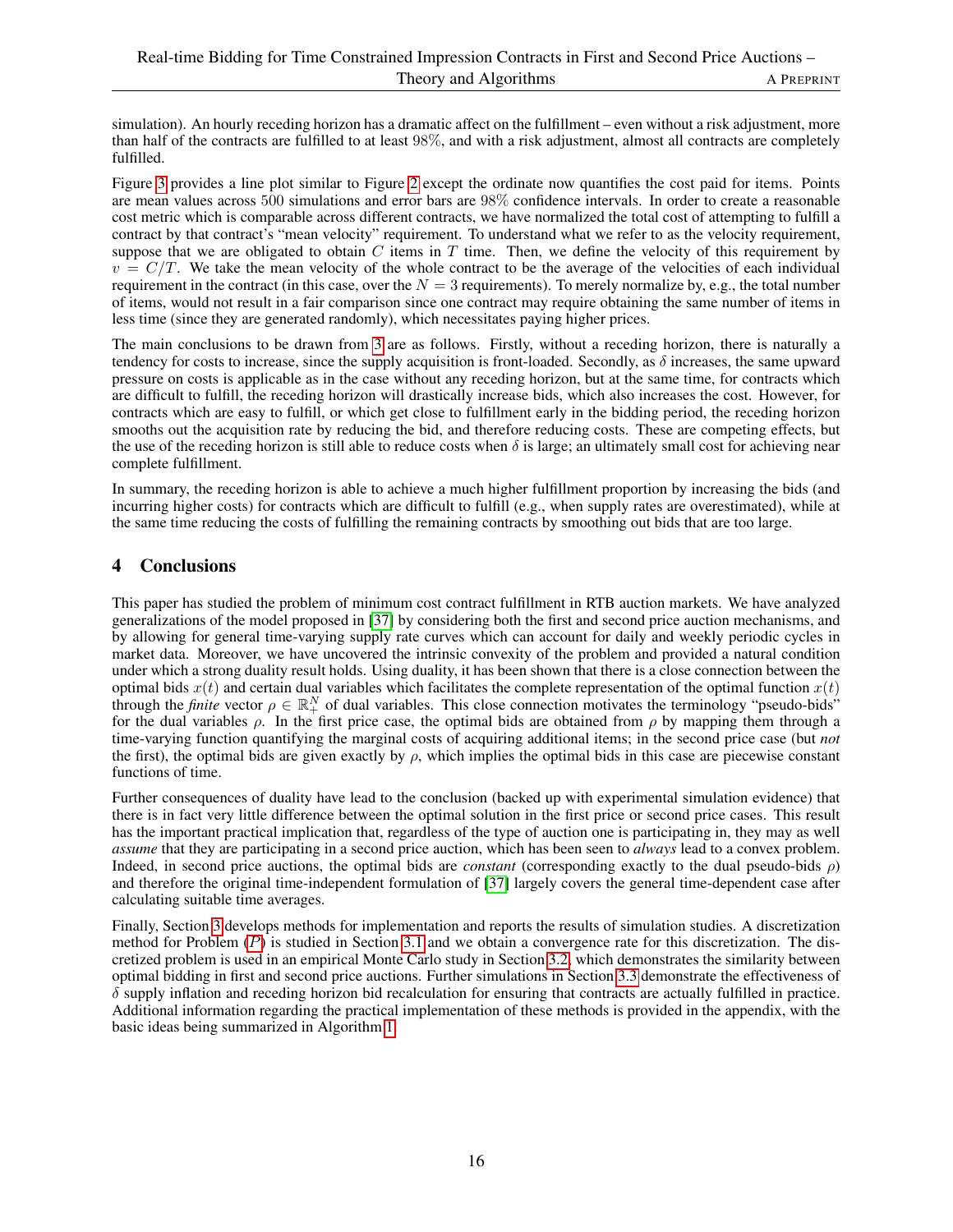# References

- <span id="page-16-18"></span>[1] A. Agrawal, R. Verschueren, S. Diamond, and S. Boyd. "A rewriting system for convex optimization problems". In: *Journal of Control and Decision* 5.1 (2018), pp. 42–60.
- <span id="page-16-2"></span>[2] S. R. Balseiro, O. Besbes, and G. Y. Weintraub. "Repeated auctions with budgets in ad exchanges: Approximations and design". In: *Management Science* 61.4 (2015), pp. 864–884.
- <span id="page-16-3"></span>[3] S. R. Balseiro and Y. Gur. "Learning in repeated auctions with budgets: Regret minimization and equilibrium". In: *Management Science* 65.9 (2019), pp. 3952–3968.
- <span id="page-16-16"></span>[4] D. P. Bertsekas. "Extended monotropic programming and duality". In: *Journal of optimization theory and applications* 139.2 (2008), pp. 209–225.
- <span id="page-16-20"></span>[5] S. Boyd and L. Vandenberghe. *Convex Optimization*. Cambridge University Press, 2004. ISBN: 0521833787. URL: <https://web.stanford.edu/~boyd/cvxbook/>.
- <span id="page-16-11"></span>[6] P. Bumpensanti and H. Wang. "A re-solving heuristic with uniformly bounded loss for network revenue management". In: *Management Science* 66.7 (2020), pp. 2993–3009.
- <span id="page-16-8"></span>[7] H. Cai, K. Ren, W. Zhang, K. Malialis, J. Wang, Y. Yu, and D. Guo. "Real-Time Bidding by Reinforcement Learning in Display Advertising." In: *CoRR* abs/1701.02490 (2017). URL: [http://dblp.uni- trier.de/](http://dblp.uni-trier.de/db/journals/corr/corr1701.html#CaiRZMWYG17) [db/journals/corr/corr1701.html#CaiRZMWYG17](http://dblp.uni-trier.de/db/journals/corr/corr1701.html#CaiRZMWYG17).
- <span id="page-16-4"></span>[8] Y. Chen, P. Berkhin, B. Anderson, and N. R. Devanur. "Real-time bidding algorithms for performance-based display ad allocation." In: *KDD*. Ed. by C. Apté, J. Ghosh, and P. Smyth. ACM, 2011, pp. 1307–1315. ISBN: 978-1-4503-0813-7. URL: <http://dblp.uni-trier.de/db/conf/kdd/kdd2011.html#ChenBAD11>.
- <span id="page-16-21"></span>[9] F. Clarke. *Functional analysis, calculus of variations and optimal control*. Vol. 264. Graduate Texts in Mathematics. Springer Science & Business Media, 2013. ISBN: 978-1-4471-4819-7. DOI: [10.1007/978-1-4471-](https://doi.org/10.1007/978-1-4471-4820-3) [4820-3](https://doi.org/10.1007/978-1-4471-4820-3).
- <span id="page-16-19"></span>[10] R. M. Corless, G. H. Gonnet, D. E. Hare, D. J. Jeffrey, and D. E. Knuth. "On the LambertW function". In: *Advances in Computational mathematics* 5.1 (1996), pp. 329–359.
- <span id="page-16-12"></span>[11] Y. Cui, R. Zhang, W. Li, and J. Mao. "Bid landscape forecasting in online ad exchange marketplace." In: *KDD*. Ed. by C. Apté, J. Ghosh, and P. Smyth. ACM, 2011, pp. 265–273. *ISBN:* 978-1-4503-0813-7. URL: <http://dblp.uni-trier.de/db/conf/kdd/kdd2011.html#CuiZLM11>.
- <span id="page-16-17"></span>[12] S. Diamond and S. Boyd. "CVXPY: A Python-embedded modeling language for convex optimization". In: *Journal of Machine Learning Research* 17.83 (2016), pp. 1–5.
- <span id="page-16-9"></span>[13] J. Fernandez-Tapia, O. Guéant, and J.-M. Lasry. "Optimal real-time bidding strategies". In: *Applied Mathematics Research eXpress* 2017.1 (2017), pp. 142–183.
- <span id="page-16-14"></span>[14] B. Gaujal, N. Navet, and C. Walsh. "Shortest-path algorithms for real-time scheduling of FIFO tasks with minimal energy use". In: *ACM Transactions on Embedded Computing Systems (TECS)* 4.4 (2005), pp. 907– 933.
- <span id="page-16-13"></span>[15] A. Ghosh, S. Mitra, S. Sarkhel, J. Xie, G. Wu, and V. Swaminathan. "Scalable Bid Landscape Forecasting in Real-time Bidding." In: *CoRR* abs/2001.06587 (2020). URL: [http://dblp.uni-trier.de/db/journals/](http://dblp.uni-trier.de/db/journals/corr/corr2001.html#abs-2001-06587) [corr/corr2001.html#abs-2001-06587](http://dblp.uni-trier.de/db/journals/corr/corr2001.html#abs-2001-06587).
- <span id="page-16-5"></span>[16] A. Ghosh, B. I. P. Rubinstein, S. Vassilvitskii, and M. Zinkevich. "Adaptive bidding for display advertising." In: *WWW*. Ed. by J. Quemada, G. León, Y. S. Maarek, and W. Nejdl. ACM, 2009, pp. 251–260. ISBN: 978-1-60558-487-4. URL: <http://dblp.uni-trier.de/db/conf/www/www2009.html#GhoshRVZ09>.
- <span id="page-16-10"></span>[17] N. Grislain, N. Perrin, and A. Thabault. "Recurrent Neural Networks for Stochastic Control in Real-Time Bidding." In: *KDD*. Ed. by A. Teredesai, V. Kumar, Y. Li, R. Rosales, E. Terzi, and G. Karypis. ACM, 2019, pp. 2801–2809. ISBN: 978-1-4503-6201-6. URL: [http://dblp.uni-trier.de/db/conf/kdd/kdd2019.](http://dblp.uni-trier.de/db/conf/kdd/kdd2019.html#GrislainPT19) [html#GrislainPT19](http://dblp.uni-trier.de/db/conf/kdd/kdd2019.html#GrislainPT19).
- <span id="page-16-7"></span>[18] R. Gummadi, P. B. Key, and A. Proutière. "Optimal bidding strategies in dynamic auctions with budget constraints." In: *Allerton*. IEEE, 2011, p. 588. ISBN: 978-1-4577-1817-5. URL: [http://dblp.uni-trier.de/](http://dblp.uni-trier.de/db/conf/allerton/allerton2011.html#GummadiKP11) [db/conf/allerton/allerton2011.html#GummadiKP11](http://dblp.uni-trier.de/db/conf/allerton/allerton2011.html#GummadiKP11).
- <span id="page-16-0"></span>[19] IAB. *IAB internet advertising revenue report conducted by PricewaterhouseCoopers (PWC)*. 2018. URL: <https://www.iab.com/insights>.
- <span id="page-16-1"></span>[20] K. Iyer, R. Johari, and M. Sundararajan. "Mean field equilibria of dynamic auctions with learning". In: *Management Science* 60.12 (2014), pp. 2949–2970.
- <span id="page-16-6"></span>[21] N. Karlsson. "Adaptive control using Heisenberg bidding." In: *ACC*. IEEE, 2014, pp. 1304–1309. ISBN: 978- 1-4799-3272-6. URL: <http://dblp.uni-trier.de/db/conf/amcc/acc2014.html#Karlsson14>.
- <span id="page-16-15"></span>[22] N. Karlsson. "Control problems in online advertising and benefits of randomized bidding strategies". In: *European Journal of Control* 30 (2016), pp. 31–49.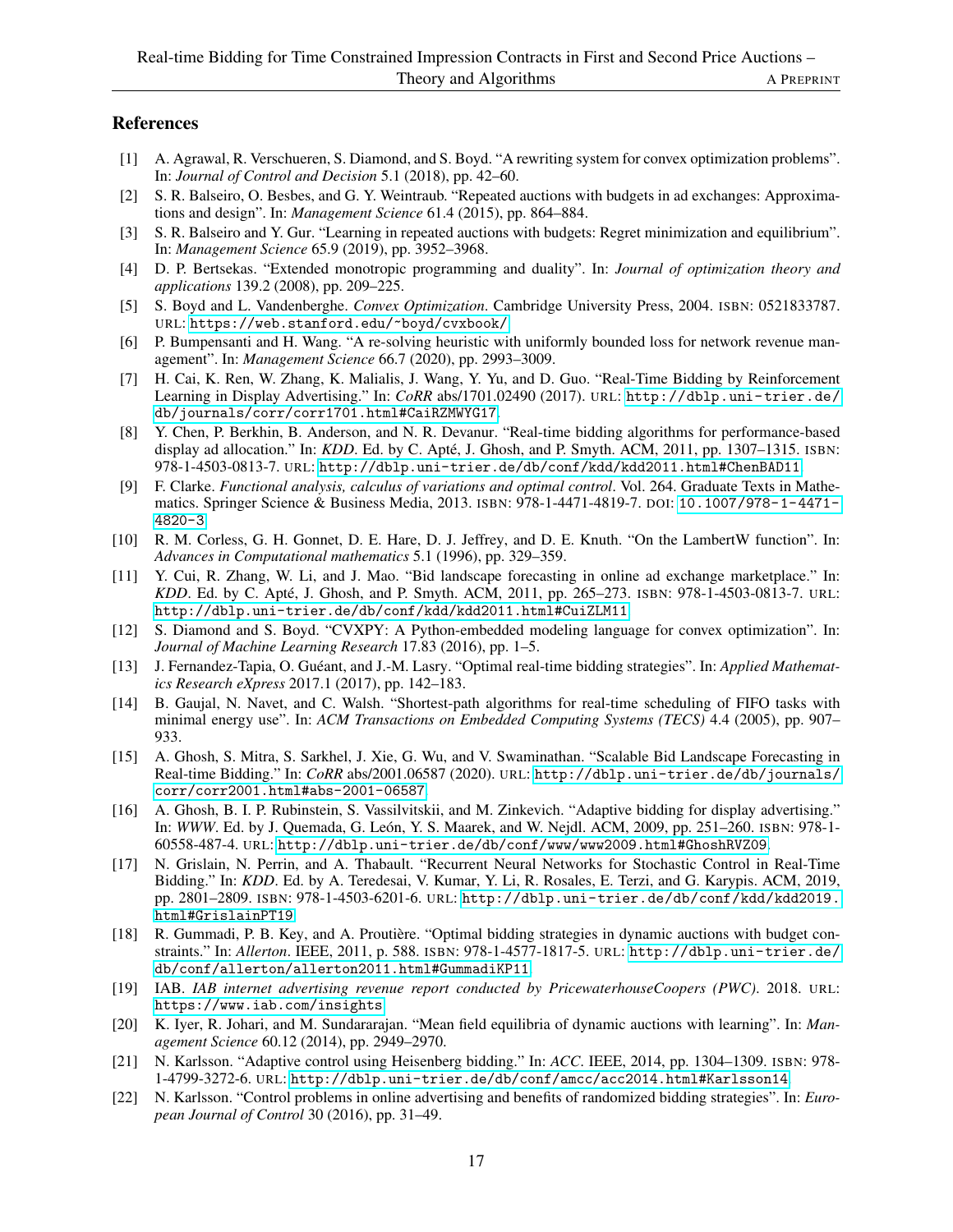- <span id="page-17-6"></span>[23] N. Karlsson. "Plant gain estimation in online advertising processes." In: *CDC*. IEEE, 2017, pp. 2182–2187. ISBN: 978-1-5090-2873-3. URL: [http : / / dblp . uni - trier . de / db / conf / cdc / cdc2017 . html #](http://dblp.uni-trier.de/db/conf/cdc/cdc2017.html#Karlsson17) [Karlsson17](http://dblp.uni-trier.de/db/conf/cdc/cdc2017.html#Karlsson17).
- <span id="page-17-2"></span>[24] V. Krishna. *Auction Theory*. Academic Press, 2002.
- <span id="page-17-18"></span>[25] W. H. Kwon and S. H. Han. *Receding horizon control: model predictive control for state models*. Springer Science & Business Media, 2006.
- <span id="page-17-13"></span>[26] L. J. Leblanc and L. Cooper. "The transportation-production problem". In: *Transportation Science* 8.4 (1974), pp. 344–354.
- <span id="page-17-12"></span>[27] H. Liao, L. Peng, Z. Liu, and X. Shen. "iPinYou Global RTB Bidding Algorithm Competition Dataset." In: *ADKDD@KDD*. Ed. by E. Saka, D. Shen, K. chih Lee, and Y. Li. ACM, 2014, 6:1–6:6. ISBN: 978-1-4503- 2999-6. URL: <http://dblp.uni-trier.de/db/conf/kdd/adkdd2014.html#LiaoPLS14>.
- <span id="page-17-0"></span>[28] Y. Mansour, S. Muthukrishnan, and N. Nisan. "Doubleclick Ad Exchange Auction". In: *CoRR* abs/1204.0535 (2012). URL: <http://dblp.uni-trier.de/db/journals/corr/corr1204.html#abs-1204-0535>.
- <span id="page-17-3"></span>[29] F. M. Menezes and P. K. Monteiro. *An introduction to auction theory*. OUP Oxford, 2005.
- <span id="page-17-19"></span>[30] A. Oberman. "The convex envelope is the solution of a nonlinear obstacle problem". In: *Proceedings of the American Mathematical Society* 135.6 (2007), pp. 1689–1694.
- <span id="page-17-20"></span>[31] A. B. Owen. *Monte Carlo theory, methods and examples*. 2013. URL: [http://statweb.stanford.edu/](http://statweb.stanford.edu/~owen/mc/) [~owen/mc/](http://statweb.stanford.edu/~owen/mc/).
- <span id="page-17-8"></span>[32] C. Perlich, B. Dalessandro, R. Hook, O. Stitelman, T. Raeder, and F. J. Provost. "Bid optimizing and inventory scoring in targeted online advertising." In: *KDD*. Ed. by Q. Yang, D. Agarwal, and J. Pei. ACM, 2012, pp. 804– 812. ISBN: 978-1-4503-1462-6. URL: [http : / / dblp . uni - trier . de / db / conf / kdd / kdd2012 . html #](http://dblp.uni-trier.de/db/conf/kdd/kdd2012.html#PerlichDHSRP12) [PerlichDHSRP12](http://dblp.uni-trier.de/db/conf/kdd/kdd2012.html#PerlichDHSRP12).
- <span id="page-17-4"></span>[33] A. Radovanovic and W. D. Heavlin. "Risk-aware revenue maximization in display advertising." In: *WWW*. Ed. by A. Mille, F. L. Gandon, J. Misselis, M. Rabinovich, and S. Staab. ACM, 2012, pp. 91–100. ISBN: 978-1- 4503-1229-5. URL: <http://dblp.uni-trier.de/db/conf/www/www2012.html#RadovanovicH12>.
- <span id="page-17-15"></span>[34] M. H. Schneider. "Network flows and monotropic optimization". In: *Networks* 16.4 (1986), pp. 441–443. URL: <http://dblp.uni-trier.de/db/journals/networks/networks16.html#Schneider86>.
- <span id="page-17-14"></span>[35] J. F. Sharp, J. C. Snyder, and J. H. Greene. "A decomposition algorithm for solving the multifacility productiontransportation problem with nonlinear production costs". In: *Econometrica: Journal of the Econometric Society* (1970), pp. 490–506.
- <span id="page-17-11"></span>[36] E. M. Stein and R. Shakarchi. *Real analysis: measure theory, integration, and Hilbert spaces*. Princeton University Press, 2009.
- <span id="page-17-5"></span>[37] E. Tillberg, P. Marbach, and R. Mazumdar. "An Optimal Bidding Algorithm for Online Ad Auctions with Overlapping Targeting Criteria". In: *Proc. ACM Meas. Anal. Comput. Syst.* 4.2 (June 2020). DOI: [10.1145/](https://doi.org/10.1145/3366707) [3366707](https://doi.org/10.1145/3366707).
- <span id="page-17-16"></span>[38] P. Virtanen, R. Gommers, T. E. Oliphant, M. Haberland, T. Reddy, D. Cournapeau, E. Burovski, P. Peterson, W. Weckesser, J. Bright, S. J. van der Walt, M. Brett, J. Wilson, K. Jarrod Millman, N. Mayorov, A. R. J. Nelson, E. Jones, R. Kern, E. Larson, C. Carey, İ. Polat, Y. Feng, E. W. Moore, J. Vand erPlas, D. Laxalde, J. Perktold, R. Cimrman, I. Henriksen, E. A. Quintero, C. R. Harris, A. M. Archibald, A. H. Ribeiro, F. Pedregosa, P. van Mulbregt, and S. 1. 0. Contributors. "SciPy 1.0: Fundamental Algorithms for Scientific Computing in Python". In: *Nature Methods* 17 (2020), pp. 261–272.
- <span id="page-17-1"></span>[39] J. Wang, W. Zhang, and S. Yuan. "Display advertising with real-time bidding (RTB) and behavioural targeting". In: *Foundations and Trends® in Information Retrieval* 11.4-5 (2017), pp. 297–435.
- <span id="page-17-9"></span>[40] Y. Wang and H. Wang. "Constant Regret Re-solving Heuristics for Price-based Revenue Management". In: *arXiv preprint arXiv:2009.02861* (2020).
- <span id="page-17-10"></span>[41] Y. Wang, K. Ren, W. Zhang, J. Wang, and Y. Yu. "Functional Bid Landscape Forecasting for Display Advertising." In: *ECML/PKDD (1)*. Ed. by P. Frasconi, N. Landwehr, G. Manco, and J. Vreeken. Vol. 9851. Lecture Notes in Computer Science. Springer, 2016, pp. 115–131. ISBN: 978-3-319-46127-4. URL: [http :](http://dblp.uni-trier.de/db/conf/pkdd/pkdd2016-1.html#WangRZWY16) [//dblp.uni-trier.de/db/conf/pkdd/pkdd2016-1.html#WangRZWY16](http://dblp.uni-trier.de/db/conf/pkdd/pkdd2016-1.html#WangRZWY16).
- <span id="page-17-17"></span>[42] L. Wasserman. *All of nonparametric statistics*. Springer Science & Business Media, 2006. DOI: [10.1007/0-](https://doi.org/10.1007/0-387-30623-4) [387-30623-4](https://doi.org/10.1007/0-387-30623-4).
- <span id="page-17-7"></span>[43] D. Wu, X. Chen, X. Yang, H. Wang, Q. Tan, X. Zhang, J. Xu, and K. Gai. "Budget constrained bidding by model-free reinforcement learning in display advertising". In: *Proceedings of the 27th ACM International Conference on Information and Knowledge Management*. 2018, pp. 1443–1451.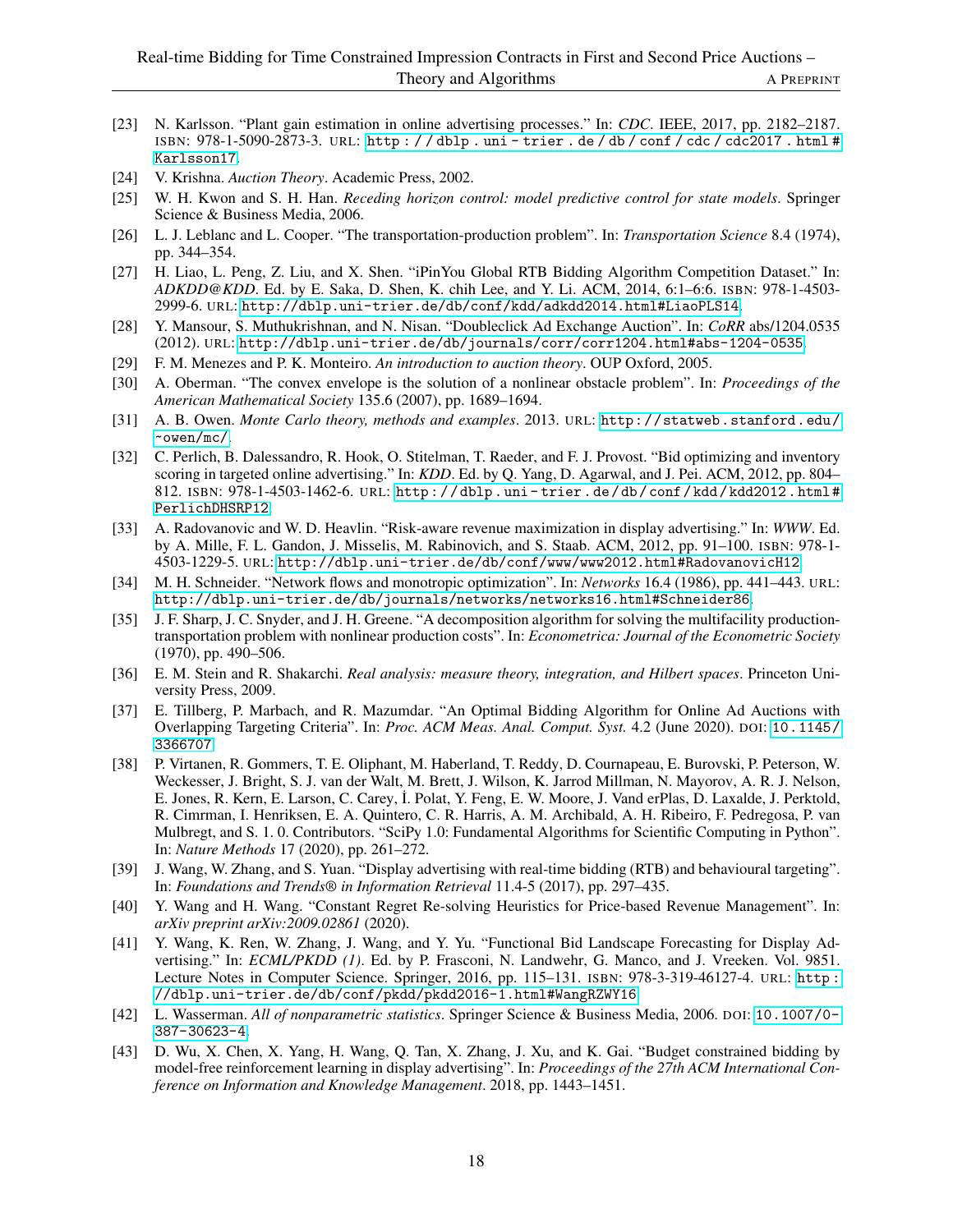- <span id="page-18-3"></span>[44] W. C.-H. Wu, M.-Y. Yeh, and M.-S. Chen. "Predicting Winning Price in Real Time Bidding with Censored Data." In: *KDD*. Ed. by L. Cao, C. Zhang, T. Joachims, G. I. Webb, D. D. Margineantu, and G. Williams. ACM, 2015, pp. 1305–1314. ISBN: 978-1-4503-3664-2. URL: [http : / / dblp . uni - trier . de / db / conf / kdd /](http://dblp.uni-trier.de/db/conf/kdd/kdd2015.html#WuYC15) [kdd2015.html#WuYC15](http://dblp.uni-trier.de/db/conf/kdd/kdd2015.html#WuYC15).
- <span id="page-18-6"></span>[45] W. C.-H. Wu, M.-Y. Yeh, and M.-S. Chen. "Deep Censored Learning of the Winning Price in the Real Time Bidding." In: *KDD*. Ed. by Y. Guo and F. Farooq. ACM, 2018, pp. 2526–2535. URL: [http://dblp.uni](http://dblp.uni-trier.de/db/conf/kdd/kdd2018.html#WuYC18)[trier.de/db/conf/kdd/kdd2018.html#WuYC18](http://dblp.uni-trier.de/db/conf/kdd/kdd2018.html#WuYC18).
- <span id="page-18-7"></span>[46] S. Yuan, J. Wang, and X. Zhao. "Real-time bidding for online advertising: measurement and analysis". In: *Proceedings of the Seventh International Workshop on Data Mining for Online Advertising*. 2013, pp. 1–8.
- <span id="page-18-1"></span>[47] W. Zhang, Y. Rong, J. Wang, T. Zhu, and X. Wang. "Feedback Control of Real-Time Display Advertising." In: *WSDM*. Ed. by P. N. Bennett, V. Josifovski, J. Neville, and F. Radlinski. ACM, 2016, pp. 407–416. ISBN: 978-1-4503-3716-8. URL: <http://dblp.uni-trier.de/db/conf/wsdm/wsdm2016.html#ZhangRWZW16>.
- <span id="page-18-0"></span>[48] W. Zhang and J. Wang. "Statistical Arbitrage Mining for Display Advertising." In: *KDD*. Ed. by L. Cao, C. Zhang, T. Joachims, G. I. Webb, D. D. Margineantu, and G. Williams. ACM, 2015, pp. 1465–1474. ISBN: 978-1-4503-3664-2. URL: <http://dblp.uni-trier.de/db/conf/kdd/kdd2015.html#ZhangW15a>.
- <span id="page-18-2"></span>[49] W. Zhang, S. Yuan, and J. Wang. "Optimal real-time bidding for display advertising." In: *KDD*. Ed. by S. A. Macskassy, C. Perlich, J. Leskovec, W. Wang, and R. Ghani. ACM, 2014, pp. 1077–1086. ISBN: 978-1-4503- 2956-9. URL: <http://dblp.uni-trier.de/db/conf/kdd/kdd2014.html#ZhangYW14>.
- <span id="page-18-8"></span>[50] W. Zhang, S. Yuan, J. Wang, and X. Shen. "Real-time bidding benchmarking with ipinyou dataset". In: *arXiv preprint arXiv:1407.7073* (2014).
- <span id="page-18-4"></span>[51] W. Zhang, T. Zhou, J. Wang, and J. Xu. "Bid-aware Gradient Descent for Unbiased Learning with Censored Data in Display Advertising." In: *KDD*. Ed. by B. Krishnapuram, M. Shah, A. J. Smola, C. C. Aggarwal, D. Shen, and R. Rastogi. ACM, 2016, pp. 665–674. ISBN: 978-1-4503-4232-2. URL: [http://dblp.uni](http://dblp.uni-trier.de/db/conf/kdd/kdd2016.html#ZhangZWX16)[trier.de/db/conf/kdd/kdd2016.html#ZhangZWX16](http://dblp.uni-trier.de/db/conf/kdd/kdd2016.html#ZhangZWX16).
- <span id="page-18-5"></span>[52] W.-Y. Zhu, W.-Y. Shih, Y.-H. Lee, W.-C. Peng, and J.-L. Huang. "A gamma-based regression for winning price estimation in real-time bidding advertising." In: *BigData*. Ed. by J.-Y. Nie, Z. Obradovic, T. Suzumura, R. Ghosh, R. Nambiar, C. Wang, H. Zang, R. Baeza-Yates, X. Hu, J. Kepner, A. Cuzzocrea, J. Tang, and M. Toyoda. IEEE Computer Society, 2017, pp. 1610–1619. ISBN: 978-1-5386-2715-0. URL: [http://dblp.uni](http://dblp.uni-trier.de/db/conf/bigdataconf/bigdataconf2017.html#ZhuSLPH17)[trier.de/db/conf/bigdataconf/bigdataconf2017.html#ZhuSLPH17](http://dblp.uni-trier.de/db/conf/bigdataconf/bigdataconf2017.html#ZhuSLPH17).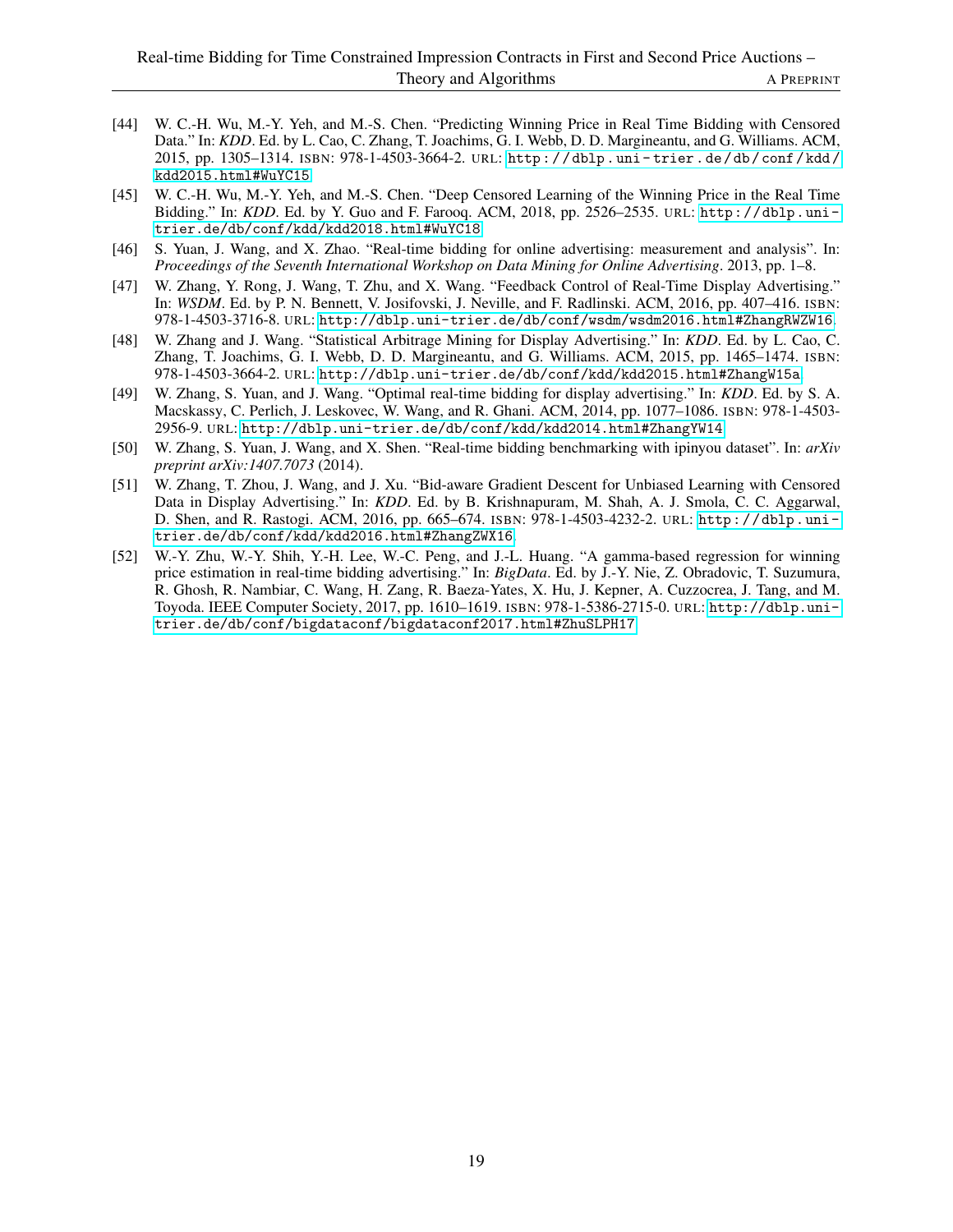# <span id="page-19-0"></span>A Supply Rate Curve Estimation

In practice, the functions  $W(x)$  will be estimated from available historical data. Therefore, depending on the method used to carry out this estimation, the resulting  $\Lambda(x)$  is not necessarily guaranteed to be convex in the first price case (recall Proposition [2.2](#page-6-0) requires 2-concavity of W). If the estimate of  $W(x)$  is simply carried out by fitting a particular parameterized distribution (e.g., a normal approximation) to a dataset, then there is unlikely to be any issue since most distributions commonly employed for this purpose do in fact have log-concave cumulative distribution functions. Moreover, since  $W(x)$  arises through an auction process, extreme value theory and the Fisher-Tippett-Gnedenko Theorem may motivate the belief that  $W(x)$  should tend to be close to a Weibull distribution, which is log-concave at least for some parameter ranges.

However, our empirical data (see also [\[27,](#page-17-12) [50\]](#page-18-8)) suggests that such simple models are *not* good estimates for supply rate curves, and that the curves have a tendency towards some multi-modality. For this reason, the methods of Section [3.2](#page-11-0) make use of Kernel density estimates (KDE). A Gaussian KDE model for  $W(x)$  is natural because it ensures smoothness, that  $W > 0$ , and the bandwidth can be chosen to correspond to the level of bid noise (or the level of bid noise can be chosen from the optimal KDE bandwidth).

Unfortunately, KDE estimates of  $W(x)$  from data need not be (and often aren't) log-concave or  $\alpha$ -concave. In order to deal with this problem, we consider calculating a convex and piecewise affine majorant of the function  $\Lambda(s)$ , which will transform [P](#page-10-1)roblem  $(P_K)$  into a linear program. A similar minorizing envelope can also be calculated through the methods of [\[30\]](#page-17-19), and a piecewise minorant thereof computed by outer linear approximations. There is no obvious reason to prefer one approximation over the other and our experience has not demonstrated a clear benefit either way.

Alternatively, taking the log-concave envelope of  $W(x)$  through similar methods is guaranteed to result in convex acquisition functions. The considerations of the previous paragraph suggest that we should at least expect the KDE estimates of  $W$  to be "almost" log-concave, and indeed, this is what we have observed in our own experiments; the convex envelopes are only slight perturbations of the original supply rate curve estimate.

# A.1 Piecewise Affine Approximation

Let us denote by  $\Lambda(x)$  the acquisition cost function attained from an estimated supply rate curve and by  $\Lambda^{U}(x)$  the minimal convex majorant  $\Lambda(x)$ , i.e.,

<span id="page-19-2"></span>
$$
\Lambda^{U}(x) = \inf \{ \lambda(x) \mid \lambda(x) \ge \tilde{\Lambda}(x), \lambda \text{ is convex and monotone increasing} \}. \tag{15}
$$

We emphasize that  $\lambda$  must be monotone increasing, but this would also follow as a consequence of the monotonicity of  $\Lambda$ . The maximal minorant can be defined similarly. Moreover,  $\alpha$ -concave envelopes can be calculated by requiring that  $\ell_{\alpha} \circ \lambda$  is convex.

A piecewise affine approximation of  $\Lambda^{\sf{U}}$  can be found by discretizing a compact interval  $[a, b] \subset \mathbb{R}$  into  $n+1$  points  $x_0, x_1, \ldots, x_n$  and solving the following convex quadratic program where convexity and monotonicity are enforced via finite differences

<span id="page-19-1"></span>minimize 
$$
\frac{1}{n+1} \sum_{i=0}^{n} (\lambda_i - \tilde{\Lambda}(x_i)))^2
$$
  
subject to 
$$
\lambda_i \geq \tilde{\Lambda}(x_i)
$$

$$
\lambda_i - \lambda_{i-1} \geq 0 \ \forall i \in [n]
$$

$$
\lambda_{i+1} - 2\lambda_i + \lambda_{i-1} \geq 0 \ \forall i \in [n-1].
$$
 $(E^{\cup})$ 

An accurate approximation of the convex majorant is recovered via linearly interpolating  $\lambda_i$ . In fact,  $\lambda_i$  will result in a *strictly* monotone function (and therefore a continuous inverse) whenever  $\Lambda$  is strictly monotone.

It is important that the developments in Section [2.4](#page-6-1) do not make any assumptions regarding the differentiability of  $W(x)$  or  $\Lambda(s)$ , since if these curves are corrected through solution of Problem ( $E^{U}$  $E^{U}$ ) to ensure convexity, it is by definition not differentiable. Moreover, simply interpolating the resulting  $\lambda_i$  (e.g. with a cubic spline) may not be acceptable as, to our knowledge, it is not possible for this process to maintain simultaneously the monotonicity, convexity, and minorization of  $W$ .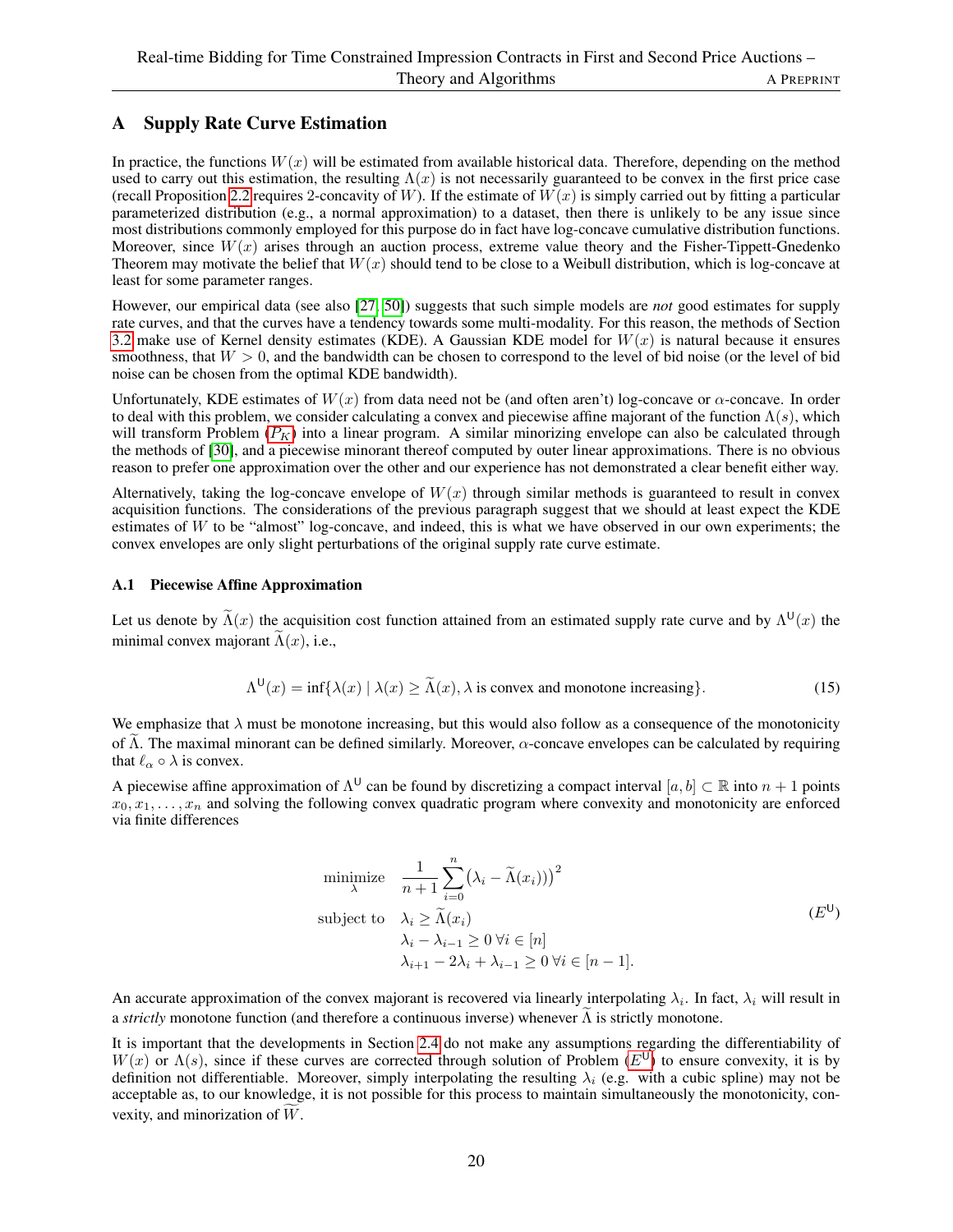**Remark A.1** (Sparse Approximations). It is desirable to use a fine discretization in Problem  $(E^U)$  $(E^U)$  $(E^U)$ , otherwise the resulting function may fail to majorize  $\Lambda$  in regions of high curvature. However, each piecewise segment translates to an additional constraint when  $\Lambda^U$  is substituted into [P](#page-10-1)roblem ( $P_K$ ) (see Section [A.3\)](#page-20-0), which may become overly burdensome for large problems. Therefore, it may be desirable to use a coarser approximation obtained by linearly interpolating samples of  $\Lambda^{U}(s)$ . Since  $\Lambda^{U}(s)$  is convex, this process is guaranteed to produce another piecewise affine convex function which further majorizes  $\Lambda^{U}(s)$ .

### A.2 An Example

We consider an illustrative example of calculating log-concave envelopes of the supply rate curve in a simple market model. We suppose that each participant is characterized by a bid and rate pair  $(b_i, r_i)$  indicating that they will bid  $b_i$  with probability  $r_i$  on any arriving item. We sample  $\{(b_i, r_i)\}_{i=1}^{30}$  randomly as  $b \sim \exp(0.5)$  and  $r_i \sim \beta(11.1, 10)$ which represents a market with 30 participants whose average bid is 0.5 and have an average probability of  $(11.1 10)/11.1 \approx 0.1$  of bidding.

The *bid landscape* in this situation is given by

$$
W(x) = \prod_{i:b_i > x} (1 - r_i),
$$

indicating the probability of winning an item if the bid  $x$  is placed.

We let  $\tilde{W}(x)$  be a KDE smoothed (with  $\sigma^2 = 1/4$ ) version of W which corresponds either to the true supply rate curve under randomized bidding, or a reasonable estimate (from historical data) thereof. We denote supply rate curve estimates  $\overline{W}^{\mathsf{L}}(x)$  and  $\overline{W}_\mathcal{N}$  which are derived from  $W(x)$  by solving Problem [\(15\)](#page-19-2) for the function  $-\log \circ W$  and moment matching a Gaussian c.d.f., respectively. Note that this procedure produces *minorants* of the supply rate curve (and therefore majorants of the acquisition cost curve), since using a *convex* majorant procedure results in minorants of *concave* functions. Figure [4](#page-21-0) plots examples of these functions and their associated cost and acquisition counterparts.

The examples of Figure [4](#page-21-0) are chosen to deliberately exaggerate the differences between the supply curve estimates and the envelopes. For the simulation examples of Section [3.2](#page-11-0) the two curves are often indistinguishable.

### <span id="page-20-0"></span>A.3 Linear Approximations of Primal Problem

From Section [3.1](#page-9-0) we have the time discretized primal problem  $(P_K)$  $(P_K)$  $(P_K)$ :

$$
\begin{aligned}\n\text{minimize} & \sum_{s,r}^{M} \sum_{j=1}^{N} \sum_{k:\widetilde{T}_k < T^j} \overline{\Lambda}_{jk}(s_j[k]) \\
\text{subject to} & \sum_{j \in \mathcal{A}_i} \sum_{k:\widetilde{T}_k < T^j} \Delta_k r_{ij}[k] \ge C_i \\
&\sum_{i \in \mathcal{B}_j \cap \mathcal{T}_{T_k}} r_{ij}[k] = s_j[k] \\
r_{ij}[k] > 0.\n\end{aligned} \tag{P_K}
$$

Suppose that the functions  $\Lambda_j(s, T_k)$  have piecewise affine approximations  $\Lambda_k(s) = \max_{h \in H_{jk}}$  $(m_{hj}[k]s + b_{hj}[k])$ . Then, by introducing additional variables  $\alpha_{jk}$  we can reformulate  $P_K$  in epigraph form as a linear program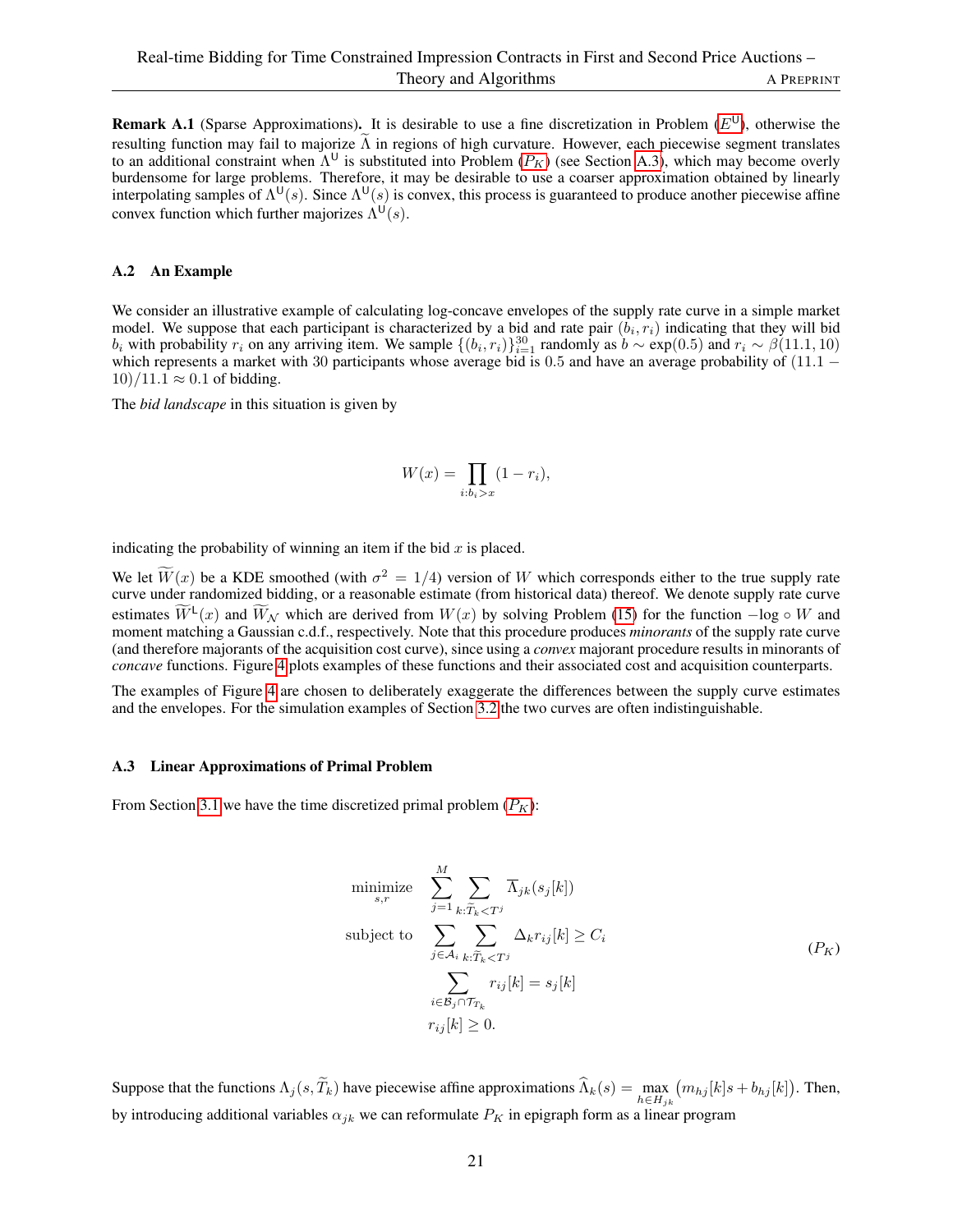<span id="page-21-0"></span>



Comparison of different methods of estimating supply rate curves. Lower left: Comparison of KDE smoothing, the maximal log-concave minorant thereof, and a Gaussian c.d.f. (fit by moment matching) overlaid upon a true market state. Lower right: The three corresponding supply rate curves. Upper right: Corresponding cost curves. Upper left: Corresponding acquisition cost functions where we see that KDE smoothing does not lead to convexity, and that a Gaussian estimate is not a consistent minorant or majorant.

$$
\begin{aligned}\n\text{minimize} & \quad \frac{1}{2} \sum_{j=1}^{M} \sum_{k: \widetilde{T}_k \le T^j} \Delta_k (\alpha_{jk} + \alpha_{j,k-1}) \\
\text{subject to} & \quad \sum_{j \in \mathcal{A}_i} \sum_{k: \widetilde{T}_k \le T^j} \Delta_k r_{ij}[k] \ge C_i \\
& m_{hj}[k] s_j[k] + b_{hj}[k] \le \alpha_{jk} \\
& \quad \sum_{i \in \mathcal{B}_j \cap \mathcal{T}_{T_k}} r_{ij}[k] = s_j[k] \\
& r_{ij}[k] \ge 0,\n\end{aligned} \tag{16}
$$

which is the formulation we have employed for our simulations in Section [3.2.](#page-11-0)

### B Simulation (Additional Details)

In this section we provide additional details on the methods used to produce the results of Section [3.2.](#page-11-0)

### B.1 Estimating Supply Rate Curves

The iPinYou dataset consists of impression data derived from a real DSP and includes information about bidding prices, market prices, and user characteristics. We focus on the *season two* data (a week long period 2013-06-06 to 2013-06-12). In all cases, our supply rate curve estimates are 24h-periodic in time and therefore account for the natural daily (but not weekly) cycles in prices and arrival rates. Since this paper does not focus on the estimation of supply rate curves, we apply a simple estimation procedure using the entire dataset as input. Though this has the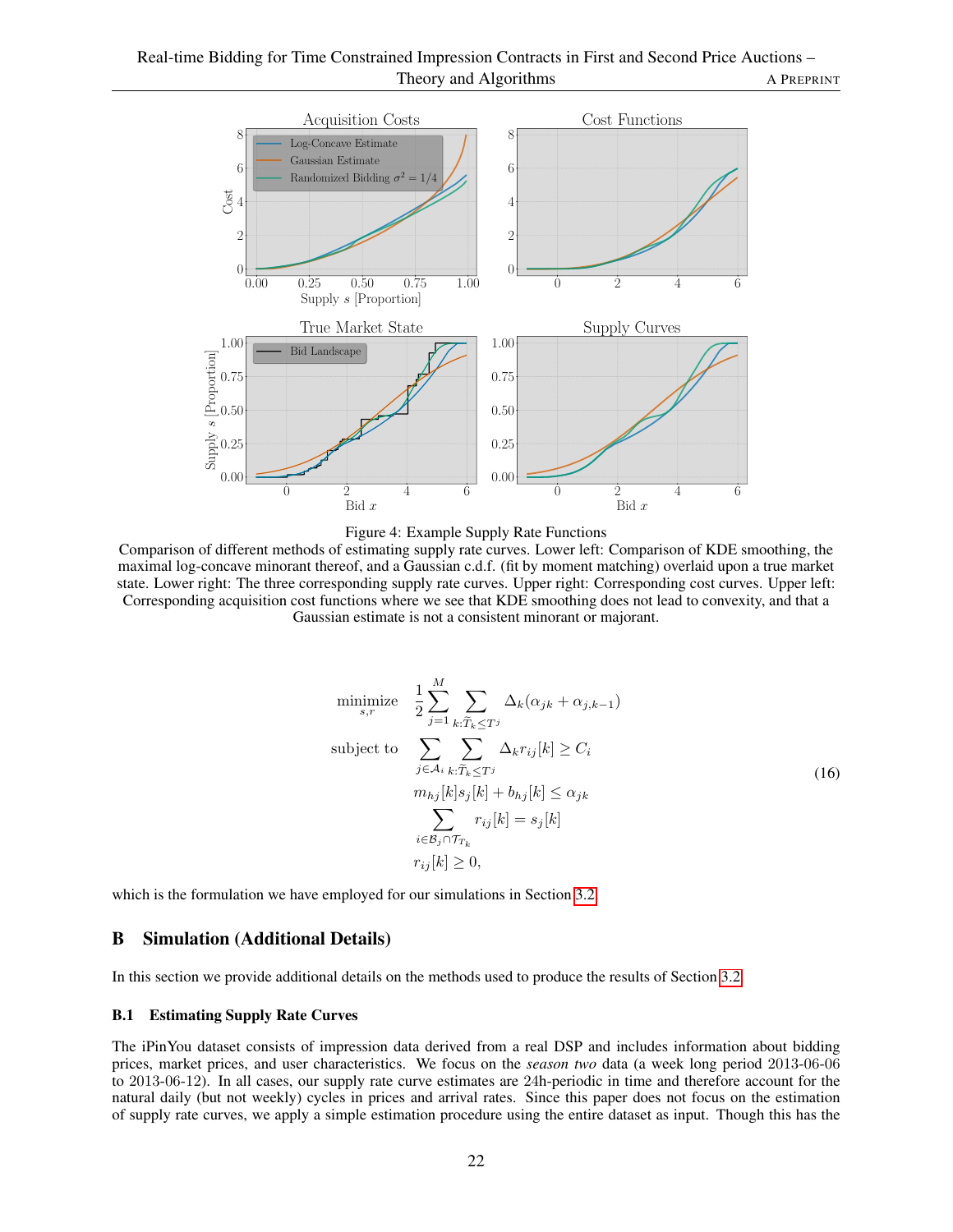<span id="page-22-0"></span>



Cost and supply rate curves estimated from iPinYou data from the first 3 days of season 2. (a) Item arrival rates and the corresponding forecasts. The hatched region indicates an in-sample period with the remainder being

out-of-sample. Our simulations run on similar 3 day periods with a 12 hour sliding window for a total of 9 periods of 72 hours each. (b) Estimates of the win probability function  $W(x, t)$  for  $t = 00 : 00 : 00$  (blue) and  $t = 09 : 00 : 00$ (red). We compare Gaussian KDE (solid line) with a parametric Exponential CDF (dashed line).

effect of leaking some information from the future, the estimation of supply rate curves is not subject to optimization, limiting the impact of this leakage. Moreover, the dataset is averaged into a single 24h periodic function and extended through periodicity. It is reasonable to believe that the previous week's (out of sample) data would provide similar results. Figure [5](#page-22-0) provides an illustration of estimated supply rate curves where only 72h of data is used to forecast the remaining 96h for purposes of illustrating a case where historical data is used in this manner to forecast future trends.

Provided with the iPinYou dataset is a user tag which, according to [\[50\]](#page-18-8) is "[a segment] in iPinYou's proprietary audience database". We therefore use the user tag property as the "item types", focusing on the five most common tags: 10063, 10006, 13866, 10024, and 10083.

# B.2 Estimating the Supply Rate

In order to estimate the supply rate  $\lambda_i(t)$  for each user tag, we have taken the inverse of the average of the time differences between arrival instants in each hour of the day, after removing outliers. Calculating the number of arrivals over an hour long period is not adequate as there appear to be large consistent gaps in arrival times: we suspect that the dataset was subsampled prior to being released.

This calculation results in estimates  $\lambda_i[0], \dots, \lambda_i[23]$ , with time denoted in hours. The continuous estimate was subsequently formed by smoothly interpolating between these points with a 24−periodic boundary, resulting in a function  $\tilde{\lambda}_j(t)$  defined on [0, 24]. A forecast for the average supply rate at time t is obtained via  $\lambda_j(t) = \tilde{\lambda}(t \mod 24)$ .

An illustrative example for tags 10063, 10006, and 13866 is provided in Figure [5a.](#page-22-0)

# B.3 Estimating Win Probabilities

Similarly to the supply rate estimates, we estimate an average win probability function for each  $t \in 0, \ldots, 23$  and then smoothly interpolate along t to estimate a 24−periodic function  $W_i(x, t)$  indicating the probability of winning an impression of type (user tag) j arriving at time t given a bid x.

The estimate of  $x \mapsto \widetilde{W}_i(x, t)$  is obtained by smoothing the histogram with a Gaussian kernel (bandwidth chosen simply by the Normal Reference Rule [\[42,](#page-17-17) Chap. 6.3]) for each market price data point falling into the hour long window. The results of this procedure, as well as a comparison to a parametric estimate with an Exponential density are given in Figure [5b.](#page-22-0)

The market price attribute in the dataset corresponds to the price actually paid in the second price auction. We have not accounted for the affects of censoring; since the DSP collected the dataset with large bids intended to win most impressions that were bid on, this isn't a significant factor.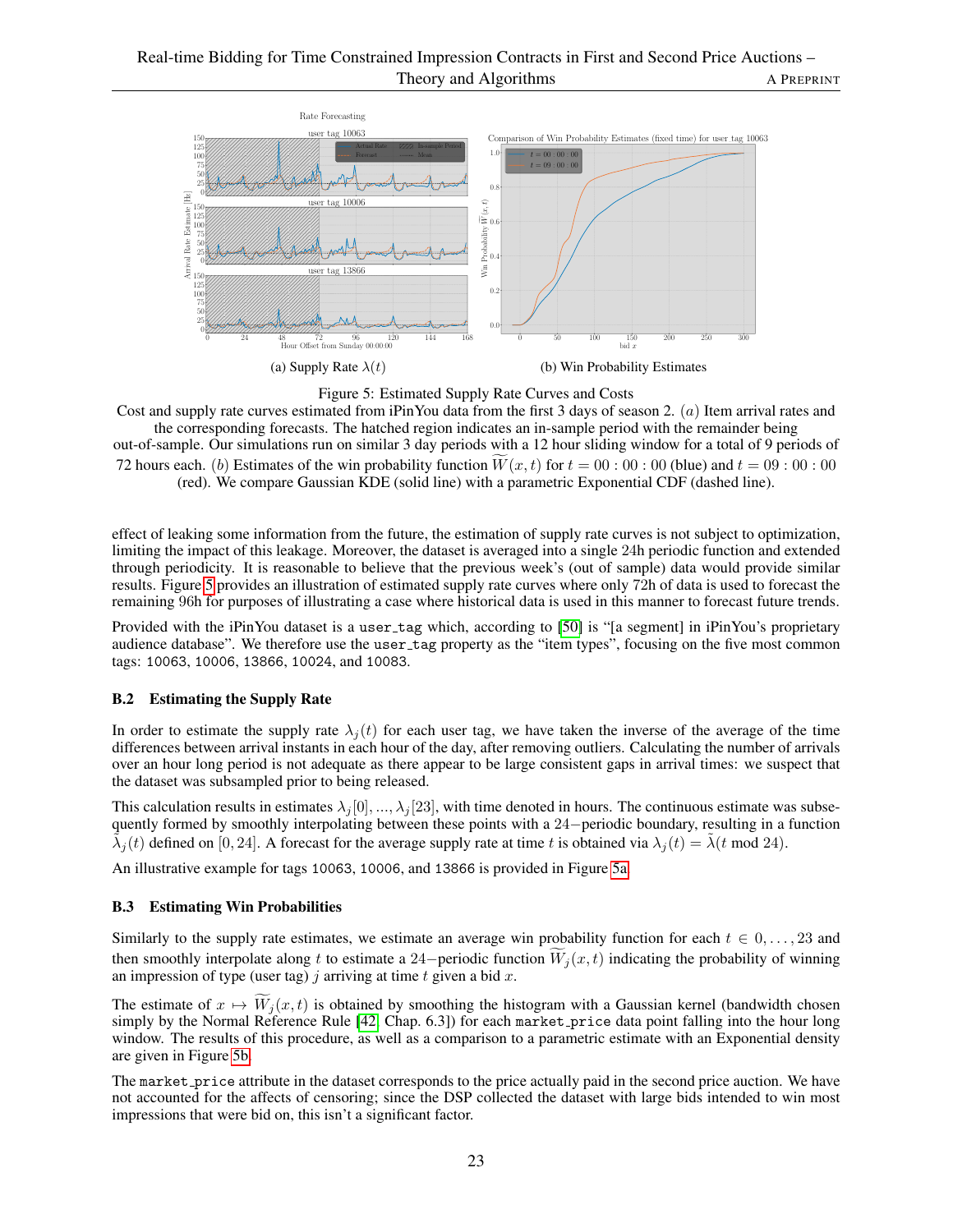# B.4 Cost and Supply Rate Curves

The supply rate curve  $W_i(x, t)$  is simply the product of the supply rate  $\lambda_i(t)$  and the win probability  $W_i(x, t)$ . The cost curves  $f^{1st}$  and  $f^{2nd}$  is derived from the supply rate curve using numerical integration and interpolation.

### B.5 Simulating the Bidding Process

The simulations of Section [3.2](#page-11-0) are obtained by storing the hour-by-hour inter-arrival and price data for each item type  $j \in [M]$  and sampling uniformly from these datasets. At simulation time  $t \in \mathbb{R}_+$  we sample an inter-arrival time  $\Delta t$ and price P from the data for hour  $|t| + 1$  with probability  $t - |t|$  and otherwise from the data for hour  $|t|$ . A bid is solicited from a bidder (an implementation of  $(P_K)$  $(P_K)$  $(P_K)$ ) and if the bid exceeds P the bidder allocates that item to the fulfillment of a contract. The simulation time is them updated to  $t + \Delta t$  and the process continues.

Algorithm 2: Bidding Simulation

```
input 3.1.
  output : Recording of Bidder's item allocations to process into normalized acquisition curves.
1 // Initialize:
2 Q \leftarrow Priority-Queue([]) // Sort by time
3 \t \leftarrow 0 // The ''current'' time
4 for j \in [M] do
5 // Sample an inter-arrival time and a price
6 \Box (\Delta t, P) ← Sample-Dataset(t,j)
7 \left\{ Q.\text{push}((t + \Delta t, P, j)) \right\}8 // Simulate bidding process:
9 while t < T_{end} do
10 t, P, j \leftarrow Q.pop()
11 | b \leftarrow Bidder.solicit_bid(t,j) // Ask for a bid on type j at time t
12 if b \geq P then
13 | | Bidder.award_item(t,j) // Allocate items for winning bids
14 (\Delta t, P) \leftarrow Sample-Dataset(t, j) // Append next (t, P) pair for j to Q15 \left[ Q.\text{push}((t + \Delta t, P, j)) \right]16 Function Sample-Dataset(t,j):
17 \vert p \leftarrow t - |t|18 U \sim \mathcal{U}(0, 1) // Interpolate between hours
19 if p \leq U then
20 \vert \vert \quad h \leftarrow \lfloor t \rfloor21 else
22 | h \leftarrow \lfloor t \rfloor + 123 \Delta t \leftarrow Sample-Inter-arrivals(hour=h,type=j)
24 \mid P \leftarrow Sample-Prices(hour=h, type=j)
25 | return (\Delta t, P)
```
# C Proofs

### C.1 Proofs of Main Results

**Proposition 2.2** (Convex Acquisition Costs – First Price Case). Suppose that a supply rate curve  $W(x)$  is strictly 2*-concave. Then in a first price auction, the extended acquisition function*

$$
\Lambda^{1st}(s) \stackrel{\Delta}{=} \begin{cases} \infty; & s > \bar{s} \\ 0; & s < W(0) \\ sW^{-1}(s); & \text{otherwise} \end{cases}
$$
 (6)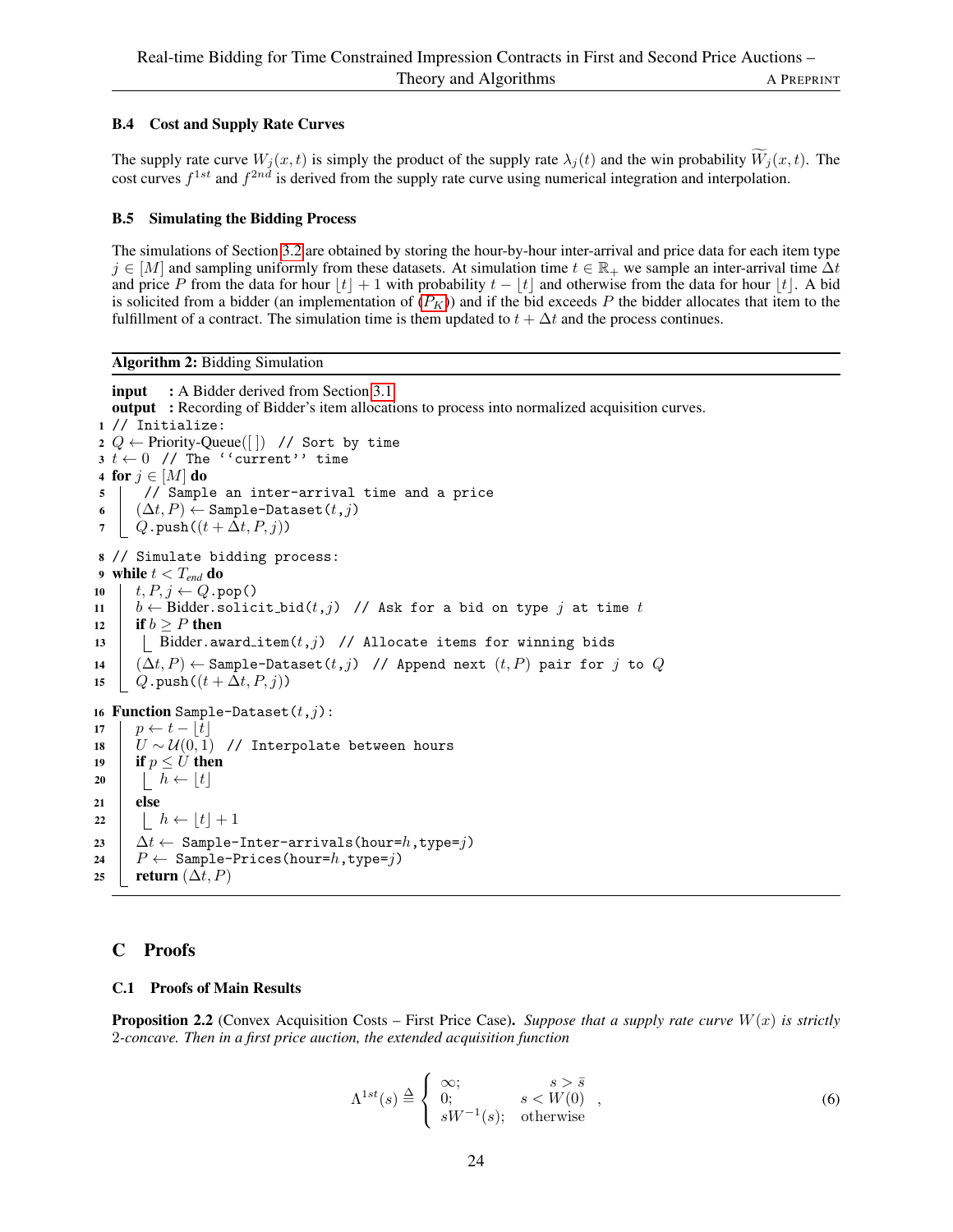is a proper<sup>[3](#page-24-0)</sup>, lower semi-continuous, non-decreasing, and convex function on  $\R$ , which is strictly convex on  $[W(0),\bar{s}]$ . *Moreover, the convex conjugate*

$$
\Lambda^*_{1st}(p) \stackrel{\Delta}{=} \sup_{s \in \mathbb{R}} \big[ sp - \Lambda(s) \big],
$$

is itself a proper, lower semi-continuous, non-decreasing, and convex function on  $\R$ , which satisfies  $\Lambda^*_{1st}(p)=\infty$  for  $p < 0$ , and if  $\bar{s} < \infty$ , then  $\Lambda^*_{1st}(p) = p\bar{x} - \Lambda_{1st}(\bar{s})$  on  $p > \bar{x}$ .

*Proof of [Proposition 2.2.](#page-6-0)* Since  $f(x) = xW(x)1_{\mathbb{R}_+}(x)$  we have, for  $s \in \text{ran } W$ ,  $\Lambda(s) = sW^{-1}(s)$ . On  $s \leq W(0)$ we have  $\Lambda(s) = 0$ , and on  $s \in \{s | s > \bar{s}\}$  we have  $\Lambda(s) = \infty$ . Moreover, by Assumption [2.1,](#page-3-0) W attains its supremum (when finite) and so  $\Lambda$  is continuous at  $\bar{s}$ . Convexity will therefore follow if  $\Lambda$  is convex on int ran W. To this end, we use the 2-concavity of W to see that  $1 - 1/W(x)$  is concave on its domain and therefore that the inverse,  $W^{-1}(1/(1-x))$  is convex for the portion of  $x \in (-\infty, 1)$  which remains in the range of W. It is fairly well known that for a convex function  $f$ , the function

$$
(cx+d)f\left(\frac{ax+b}{cx+d}\right)
$$

is convex on  $cx + d > 0$  (see e.g. [\[5,](#page-16-20) Ex. 3.20]. Therefore, by setting  $a = c = 1$ ,  $b = -1$  and  $d = 0$  we obtain convexity of

$$
(cs+d)W^{-1}\left(\frac{cs+d}{(c-a)s+(d-b)}\right) = sW^{-1}(s)
$$

which is the function  $\Lambda(s)$ .

In consideration of the conjugate, it is evident that since  $\Lambda(s) \geq 0$  we have  $\Lambda^*(p) = \infty$  for  $p < 0$  (take  $s \to -\infty$ ). For  $p > \bar{x}$ , if  $\bar{s} < \infty$ , then since  $s < \bar{s} \implies W^{-1}(s) < \bar{x}$  and  $\Lambda(\bar{s}+) = \infty$  we see that  $sp - \Lambda(s)$  is maximized at  $s = \overline{s}$ . That  $\Lambda^*(p)$  is non-decreasing follows since for  $p \leq q$  we have  $sp - \Lambda(s) \leq sq - \Lambda(s)$  on  $s \geq 0$ . Finally, that  $\Lambda^*(p)$  is proper, lower semi-continuous, and convex is a statement of the Fenchel-Moreau Theorem (see e.g., [\[9,](#page-16-21) sec 4.2]).

 $\Box$ 

**Proposition 2.3** (Continuous Primal Problem). *In a first or second price auction, suppose that for each*  $j \in [M]$  *and*  $t \in [0,T^j]$ , the acquisition cost curve  $\Lambda_j(x,t)$  is convex in x. Then, Problem (TP) can be reformulated as

$$
\begin{aligned}\n\text{minimize} & \sum_{s,r}^{M} \int_{0}^{T^{j}} \Lambda_{j}(s_{j}(t), t) dt \\
\text{subject to} & \sum_{j \in \mathcal{A}_{i}} \int_{0}^{T_{i}} r_{ij}(t) dt \geq C_{i} \\
& \sum_{i \in \mathcal{B}_{j}} r_{ij}(t) = s_{j}(t) \\
r_{ij}(t) \geq 0.\n\end{aligned} \tag{P}
$$

*If a solution exists, then a solution to the original problem* (TP) *is obtained via*  $x_{ij}(t) = W_j^{-1}(s_j(t), t)$  *for each*  $i \in \mathcal{B}_i$  and  $\gamma_{ii}(t) = r_{ii}(t)/s_i(t)$ *. Moreover, [P](#page-6-3)roblem (P) is convex.* 

*Proof of [Proposition 2.3.](#page-6-4)* First, we establish that whenever a solution exists, there is also a solution with the property that  $x_{ij}(t) = x_j(t)$  and where  $\sum_{i \in \mathcal{B}_j} \gamma_{ij}(t) \in \{0, 1\}$ . To this end, suppose  $(x, \gamma)$  is a solution of Problem  $(TP)$ , and

<span id="page-24-0"></span><sup>&</sup>lt;sup>3</sup>Recall that a function  $f : \mathbb{R} \to (-\infty, \infty]$  is *proper* if it is not everywhere equal to  $+\infty$ .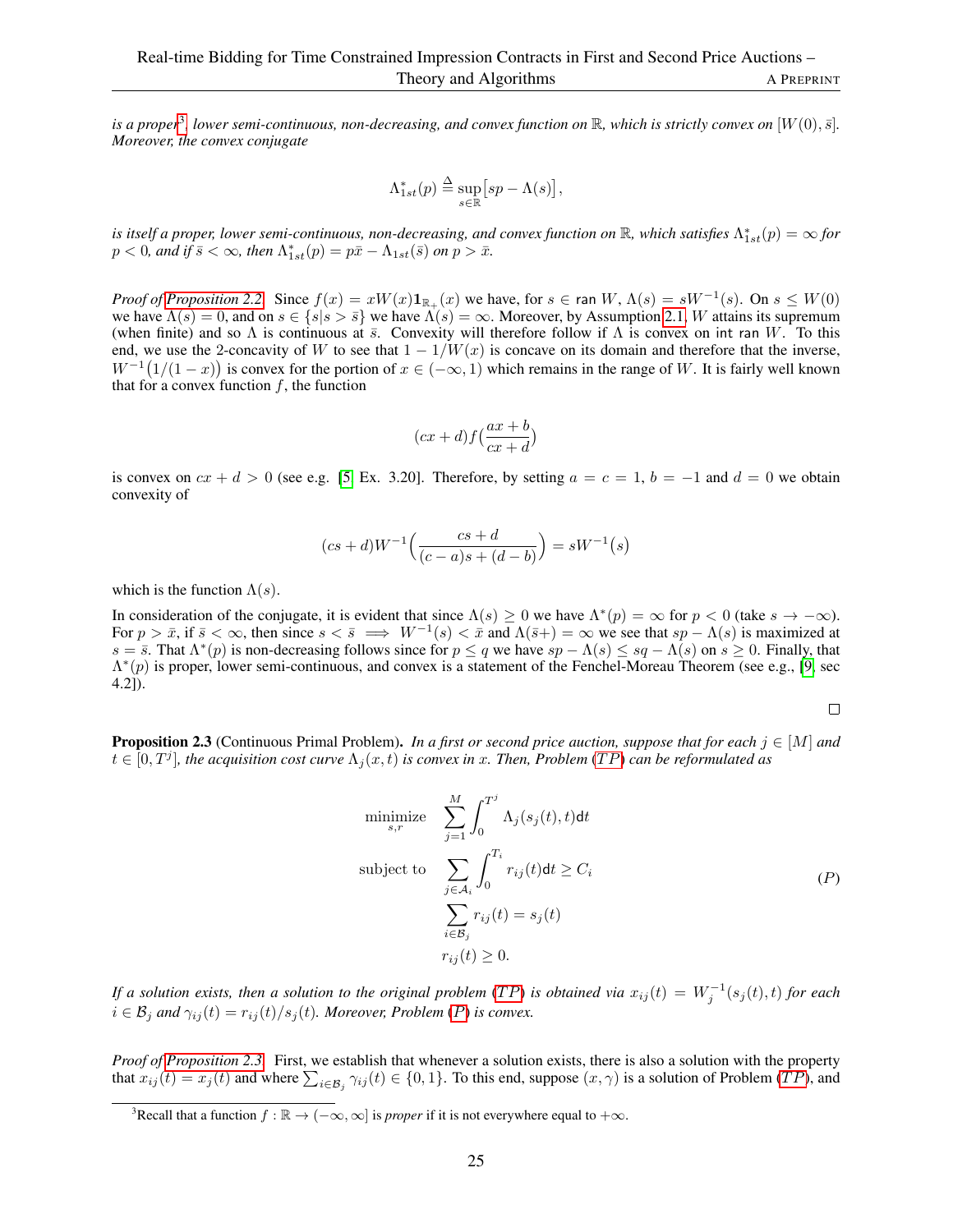with total cost J. Let  $(\tilde{x}, \tilde{\gamma})$  be another bid and allocation pair with total cost  $\tilde{J}$  defined by

$$
\tilde{x}_j(t) \stackrel{\Delta}{=} W_j^{-1} \Big( \sum_{i \in \mathcal{B}_j} \gamma_{ij}(t) W_j(x_{ij}(t), t), t \Big),
$$
  

$$
\tilde{\gamma}_{ij}(t) \stackrel{\Delta}{=} \frac{\gamma_{ij}(t) W_j(x_{ij}(t), t)}{\sum_{u \in \mathcal{B}_j} \gamma_{uj}(t) W_j(x_{uj}(t), t)},
$$

where  $0/0 \stackrel{\Delta}{=} 0$  in the definition of  $\tilde{\gamma}$ . We proceed to show that  $(\tilde{x}, \tilde{\gamma})$  is also a solution and we note that the definition of  $\tilde{\gamma}$  satisfies  $\forall t < T^j$   $\sum_{i \in \mathcal{B}_j} \tilde{\gamma}_{ij}(t) \in \{0, 1\}.$ 

It is clear that the pair  $\tilde{x}$ ,  $\tilde{\gamma}(t)$  is feasible by construction. Indeed,  $\tilde{\gamma}_{ij}(t) \ge 0$  and  $\sum_{i \in \mathcal{B}_j} \tilde{\gamma}_{ij}(t) \le 1$  by definition. Moreover, we have

$$
\sum_{j \in A_i} \tilde{\gamma}_{ij}(t) W_j(\tilde{x}_j(t), t) = \sum_{j \in A_i} \left[ \frac{\gamma_{ij}(t) W_j(x_{ij}(t), t) \sum_{v \in \mathcal{B}_j} \gamma_{vj}(t) W_v(x_{vj}(t), t)}{\sum_{u \in \mathcal{B}_j} \gamma_{uj}(t) W_j(x_{uj}(t), t)} \right]
$$
  
= 
$$
\sum_{j \in A_i} \gamma_{ij}(t) W_j(x_{ij}(t), t),
$$

which when integrated from 0 to  $T_i$  meets or exceeds  $C_i$  since  $(x, \gamma)$  is assumed to be a solution.

The cost of  $(\tilde{x}, \tilde{\gamma})$ , instantaneously at time t, then satisfies  $\tilde{J} = J$  since J is the minimal cost and

$$
\tilde{J} \stackrel{\Delta}{=} \int_0^T \Biggl[ \sum_{i=1}^N \sum_{j \in \mathcal{A}_i} \tilde{\gamma}_{ij}(t) f_j(\tilde{x}_j(t)) \Biggr] dt
$$
  
\n
$$
\stackrel{(a)}{=} \int_0^T \Biggl[ \sum_{i=1}^N \sum_{j \in \mathcal{A}_i} \tilde{\gamma}_{ij}(t) \Lambda_j \Biggl( \sum_{u \in \mathcal{B}_j} \gamma_{uj}(t) W_j(x_{uj}(t), t) \Biggr) dt
$$
  
\n
$$
\stackrel{(b)}{\leq} \int_0^T \Biggl[ \sum_{i=1}^N \sum_{j \in \mathcal{A}_i} \tilde{\gamma}_{ij}(t) \sum_{u \in \mathcal{B}_j} \gamma_{uj}(t) \Lambda_j (W_j(x_{uj}(t), t), t) \Biggr] dt
$$
  
\n
$$
\stackrel{(c)}{=} \int_0^T \Biggl[ \sum_{j=1}^M \sum_{u \in \mathcal{B}_j} \gamma_{uj}(t) f_j(x_{uj}(t), t) \sum_{i \in \mathcal{B}_j} \tilde{\gamma}_{ij}(t) \Biggr] dt = J
$$

where (a) is just the definition of  $\Lambda_j = f_j \circ W_j^{-1}$  (see Section [2.3\)](#page-5-0), (b) follows by the convexity of  $\Lambda_j$  and that  $\Lambda_j(0) = 0$  (since  $\gamma_{ij}$  need not necessarily sum to 1), and (c) follows again by  $\Lambda_j = f_j \circ W_j^{-1}$  and then by swapping the order of summation using  $i \in \mathcal{B}_j \iff j \in \mathcal{A}_i$ .

We can now recall the original problem  $(TP)$ , and apply the preceding results to eliminate the dependence of the bid on *i*, since if a solution exists it can be assumed to have the property  $x_{ij}(t) = x_j(t)$ :

$$
\begin{aligned}\n\text{minimize} & \sum_{x,\gamma}^{N} \int_{0}^{T_i} \Big[ \sum_{j \in \mathcal{A}_i} \gamma_{ij}(t) f_j(x_j(t), t) \Big] \, \mathrm{d}t \\
\text{subject to} & \sum_{j \in \mathcal{A}_i} \int_{0}^{T_i} \gamma_{ij}(t) W_j(x_j(t), t) \, \mathrm{d}t \geq C_i \\
& \sum_{i \in \mathcal{B}_j} \gamma_{ij}(t) \leq 1, \gamma_{ij}(t) \geq 0,\n\end{aligned}
$$

Due to the bids' independence of  $i$ , we can rearrange the objective by swapping the order of summation: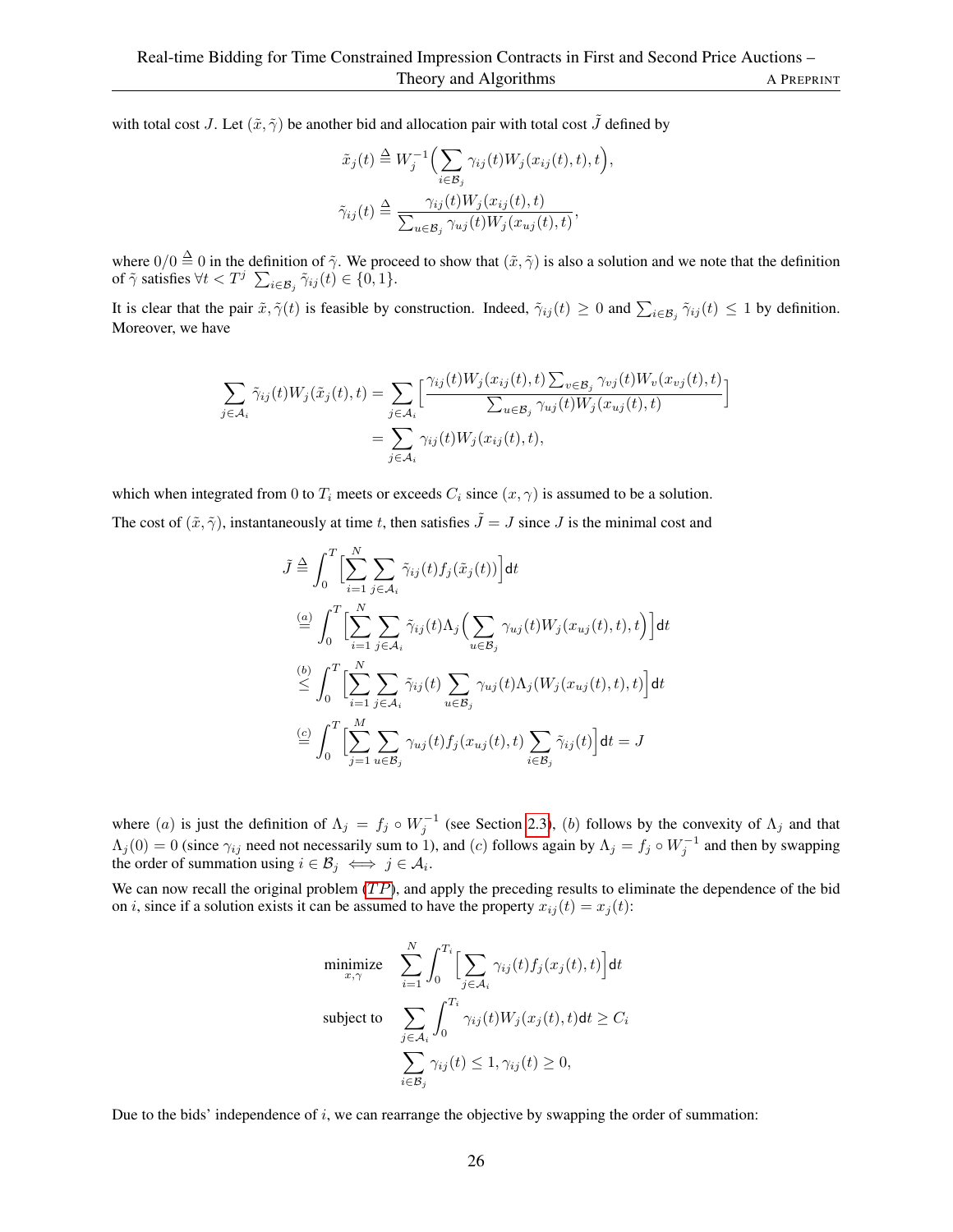$$
\sum_{i=1}^{N} \int_{0}^{T_i} \Big[ \sum_{j \in A_i} \gamma_{ij}(t) f_j(x_j(t), t) \Big] dt = \sum_{j=1}^{M} \int_{0}^{T^j} \Big[ f_j(x_j(t), t) \sum_{i \in B_j} \gamma_{ij}(t) \Big] dt,
$$
\n(17)

which, after making the substitution  $s_j(t) = W_j(x_j(t), t)$ , results in

$$
\begin{aligned}\n\text{minimize} & \sum_{s,\gamma}^{M} \int_{0}^{T^{j}} \left[ \Lambda_{j}(s_{j}(t), t) \sum_{i \in \mathcal{B}_{j}} \gamma_{ij}(t) \right] dt \\
\text{subject to} & \int_{0}^{T_{i}} \sum_{j \in \mathcal{A}_{i}} \gamma_{ij}(t) s_{j}(t) \geq C_{i} \\
& \sum_{i \in \mathcal{B}_{j} \cap \mathcal{T}_{t}} \gamma_{ij}(t) \leq 1 \\
& \gamma_{ij}(t) \geq 0, s_{j}(t) \geq 0.\n\end{aligned} \tag{18}
$$

Now, since any optimal solution can be assumed to be such that  $\sum_{i \in \mathcal{B}_j} \gamma_{ij}(t) \in \{0, 1\}$  and since  $\Lambda_j(0, t) = 0$ , there is no loss of generality in adding the constraint  $\sum_{i \in B_j} \gamma_{ij}(t) = 1$  and eliminating this term from the objective. Finally, making the substitution  $r_{ij}(t) = \gamma_{ij}(t)s_j(t)$  results in the formulation of [P](#page-6-3)roblem (P).

Proposition 2.4 (Duality). *A Dual of* ([P](#page-6-3)) *can be formulated as*

maximize 
$$
- \sum_{j=1}^{M} \sum_{k:T_k \leq T^j} \int_{T_{k-1}}^{T_k} \Lambda_j^*(\mu_{jk}, t) dt + \sum_{i=1}^{N} \rho_i C_i
$$
  
subject to 
$$
\mu_{jk} \geq \rho_i \ \forall i \in \mathcal{B}_j \cap \mathcal{T}_{T_k}
$$

$$
\rho_i \geq 0,
$$
 (D)

which is a finite convex problem. Problem ([D](#page-7-0)) is dual to [P](#page-6-3)roblem (P) in the sense that if D<sup>\*</sup> and P<sup>\*</sup> are their respective *values (possibly*  $\infty$  *or*  $-\infty$ *), then*  $D^* \leq P^*$ *.* 

*Finally, under Assumption* [2.2](#page-7-1) *there exists a solution*  $(s, r) \in L_2(\mathbb{R})^M \times L_2(\mathbb{R})^{N \times M}$  to [P](#page-6-3)roblem (P) and a solution  $(\rho, \mu) \in \mathbb{R}^N \times \mathbb{R}^M$  *to Problem* (*[D](#page-7-0)*) and  $-\infty < D^* = P^* < \infty$ .

*Proof of [Proposition 2.4.](#page-7-4)* The first part of the theorem is a simple statement of facts from convex analysis, and the strong duality result is based on Lagrange multiplier theory for real valued functions in a reflexive Banach space. In particular, we establish the existence of a solution to [P](#page-6-3)roblem  $(P)$  (in  $L_2$ ) under Assumption [2.2](#page-7-1) via the direct method (see e.g., [\[9,](#page-16-21) thm. 5.51]) and strong duality via the methods of [\[9,](#page-16-21) Ch. 9].

Consider a Lagrangian of Problem ([P](#page-6-3)):

$$
\mathcal{L}(s,r,\rho,\mu) = \sum_{j=1}^{M} \int_{0}^{T^{j}} \Lambda_{j}(s_{j}(t),t)dt + \sum_{i=1}^{N} \rho_{i} \Big[ C_{i} - \sum_{j \in \mathcal{A}_{i}} \int_{0}^{T_{i}} r_{ij}(t)dt \Big] + \sum_{j=1}^{M} \int_{0}^{T^{j}} \mu_{j}(t) \Big[ \sum_{i \in \mathcal{B}_{j}} r_{ij}(t) - s_{j}(t) \Big] dt
$$
\n(19)

with the problem domain  $S =$  dom  $\mathcal L$  restricted to a convex subset of  $L_2$ :

$$
S \stackrel{\Delta}{=} \mathcal{P} \times \mathcal{D} \stackrel{\Delta}{=} \{ (r, s), (\rho, \mu) \mid r_{ij}(t) \ge 0, \rho_i \ge 0, \mu_j(t) \ge 0 \}.
$$

It is well known that the primal problem  $(P)$  $(P)$  $(P)$  can be posed as finding s, r which attains the infima:

$$
\inf_{s,r\in\mathcal{P}}\sup_{\rho,\mu\in\mathcal{D}}\mathcal{L},
$$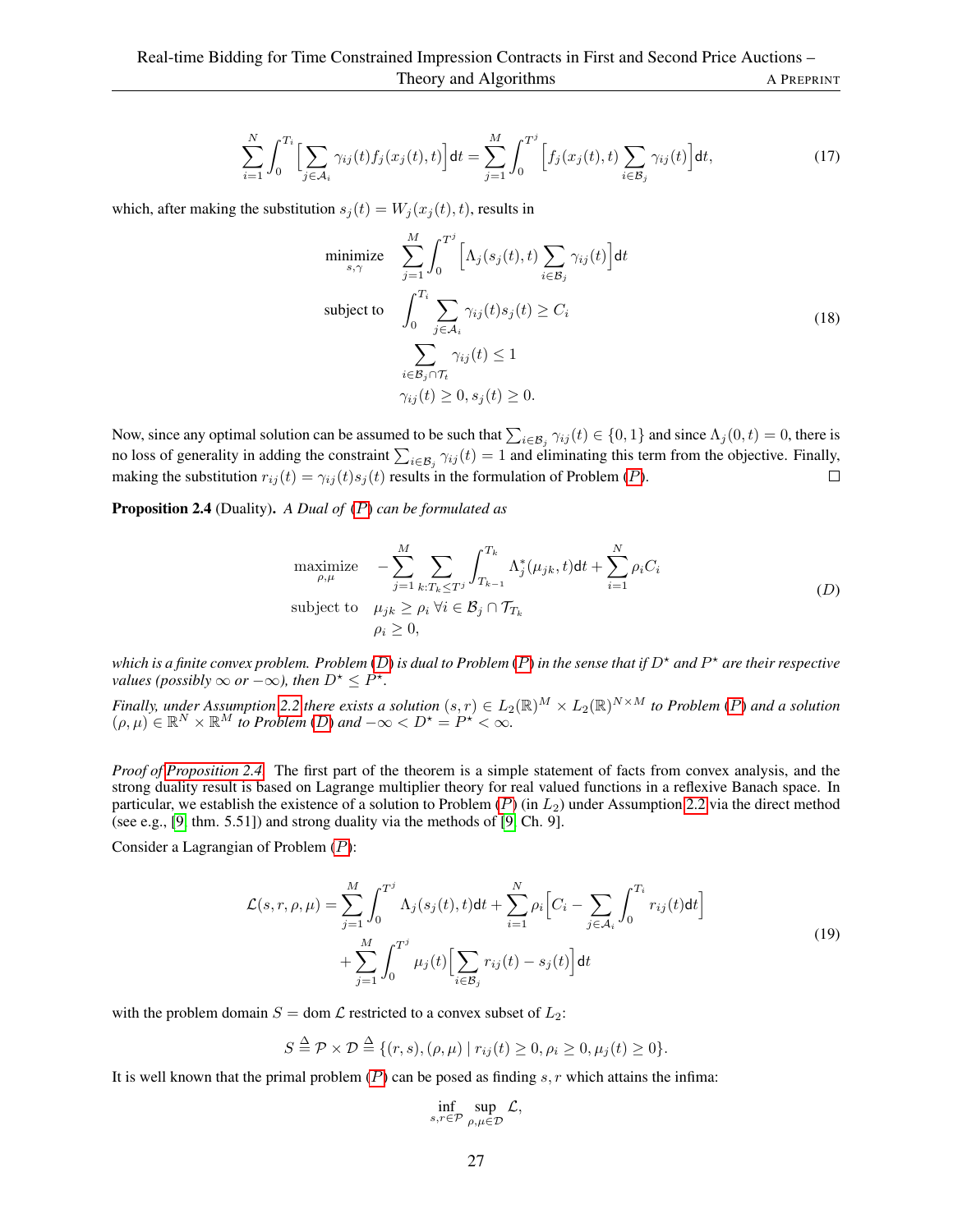since the suprema is  $\infty$  whenever the constraints of ([P](#page-6-3)) are not met. Moreover, it is a general theorem (the max-min inequality) that

$$
D^{\star} \stackrel{\Delta}{=} \sup_{\rho,\mu \in \mathcal{D}} \inf_{s,r \in \mathcal{P}} \mathcal{L} \le \inf_{s,r \in \mathcal{P}} \sup_{\rho,\mu \in \mathcal{D}} \mathcal{L} \stackrel{\Delta}{=} P^{\star}.
$$

We proceed to show that finding  $\rho, \mu$  to maximize inf<sub>s,r∈P</sub> L is equivalent to ([D](#page-7-0)). Consider first the r variable, we have:

$$
\inf_{r\geq 0}\sum_{i=1}^N\sum_{j\in\mathcal{A}_i}\int_0^{T_i}\big(\mu_j(t)-\rho_i\big)r_{ij}(t)\mathsf{d} t,
$$

which is  $-\infty$  unless  $\mu_j(t) \ge \rho_i$  for  $i \in \mathcal{B}_j$ . Next, examine inf<sub>s</sub>  $\mathcal{L}$ :

$$
\inf_{s}\sum_{j=0}^{M}\int_{0}^{T^{j}}\Big[\Lambda_{j}(s_{j}(t),t)\mathrm{d}t-\mu_{j}(t)s_{j}(t)\Big],
$$

which can be computed point-wise (it will be clear that the resulting function is in  $L_2$ ) as

$$
\inf_{s} \left[ \Lambda_j(s_j, t) - \mu_j s_j \right] = -\sup_{s} \left[ \mu_j s_j - \Lambda_j(s_j, t) \right]
$$

$$
= -\Lambda_j^*(\mu_j, t),
$$

the negative of the conjugate of  $s \mapsto \Lambda_j(s, t)$  (see Proposition [2.2\)](#page-6-0). Combining these calculations together results in the following problem:

maximize 
$$
- \sum_{j=1}^{M} \int_{0}^{T^{j}} \Lambda_{j}^{*}(\mu_{j}(t), t) dt + \sum_{i=1}^{N} \rho_{i} C_{i}
$$
  
subject to 
$$
\mu_{j}(t) \geq \rho_{i} \ \forall i \in \mathcal{B}_{j} \cap \mathcal{T}_{t}
$$

$$
\rho_{i} \geq 0.
$$
 (20)

Suppose that  $\rho_i$  is optimal for this problem. Then, since  $\Lambda^*$  is monotone increasing, the optimal  $\mu_j(t)$  is the smallest possible, which implies we can take  $\mu_i(t)$  to be piecewise constant between contract deadlines (any deviation over a positive measure interval increases the cost, and any deviation over a measure zero set doesn't change the cost). [D](#page-7-0)enote by  $\mu_{jk}$  the value taken by the optimal  $\mu_j(t)$  over  $[T_{k-1}, T_k]$  for  $T_k \leq T^j$  to obtain Problem (D). Indeed, it can be seen that  $\mu_{jk} = \max_{i \in \mathcal{B}_j \cap \mathcal{T}_{T_k}} \rho_i$ .

Finally, we show the existence of solutions to both  $(P)$  $(P)$  $(P)$  and  $(D)$  $(D)$  $(D)$ , as well as the equality of their values, under the adequate supply assumption [2.2.](#page-7-1)

Under Assumption [2.2](#page-7-1) the R-valued function on  $L_2(\mathbb{R})^M \times L_2(\mathbb{R})^{N \times M}$  defined by  $(s, r) \mapsto \sup_{\rho,\mu} \mathcal{L}(s, r, \rho, \mu)$  is a

proper, convex, and l.s.c. function. That this function is proper follows from the assumption since there is at least one feasible point, the convexity follows since suprema over families of affine functions are convex, and lower semicontinuity follows since this property is preserved through the suprema. Naturally, the restriction of  $S$  to the primal variables  $(s, r)$  remains closed and convex.

Now, by the basic properties of  $W_j$  (Assumption [2.1\)](#page-3-0)  $\Lambda_j(s)$  is positively-coercive (i.e.  $\Lambda_j(s) \to \infty$  as  $s \to \infty$ ); this property is thus inherited by the function  $s \mapsto \sup \mathcal{L}(s, r, \rho, \mu)$ . Indeed, by the construction of  $\mathcal L$  the function  $\rho,\mu$ 

 $r \mapsto \sup_{\rho,\mu} \mathcal{L}(s,r,\rho,\mu)$  must be positively-coercive as well since if  $\sum_{i \in \mathcal{B}_j} r_{ij}(t) \neq s_j(t)$  then sup  $\mathcal{L}(s,r,\rho,\mu) = \infty$ .

Then, keeping in mind that  $(s, r) \in S \implies s, r \ge 0$ , this is enough to satisfy the growth condition required by [\[9,](#page-16-21) thm. 5.51 (c)] and establishes the existence of a solution to  $\inf_{s,r} \sup_{\theta,\mu} \mathcal{L}$  and therefore to  $(P)$ .  $ρ, μ$ 

The statement of strong duality now follows from combining [\[9,](#page-16-21) thm. 9.8] and [9, thm. 9.13] with Assumption [2.2.](#page-7-1)  $\Box$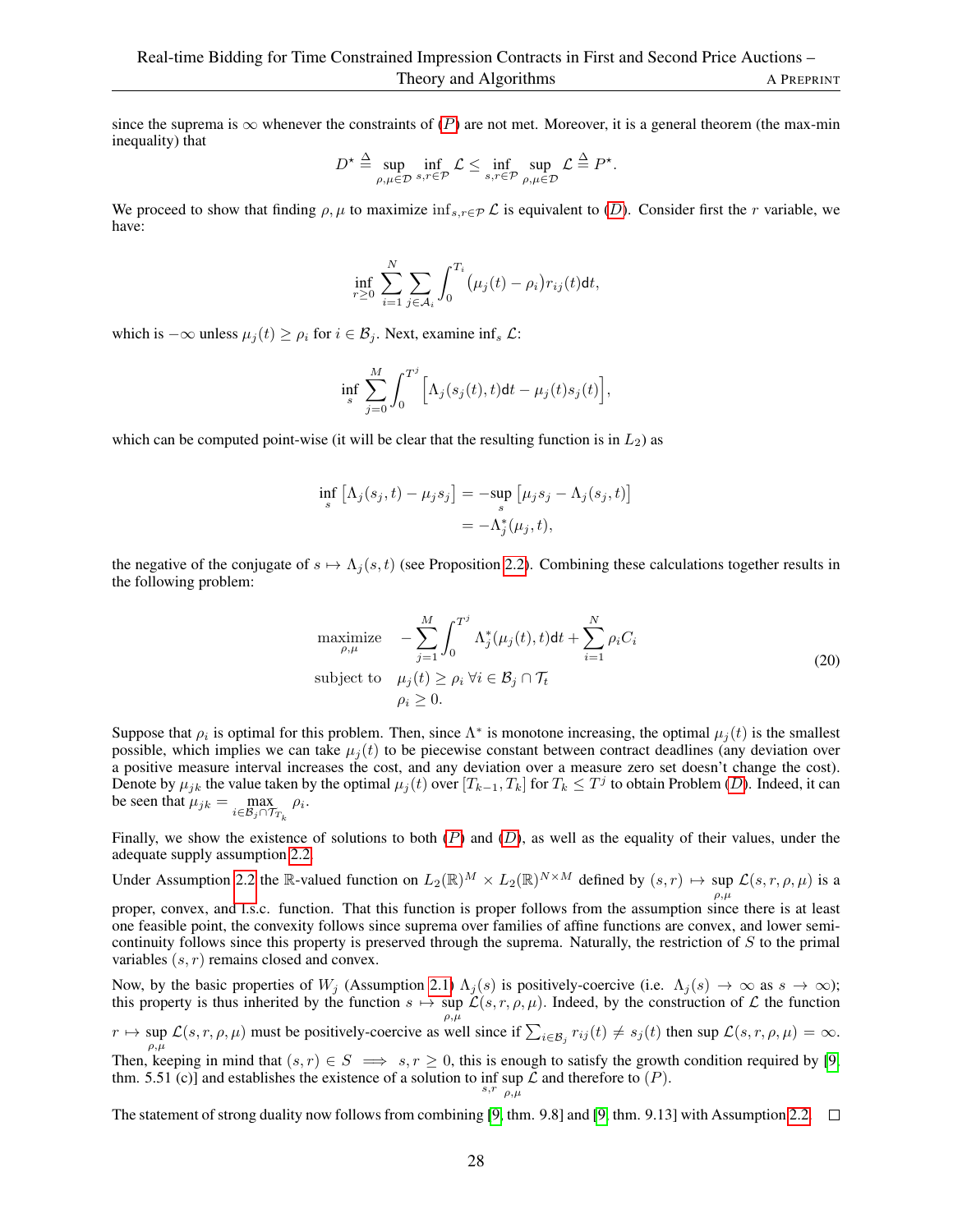### C.2 Additional Proofs

**Proposition 2.1** (Hierarchy of  $\alpha$ -concavity). *For*  $0 \leq \alpha < \beta$ , if W is  $\alpha$ -concave, then it is also  $\beta$ -concave.

*Proof of [Proposition 2.1.](#page-6-5)* First we check that  $\ell_\beta \circ \ell_\alpha^{-1}(x)$  is both monotone increasing and concave. This follows if the first derivative

$$
\frac{\mathrm{d}}{\mathrm{d}x}\ell_{\beta}\circ \ell_{\alpha}^{-1}(x)=\frac{\ell_{\beta}'\circ \ell_{\alpha}^{-1}(x)}{\ell_{\beta}'\circ \ell_{\alpha}^{-1}(x)},
$$

is positive and monotone non-increasing; which, since  $\ell_{\alpha}^{-1}$  is itself monotone non-decreasing, follows if

$$
\frac{\ell'_{\beta}(x)}{\ell'_{\alpha}(x)}
$$

is both positive and monotone decreasing. Since  $\ell'_\alpha(x) = x^{-\alpha}$  this function is  $x^{\alpha-\beta}$ , which is positive on the domain  $x > 0$  and decreasing if  $\alpha < \beta$ .

Now, we check concavity of  $\ell_\beta \circ W$  directly from the definition, for  $t \in (0,1)$ :

$$
\ell_{\beta} \circ W(tx + (1-t)y) = \ell_{\beta} \circ \ell_{\alpha}^{-1} \circ \ell_{\alpha} \circ W(tx + (1-t)y)
$$
  
\n
$$
\stackrel{(a)}{\geq} \ell_{\beta} \circ \ell_{\alpha}^{-1} (t\ell_{\alpha} \circ W(x) + (1-t)\ell_{\alpha} \circ W(y))
$$
  
\n
$$
\stackrel{(b)}{\geq} t\ell_{\beta} \circ \ell_{\alpha} \circ \ell_{\alpha}^{-1} \circ W(x) + (1-t)\ell_{\beta} \circ \ell_{\alpha}^{-1} \circ \ell_{\alpha} \circ W(y)
$$
  
\n
$$
= t\ell_{\beta} \circ W(x) + (1-t)\ell_{\beta} \circ W(y),
$$

where (a) follows by the assumed concavity of  $\ell_\alpha \circ W$  and the monotonicity of  $\ell_\beta \circ \ell_\alpha^{-1}$  while (b) from the concavity of  $\ell_\beta \circ \ell_\alpha^{-1}$ .

Proposition 2.5 (Connection Between First and Second Price Case). *Under Assumption [2.2,](#page-7-1) and whenever the acquisition cost curves are convex, the Problem* (TP) *for a second price auction is equivalent to solving* 

$$
\begin{aligned}\n\text{minimize} & \sum_{x,\gamma,\rho}^{M} \int_{0}^{T^{j}} x_{j}(t)W_{j}(x_{j}(t),t)dt - \sum_{i=1}^{N} \rho_{i}C_{i} \\
\text{subject to} & \sum_{j \in A_{i}} \int_{0}^{T_{i}} \gamma_{ij}(t)W_{j}(x_{j}(t),t) \geq C_{i} \\
& \sum_{i \in B_{j}} \gamma_{ij}(t) = 1, \gamma_{ij}(t) \geq 0, \rho_{i} \geq 0 \\
& x_{j}(t) \geq \rho_{i} \,\forall i \in \mathcal{B}_{j} \cap \mathcal{T}_{t}.\n\end{aligned} \tag{9}
$$

*The objective function involves*  $x_i(t)W_i(x_i(t), t)$ *, which is the cost associated with a first price auction.* 

*Proof of [Proposition 2.5.](#page-8-1)* We first examine the conjugate function for the second price acquisition function. We have

$$
\Lambda_{2nd}(s) \stackrel{\Delta}{=} \begin{cases} \infty; & s > \bar{s} \\ 0; & s < W(0) \\ \int_{W(0)}^s W^{-1}(y) dy; & \text{otherwise} \end{cases}
$$
 (21)

We can find the conjugate on a segment of  $\mathbb R$  by differentiation:

$$
\Lambda_{2nd}^*(\mu)=\sup_s\bigl[s\mu-\Lambda(s)\bigr],
$$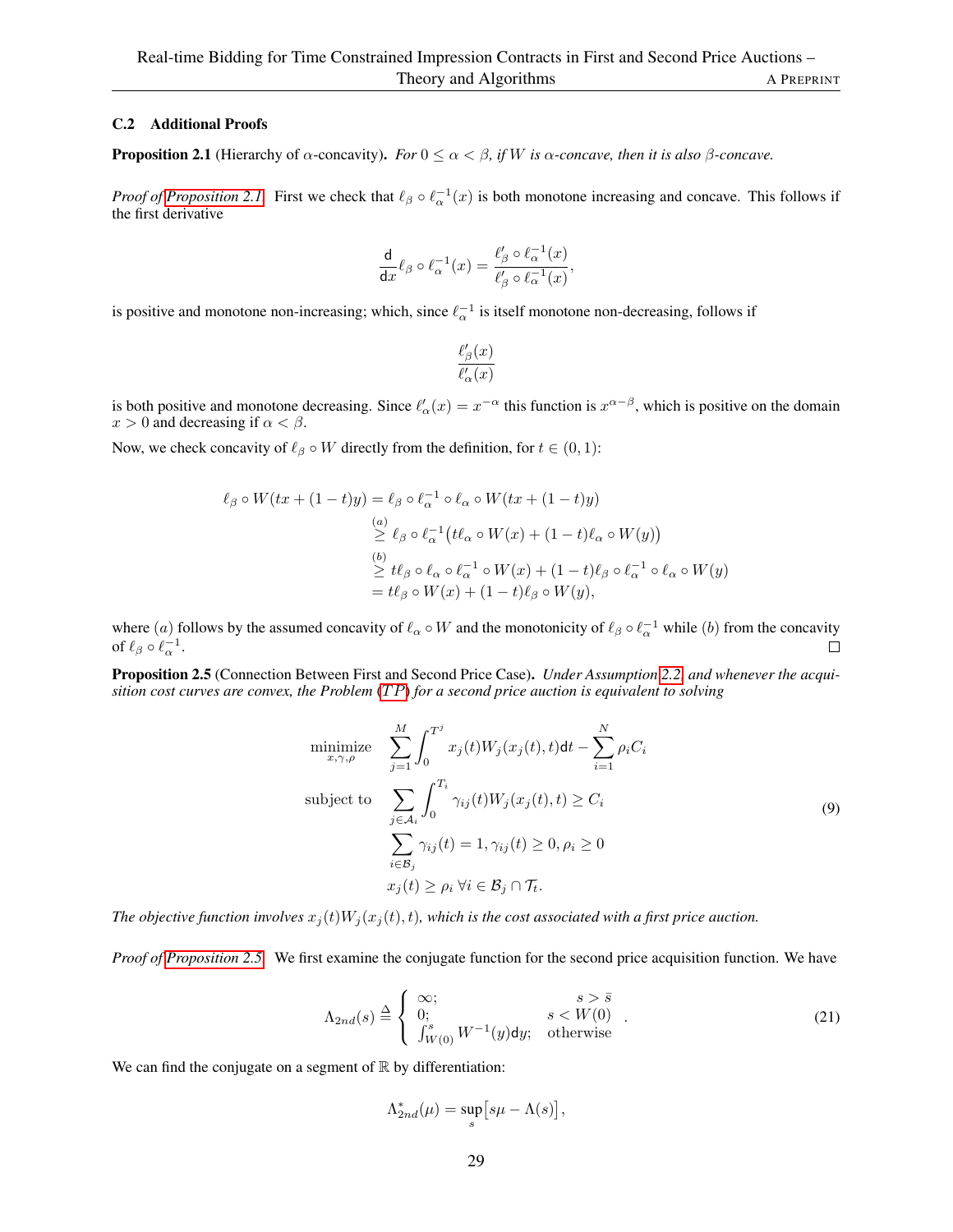leading to the supremum being attained at  $s = W(\mu)$  as long as  $\mu \in [0, \bar{x}]$  (in which case the derivative is indeed  $W^{-1}(s)$ ). We already know from Proposition [2.2](#page-6-0) that when  $\mu < 0$  we have  $\Lambda^*(\mu) = \infty$  and if  $\bar{s} < \infty$  and  $\mu > \bar{x}$ , then  $\Lambda^*(\mu) = \bar{s}\mu - \Lambda(\bar{s}).$ 

Therefore, since  $\Lambda(W(\mu)) = f(\mu)$  by definition, we have

<span id="page-29-0"></span>
$$
\Lambda_{2nd}^*(\mu) = \begin{cases}\n\infty; & \mu < 0 \\
\mu \bar{s} - \Lambda_{2nd}(\bar{s}); & \mu > \bar{x} \\
\mu W(\mu) - f_{2nd}(\mu); & \text{otherwise}\n\end{cases} (22)
$$

Given a dual solution  $\mu$ ,  $\rho$  of Problem ([D](#page-7-0)), which attains the primal problem's value by strong duality Proposition [2.4,](#page-7-4) we see from the above calculations that the maximizing argument for  $\Lambda^*$  is just  $s = W(\mu)$ , therefore it must be the case that the optimal bid is the optimal multiplier  $x_i(t) = \mu_{ik}$  on  $t \in [T_{k-1}, T_k)$ , which recovers the result of Example [2.1](#page-7-3) that for the second price auction there exists an optimal piecewise constant bid.

Using this fact, and writing the dual as a minimization problem by negating its objective, we can consider the problem of *simultaneously* solving the dual  $(D)$  $(D)$  $(D)$  and the original Problem  $(TP)$ 

$$
\begin{aligned}\n\text{minimize} & \sum_{x,\gamma,\rho}^{M} \int_{0}^{T^{j}} \left[ f_{j}^{2nd}(x_{j}(t),t) + \Lambda_{j}^{*}(x_{j}(t),t) \right] dt - \sum_{i=1}^{N} \rho_{i} C_{i} \\
\text{subject to} & \sum_{j \in \mathcal{A}_{i}} \int_{0}^{T_{i}} \gamma_{ij}(t) W_{j}(x_{j}(t),t) \geq C_{i} \\
& \sum_{i \in \mathcal{B}_{j}} \gamma_{ij}(t) = 1, \gamma_{ij}(t) \geq 0, \rho_{i} \geq 0 \\
& x_{j}(t) \geq \rho_{i} \,\forall i \in \mathcal{B}_{j} \cap \mathcal{T}_{t},\n\end{aligned} \tag{23}
$$

 $\sum_{i \in \mathcal{B}_j} \gamma_{ij}(t) = 1$  (see the proof of [2.3\)](#page-6-4). where we have again applied the fact that there exists a solution such that  $x_{ij} (t) = x_j (t)$  for every  $i \in \mathcal{B}_j$  and where

If we can show that the optimal dual multipliers satisfy  $\mu_{jk} \le \bar{x}_j$ , then using the fact that  $x_j(t) = \mu_{jk}$  for  $t \in$  $[T_{k-1}, T_k)$  and the expression for  $\Lambda^*$  we have the result, since the  $f_j^{2nd}$  terms cancel.

To this end, recognize that since  $\mu_{jk} = \max_{i \in \mathcal{B}_j \cap \mathcal{T}_{T_k}} \rho_i$ , we must have  $\mu_{jk} \leq \bar{x}_j$  unless there is some  $\rho_i > \bar{x}_j$ . We suppose by way of contradiction that  $\rho_i > \bar{x}_j$ . Consider the portion of the objective of ([D](#page-7-0)) related to contract i (where  $\Lambda = \Lambda_{2nd}$ ):

$$
-\sum_{j\in\mathcal{A}_i}\sum_{k:T_k\leq T_i}\int_{T_{k-1}}^{T_k}\Lambda_j^*(\mu_{jk},t)\mathrm{d}t + \rho_iC_i \overset{(a)}{\leq} \rho_iC_i - \sum_{j\in\mathcal{A}_i}\int_0^{T_i}\Lambda_j^*(\rho_i,t)\mathrm{d}t
$$

$$
\overset{(b)}{=} \rho_iC_i - \sum_{j\in\mathcal{A}_i}\int_0^{T_i}(\rho_i\bar{s}_j(t) - \Lambda_j(\bar{s}_j(t),t))\mathrm{d}t
$$

$$
= \sum_{j\in\mathcal{A}_i}\int_0^{T_i}\Lambda_j(\bar{s}_j,t)\mathrm{d}t + \rho_i\Big[C_i - \int_0^{T_i}\bar{s}_j(t)\mathrm{d}t\Big]
$$

$$
\overset{(c)}{\leq} \sum_{j\in\mathcal{A}_i}\int_0^{T_i}f_j(\bar{x}_j(t),t)\mathrm{d}t
$$

where (a) follows from  $\mu_{jk} \ge \rho_i$  since  $\Lambda^*$  is non-decreasing, (b) from Equation [\(22\)](#page-29-0) since  $\rho_i > \bar{x}_j$ , and (c) from  $\rho_i \geq 0$  combined with Assumption [2.2](#page-7-1) which ensures the bracketed term is negative. The final expression is the cost attained by bidding  $\bar{x}_j(t)$  so by strong duality  $\rho_i > \bar{x}_j$  must not have been optimal (recall that in the dual we are maximizing). Therefore,  $\mu_{jk} \leq \bar{x}_j$ , which completes the proof.  $\Box$ 

**Proposition 3.1** (Finite Primal Problem). *The finite optimization problem over the variables*  $r_{ij}[k]$ ,  $s_{ij}[k]$  *defined by*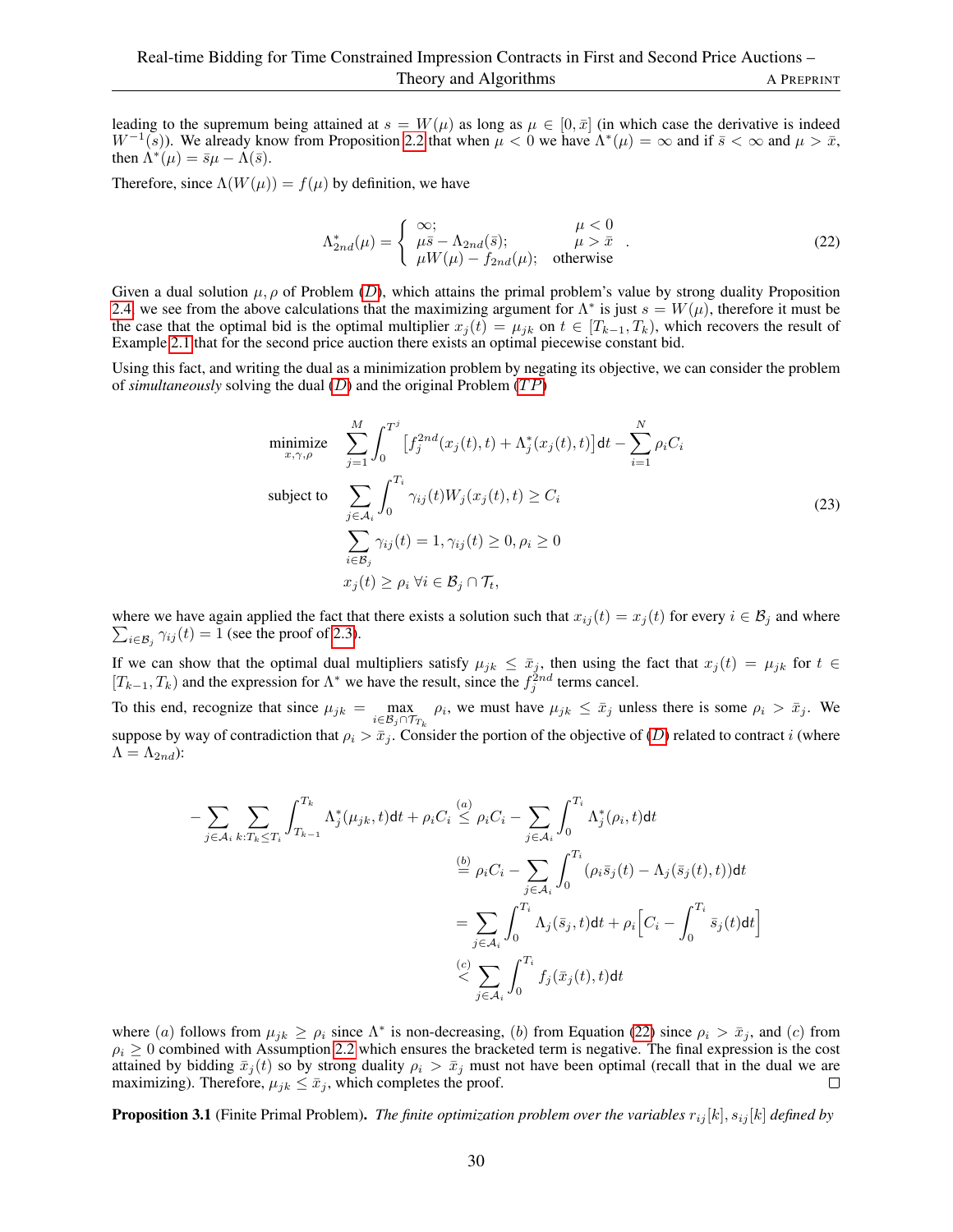$$
\begin{aligned}\n\text{minimize} & \sum_{s,r}^{M} \sum_{j=1} \sum_{k:\widetilde{T}_k \le T^j} \overline{\Lambda}_{jk}(s_j[k]) \\
\text{subject to} & \sum_{j \in \mathcal{A}_i} \sum_{k:\widetilde{T}_k \le T_i} \Delta_k r_{ij}[k] \ge C_i \\
& \sum_{i \in \mathcal{B}_j \cap \mathcal{T}_{T_k}} r_{ij}[k] = s_j[k] \\
r_{ij}[k] \ge 0,\n\end{aligned} \tag{P_K}
$$

*is a finite approximation of* ([P](#page-6-3)): any solution  $(s_j[k], r_{ij}[k])$  of  $(P_K)$  *is feasible for Problem* (P) *(as a piecewise constant function of* t*).*

Let  $g_j^{-1}(\mu, t)$  denote a continuous selection from Equation [\(8\)](#page-7-2) of Example [2.1](#page-7-3) (e.g., choose the right derivative). If  $\chi$  each cost function  $f_j(x,t) = xW_j(x,t)$  is  $L_f$ -Lipschitz in x *(uniformly in* t a.e.) and  $g_j^{-1}(x,t)$  is  $\Gamma_g$ -Lipschitz in t *a.e.* (uniformly in x), then the cost difference  $\epsilon_K$  of the optimal solution to ([P](#page-6-3)) and the feasible piecewise constant *approximation obtained from [P](#page-10-1)roblem*  $(P_K)$  *is bounded by* 

$$
\epsilon_K \leq \frac{M}{4} L_f \Gamma_g \sum_{k=1}^K \Delta_k^2.
$$

*If for each j the function*  $W_j(x,t)$  *(and hence*  $\Lambda_j(s,t)$ ) *is almost everywhere twice continuously differentiable in t, the integral approximation error*  $\delta_K$  *between the objective of*  $(P)$  $(P)$  $(P)$  *and*  $(P_K)$  *is bounded by*  $\delta_K = \mathcal{O}(\sum_{k=1}^K \Delta_k^3)$ *.* 

*In particular, if we have*  $\Delta_k = T/K$  *(valid as long as*  $\widetilde{T}_k$  *contains the contract deadlines), then we have the bounds* 

$$
\epsilon_K \le \frac{ML_f \Gamma_g T^2}{4K}
$$

$$
\delta_K = \mathcal{O}(1/K^2).
$$

*The total discretization error between the value of*  $(P_K)$  $(P_K)$  $(P_K)$  *and the value of*  $(P)$  *is therefore*  $\epsilon_K + \delta_K = \mathcal{O}(1/K)$ *.* 

*Proof of [Proposition 3.1.](#page-9-2)* Let  $(s^{\star}[k], r^{\star}[k])$  be an optimal solution to [P](#page-10-1)roblem  $(P_K)$  and  $(s^{\star}(t), r^{\star}(t))$  an optimal solution to  $(P)$  $(P)$  $(P)$  with corresponding (piecewise constant) dual multipliers  $\mu_j^*(t)$ . It is evident that  $(s^*[\hat{k}], r^*[\hat{k}]$ ) is feasible for the continuous time problem  $(P)$  $(P)$  $(P)$  by construction since the integral of a piecewise constant function is e.g.,  $\Delta_k r_{ij}[k]$ .

Bounding the integral approximation error is a simple application of the well known error bound for the trapezoidal rule (see e.g. [\[31,](#page-17-20) ch. 7]), i.e., for any point  $s_0$  there is some  $\hat{t} \in (\widetilde{T}_{k-1}, \widetilde{T}_k)$  such that

$$
\Big| \int_{\widetilde{T}_{k-1}}^{\widetilde{T}_{k}} \Lambda_j(s_0, t) \mathrm{d}t \Big| \leq \frac{\Delta_k^3}{24} \frac{\partial^2 \Lambda_j(s_0, t)}{\partial t^2} \Big|_{t=\hat{t}}.
$$

Now the integral approximation error, i.e., the error between the objective of  $(P_K)$  $(P_K)$  $(P_K)$  and  $(P)$  evaluated on the piecewise constant solution  $s^* [k]$  of  $(P_K)$  $(P_K)$  $(P_K)$  is

$$
\Big|\sum_{j=1}^M \sum_{k:\widetilde{T}_k \le T^j} \int_{\widetilde{T}_{k-1}}^{\widetilde{T}_k} \Lambda_j(s^\star[k],t) \mathrm{d} t - \sum_{j=1}^M \sum_{k:\widetilde{T}_k \le T^j} \overline{\Lambda}_{jk}(s^\star(\widetilde{T}_k)) \Big| \le \mathcal{O}\Big(M\sum_{k=1}^K \Delta_k^3\Big).
$$

To bound the error of using the solution to  $(P_K)$  $(P_K)$  $(P_K)$  as a feasible point for  $(P)$ , we would like to find a point in time where attained supply is maximized:

$$
\tau_k \in \Big\{ t \in [\widetilde{T}_{k-1}, \widetilde{T}_k) \mid s^\star(\tau_k) \geq s^\star(u) \ \forall u \in [\widetilde{T}_{k-1}, \widetilde{T}_k] \Big\},\
$$